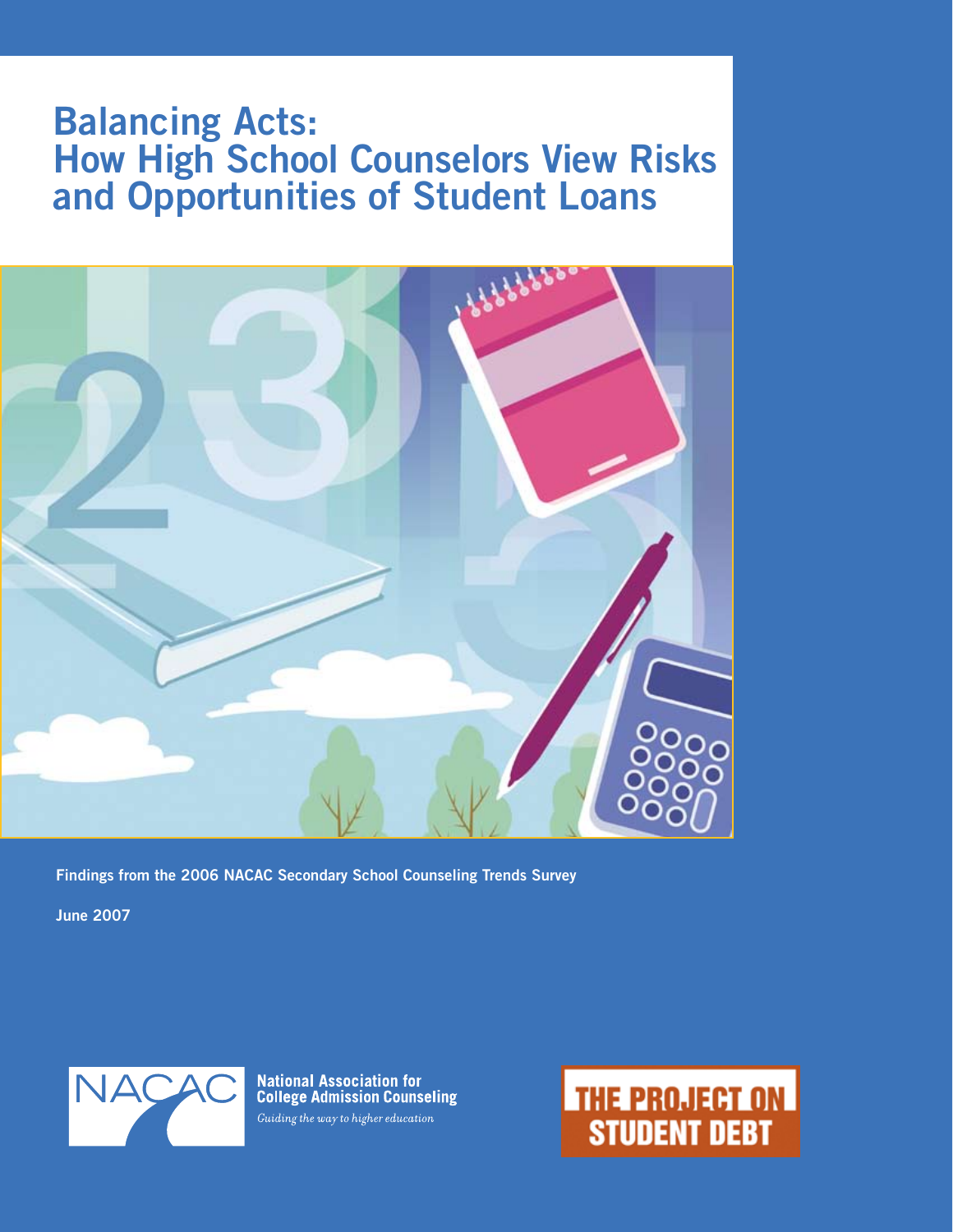### **About NACAC**

NACAC is an Alexandria, VA-based education association of more than 9,800 secondary school counselors, independent counselors, college admission and financial aid officers, enrollment managers, and organizations that work with students as they make the transition from high school to postsecondary education. The association, founded in 1937, is committed to maintaining high standards that foster ethical and social responsibility among those involved in the transition process, as outlined in the NACAC Statement of Principles of Good Practice. More information about NACAC is available at www.nacacnet.org.

#### **About The Project on Student Debt**

For Americans of all socio-economic backgrounds, borrowing has become a primary way to pay for higher education. The Project on Student Debt works to increase public understanding of this trend and the implications for our families, economy, and society. Recognizing that loans play a critical role in making college possible, the Project's goal is to identify cost-effective solutions that expand educational opportunity, protect family financial security, and advance economic competitiveness. More information about the Project on Student Debt is available at www.projectonstudentdebt.org.

#### **Acknowledgements**

This report was prepared jointly by staff at NACAC and Project on Student Debt. Melissa Clinedinst, assistant director of research at NACAC, and Mari Luna De La Rosa, research consultant at Project on Student Debt were the primary authors. The content also was greatly influenced by input from David Hawkins, director of public policy at NACAC; Lauren Asher, associate director of Project on Student Debt; and Robert Shireman, president of Project on Student Debt.

The authors would like to thank Rachael Deane, public policy assistant at NACAC, for her support in preparing the Appendix tables. We also extend our thanks to the NACAC data team and publications staff for assistance in preparing the survey mailing and final product.

NACAC and Project on Student Debt would like to extend special thanks to the many secondary school counselors who took time from their busy schedules to complete the survey.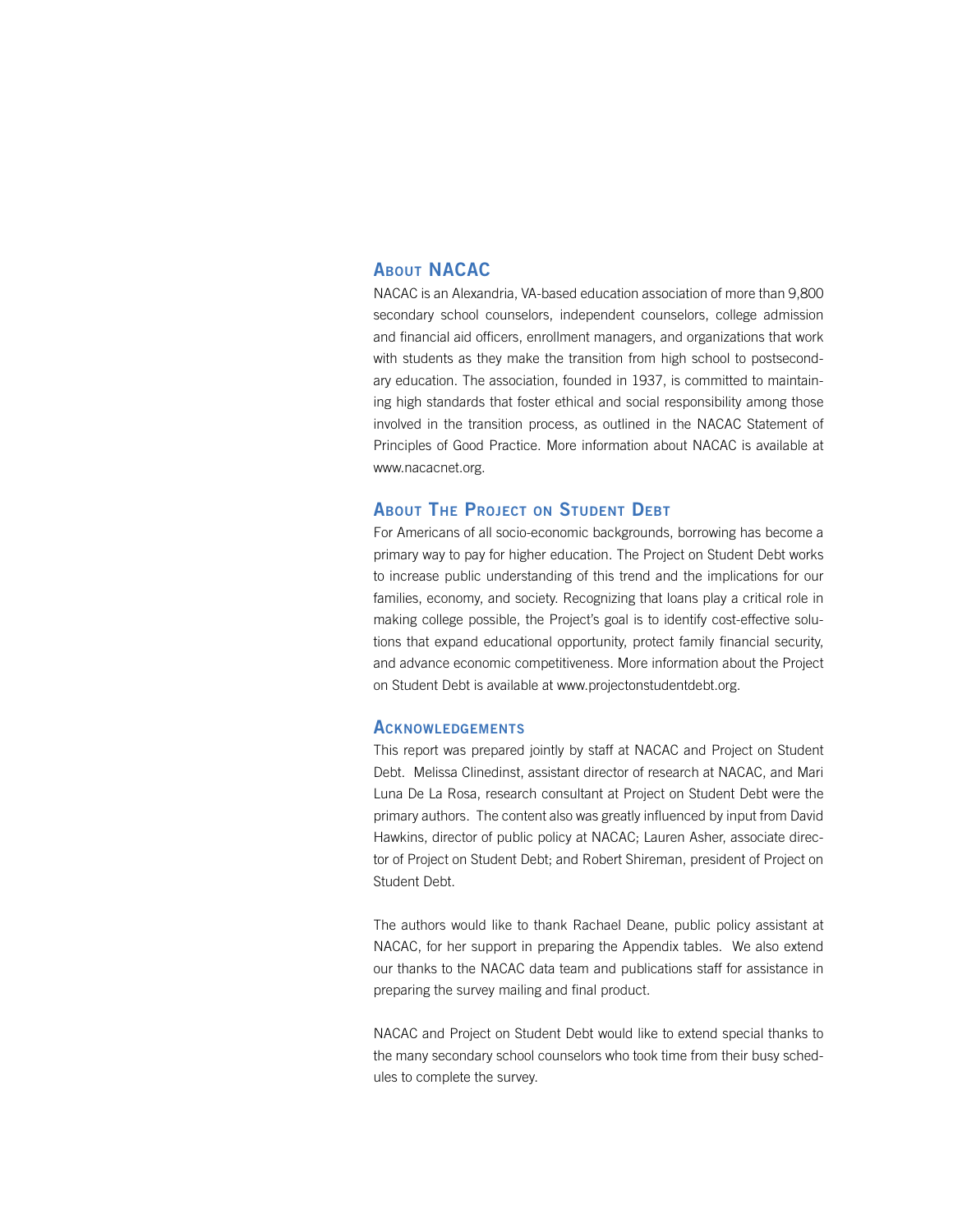### **Balancing Acts Table of Contents**

| Summary of Findings8                               |
|----------------------------------------------------|
| Giving Advice on Student Loans 8                   |
| View of Student Loans to Pay for College 9         |
| View of Debt Burden 11                             |
| Implications and Recommendations. 13               |
| References  16                                     |
| Information Resources on Borrowing for College. 17 |
| Appendix: Complete Results 18                      |

### Appendix: Complete Results . . **<sup>18</sup> List of Tables and Figures**

### **Tables**

Table 1. Counseling Trends Survey Respondent Characteristics Compared to National School Characteristics

**Table 2.** Counselors' Assessments of Difficulty Answering Questions about Student Loans

### **Figures**

Figure 1. Counselors' Assessments of Difficulty of Advising: "Should I/We Take Out Student Loans?," by Selected School Characteristics

**Figure 2.** Counselors' Assessments of How Much Loan Debt is Risky for a Typical Student at Their Schools, by Selected School Characteristics

**Figure 3**. Counselors' Assessments of the Effect of Loan Debt Fear on College Decisions, by Selected School Characteristics

Figure 4. Percentage of Counselors Who at Least "Somewhat Agree" that "It is Generally Better to Go to Community College or Go to College Part Time Than to Take out Student Loans," by Selected School Characteristics

### **Appendix**

Complete descriptive results of the survey can be found in the Appendix.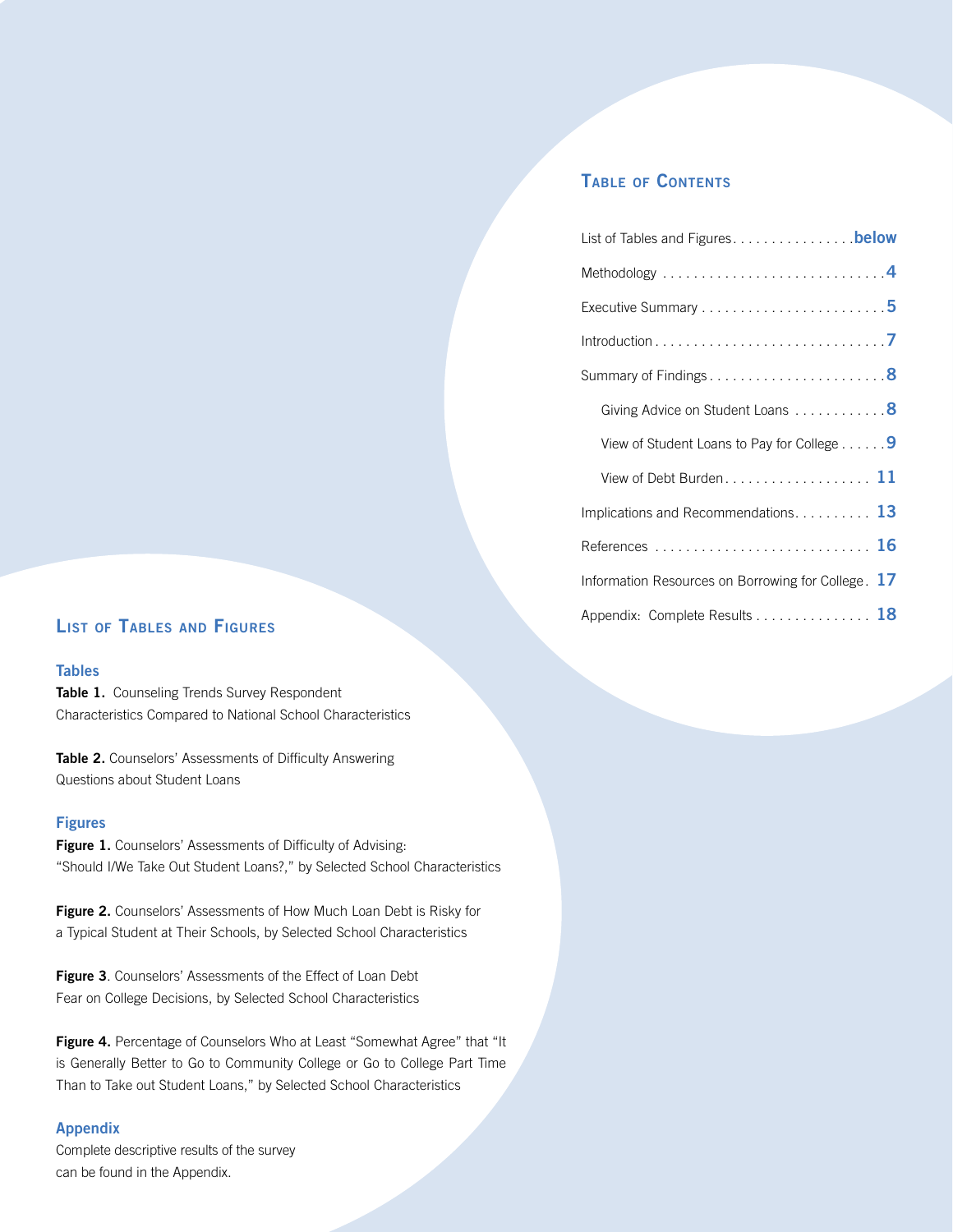### **Methodology**

In May 2006, NACAC distributed its annual Counseling Trends Survey to 10,000 high school guidance offices across the United States— 1,552 NACAC-member high schools and 8,448 nonmember public high schools. The nonmember high schools were selected by random sample using a list of all public high schools from the U.S. Department of Education's Common Core of Data. The survey was sent by mail, and respondents were given the option to complete a paper or online survey. NACAC received 1,508 responses to the survey (15 percent response rate).

A comparison of the characteristics of NACAC survey respondents and those of all public and private schools in the U.S. shows that the survey respondents are somewhat over-representative of private, non-parochial secondary schools and under-representative of public

**Balancing Acts** while private NACAC respondents are more likely to be located in ursecondary schools (see Table1). Public NACAC respondents are disproportionately located in rural areas compared to all public schools, ban areas in comparison to all private schools. NACAC respondent schools also have larger enrollments on average than all secondary schools. Among public schools, NACAC respondents are representative of all schools in the percentage of students who are eligible for free or reduced-price lunch (FRPL). Due to these discrepancies, caution must be taken when generalizing sample findings to the population.

Crosstabular and correlational analyses were conducted, and complete results are included the Appendix. Results are shown by school characteristics, including control, percent FRPL-eligible, enrollment size, student-to-counselor ratio, and college attendance rate along with significance levels.

| <b>Table 1. Counseling Trends Survey Respondent Characteristics Compared to</b> |
|---------------------------------------------------------------------------------|
| <b>National School Characteristics</b>                                          |

|                                            | <b>NACAC</b><br><b>Respondents</b> | All<br><b>Schools</b> | <b>NACAC</b><br><b>Public</b><br><b>Respondents</b> | All<br><b>Public</b><br><b>Schools</b> | <b>NACAC</b><br>Private, Non-<br>Parochial<br><b>Respondents</b> | <b>All Private,</b><br><b>Non-Parochial</b><br><b>Schools</b> | <b>NACAC</b><br>Private.<br>Parochial<br><b>Respondents</b> | <b>All Private,</b><br>Parochial<br><b>Schools</b> |
|--------------------------------------------|------------------------------------|-----------------------|-----------------------------------------------------|----------------------------------------|------------------------------------------------------------------|---------------------------------------------------------------|-------------------------------------------------------------|----------------------------------------------------|
| <b>Total percent</b><br>of schools         | $100\%$                            | 100%                  | 79.4%                                               | 89.1%                                  | 12.9%                                                            | 3.4%                                                          | 7.7%                                                        | 7.5%                                               |
| Locale <sup>T</sup>                        |                                    |                       |                                                     |                                        |                                                                  |                                                               |                                                             |                                                    |
| Urban                                      | 20.5                               | 27.0                  | 12.1                                                | 26.2                                   | 47.4                                                             | 38.4                                                          | 62.3                                                        | 33.4                                               |
| Suburban                                   | 29.6                               | 34.5                  | 28.7                                                | 33.9                                   | 32.6                                                             | 41.2                                                          | 32.5                                                        | 36.3                                               |
| Rural                                      | 49.9                               | 38.5                  | 59.2                                                | 39.9                                   | 20.0                                                             | 20.4                                                          | 5.3                                                         | 30.3                                               |
| <b>Enrollment</b>                          |                                    |                       |                                                     |                                        |                                                                  |                                                               |                                                             |                                                    |
| Mean<br>enrollment                         | 883                                | 585                   | 969                                                 | 758                                    | 490                                                              | 113                                                           | 654                                                         | 398                                                |
| Free and Reduced Priced Lunch <sup>2</sup> |                                    |                       |                                                     |                                        |                                                                  |                                                               |                                                             |                                                    |
| Percent eligible                           | 28.4                               | $- -$                 | 33.7                                                | 36.3                                   | 3.4                                                              | $-$                                                           | 4.0                                                         | $\hspace{0.05cm}$ – $\hspace{0.05cm}$              |

 $\mathsf{A}\mathsf{a}$  available. All  $\mathsf{A}\mathsf{a}$  recent  $\mathsf{A}\mathsf{a}$  respondent data is for  $200$  respondent data is for  $200$ -- = Data are not available.

all private schools and for all schools is for 2001-02. **Digest of** *Digest of Counseling* Survey, Tables 5 and 57; *Digest of Digest* of *Digest* of *Digest* of *Digest* of *Digest* of *Digest* of *Digest* of *Digest* o NOTE: For each column, data is for the most recent year available. All NACAC respondent data is for 2005–06. Data for all public schools is for 2003–04. Data for

Sources: NACAC Counseling Trends Survey, 2006; Digest of Education Statistics, 2005, Tables 5 and 57; Digest of Education Statistics, 2004, Table 39; Public *School Year 2003-04*, Tables 3, 8, and 9; *Overview of Public Elementary and Secondary Schools and Districts: School Schools and Districts*; *School Year 2001–02*, Table 8. *Elementary and Secondary Students, Staff, Schools, and School Districts*: *School Year 2003–04*, Tables 3, 8, and 9; *Overview of Public Elementary and Secondary* 

<sup>1</sup>National data are for elementary and secondary schools combined. For NACAC respondents, locale is defined according to the population of the city or town in which the school is located (rural = fewer than  $25,000$  people; suburban =  $25,000$  to  $249,999$  people; and urban = 250,000 or more people). For national data, locale is defined based on U.S. Department of Education community type classifications (rural = "small town" and "rural" (public) and "rural/small town" (private); suburban = "urban fringe of large/midsize city" and "large town" (public) and "urban fringe/large town" (private); and urban = "large city" and "midsize city" (public) and "central city" (private).

<sup>2</sup>National data are for elementary and secondary schools combined.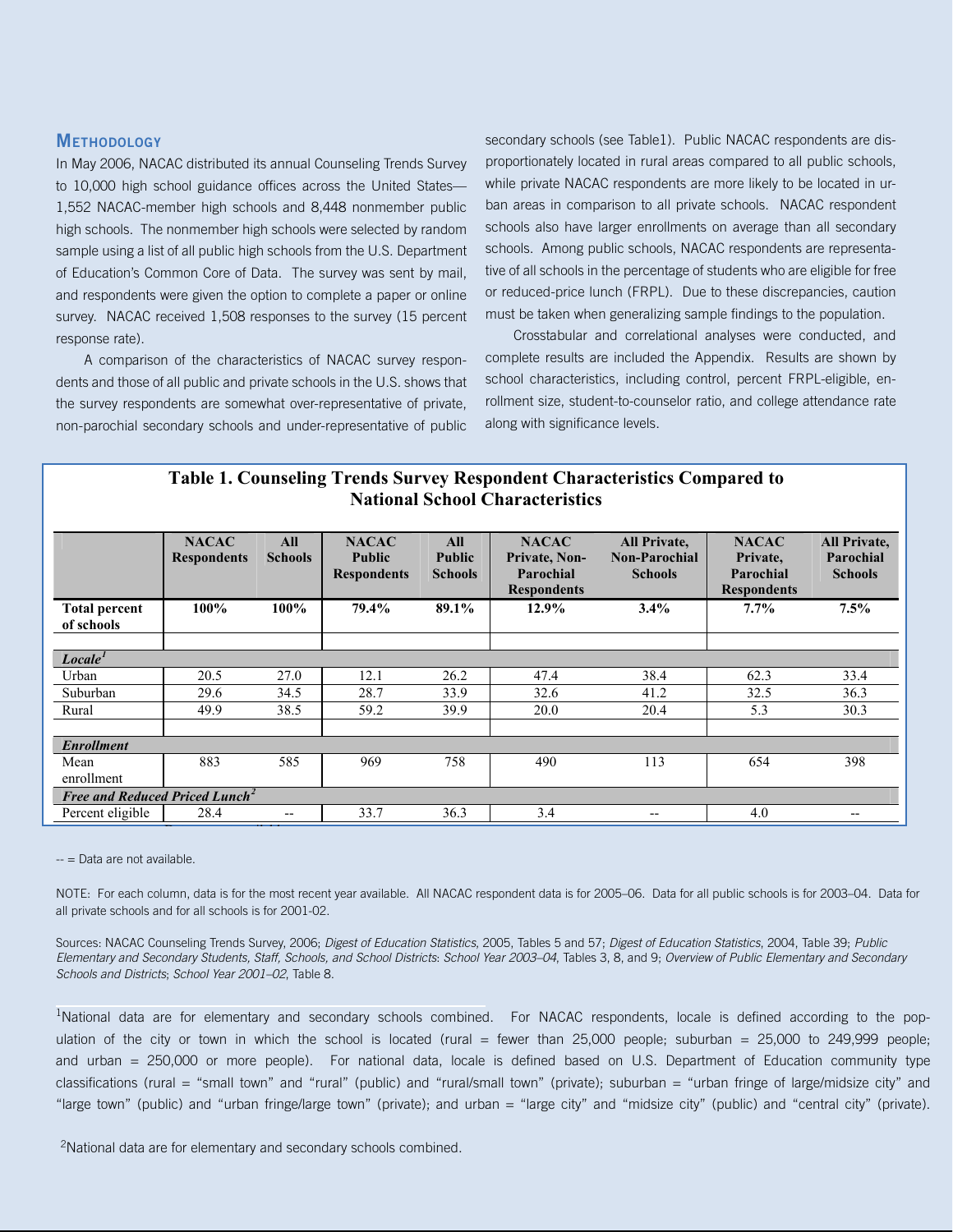### **Executive Summary**

As our higher education finance system relies more heavily on student loans, high school counselors face particular challenges in advising students about borrowing to pay for college. The findings of this survey reflect counselors' dual and sometimes conflicting roles of encouraging students to pursue college opportunities, while acknowledging the risks of taking on debt. Although decisions about whether and how much to borrow are ultimately made by students and their families, high school counselors are a critical source of information about loans and other forms of financial aid. The survey found considerable variation in how prepared counselors feel to answer typical questions about student loans, and how they view the costs and benefits of borrowing for students in different situations. Key findings include:

#### **Widespread Concern About Student Debt**

- The vast majority of high school counselors (86%) are concerned about the level of debt students are taking on to pay for college.
- Most school counselors (78%) say that students' and parents' concerns about loan debt affect whether and where students go to college.
	- o Counselors at schools with a majority of low-income students are much more likely to say that fear of debt "strongly affects" college choices (56%) than counselors at schools with fewer low-income students (34%).
- Nearly all high school counselors (97%) say that students and families need a lot of help making decisions about student loans.

#### **Giving Advice About Student Loans Can be Challenging**

- Most high school counselors feel generally prepared to discuss loans with students and families. Eighty percent feel at least "somewhat prepared," including 25% who feel "very prepared."
- However, counselors find certain typical questions about student loans much more difficult to answer than others.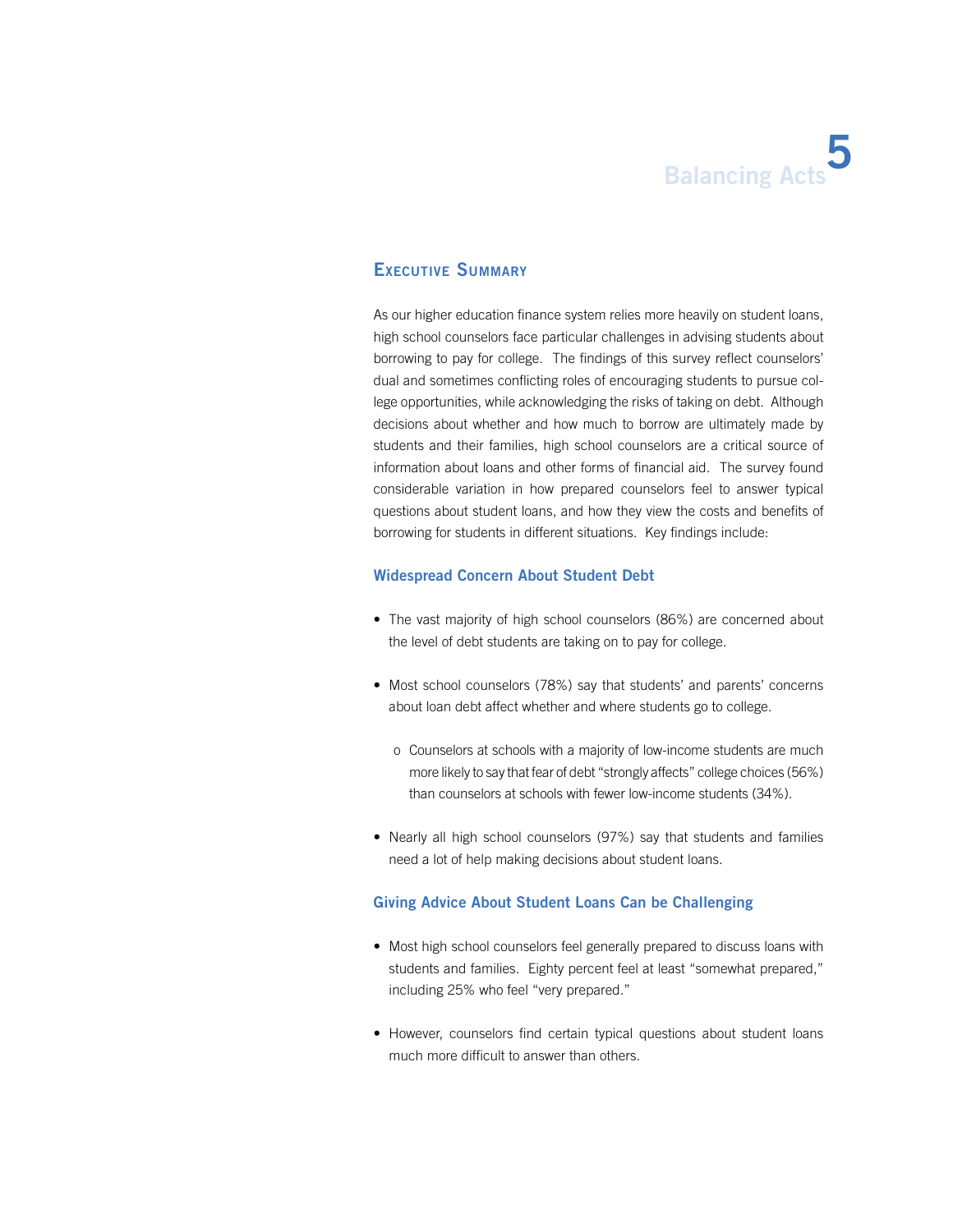- o More than half of counselors find it at least "somewhat easy" to answer questions about whether to borrow to pay for college (62%), and what happens if the student does not graduate from college (53%).
- o Three-fourths (76%) of counselors find it at least "somewhat hard" to advise students and families about how much they can afford to borrow; and two-thirds say it is hard to answer questions about what type of loan to take (66%) and what happens if borrowers cannot pay back their loans (64%).

### **Generally Positive Views of Student Loans, but Concerns About Risks for Low-Income, Less Prepared**

- Most high school counselors believe student loans are a good investment for a typical student at their school: 83% believe loans are at least a "somewhat good" investment, including 37% who believe they are a "very good" investment.
- Most counselors (89%) say that student loans help low-income students attend college.
- However, more than one-third of counselors (37%) believe that low-income students should avoid student loans because of the risks of default.
- Counselors in high schools with a majority of low-income students are much more likely to view loans as at least "somewhat risky" for a typical student at their school (33%) than counselors in schools with fewer lowincome students (14%).
- Nearly three-quarters (74%) of high school counselors agree that students who *are not* well-prepared for college should *avoid* the risk of student loans. Slightly more (79%) say students who are well prepared can *afford* the risk of student loans.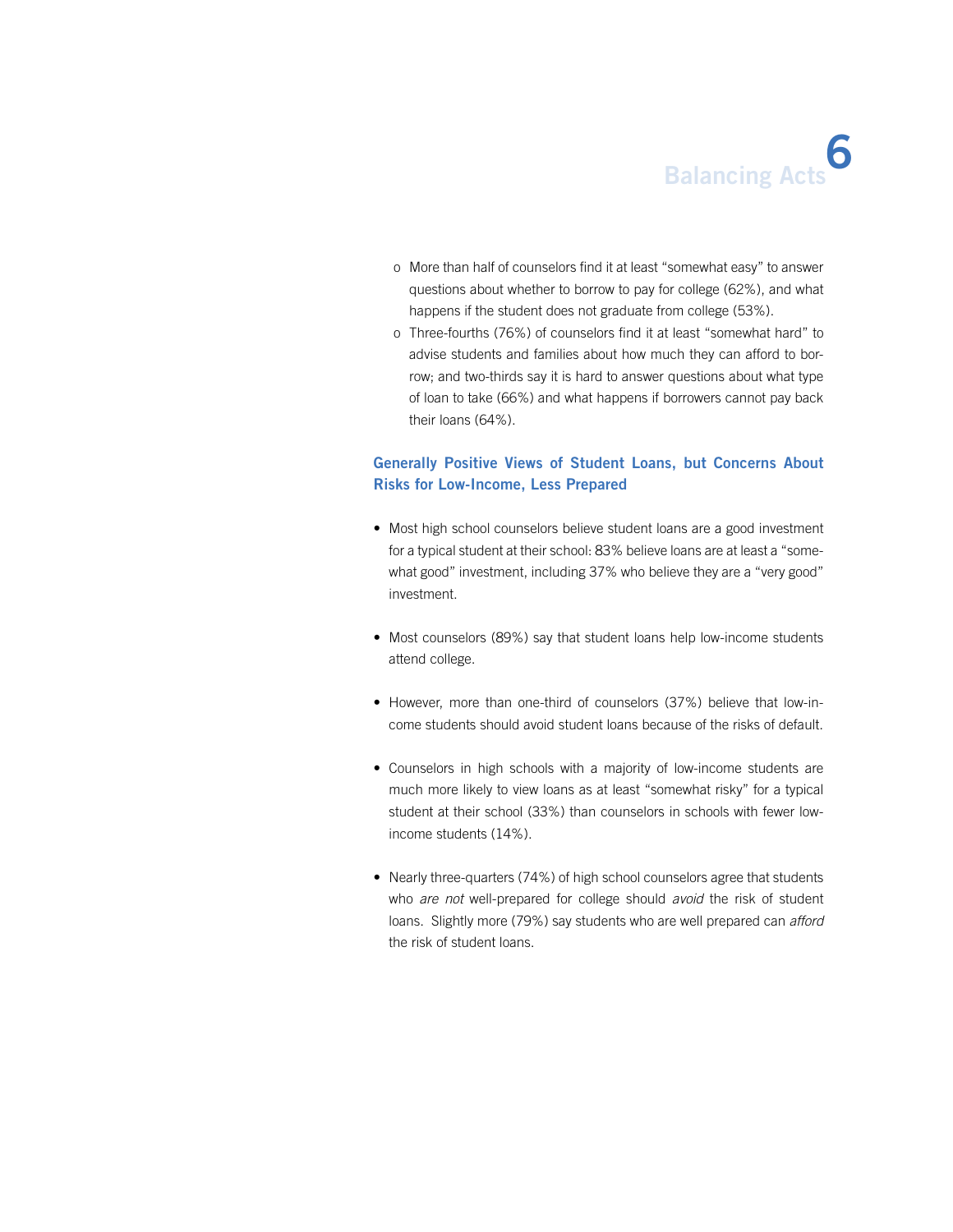#### **Introduction**

Guiding students through the college admission process is one of the most important roles of high school counselors. In addition to explaining the procedural requirements of applying to college and helping students with application components, counselors also provide information and advice on obtaining financial aid. In 2006, 84 percent of counselors reported that they provide information about paying for college as part of their jobs. Because student loans have become an increasingly prevalent part of financing college for most students, counselors are expected to help students understand loans and evaluate the costs and benefits of borrowing for college.

Over the past decade, loan aid has been growing faster than grant aid. In 2005–06, about half of all student aid dollars were awarded in the form of federal loans (College Board, 2006). This shift from grants to loans has made borrowing a necessary part of financing college for both low- and middle-income families. Almost 90 percent of Pell grant recipients—an indicator of modest family income—also had student loans (NCES, 2004). Nearly two-thirds (65 percent) of 1999–2000 bachelor's degree recipients had borrowed for college, up from 49 percent for 1992–93 graduates. Over this time period, the average amount borrowed increased from \$12,100 to \$19,300 (Choy, Li, 2005).

With trends showing an increasing reliance on student loan borrowing, students and families turn to high school counselors and financial aid staff to receive the best information on borrowing to pay for college. Students and parents see counselors as a primary and reliable source of information about college costs and financial aid in the junior and senior years (McDonough, Calderone, 2006). In addition, studies on low-income students have documented that even after students have completed the process of applying for aid, they need additional guidance from counselors and financial aid staff on interpreting their financial aid packages and types of aid, especially student loans (Luna De La Rosa, Tierney, 2006).

In an effort to bring more attention and awareness to information on borrowing and student loan debt, the National Association for College Admission Counseling (NACAC) and Project on Student Debt for College Access and Success (Project on Student Debt) surveyed high school counselors to ascertain their opinions on student loans and their experiences in counseling students and families about borrowing to pay for college.

Understanding counselors' perceptions about loans are important for two main reasons: 1) counselors' direct experiences with advising students about financial aid can serve as a window into student attitudes and behaviors; and 2) it is reasonable to expect that, as trusted sources, counselors' opinions about loans may influence students' and families' decisions about how to finance postsecondary education. Based on responses to the survey, NACAC and Project on Student Debt provide this report to highlight counselors' opinions and concerns about student loans.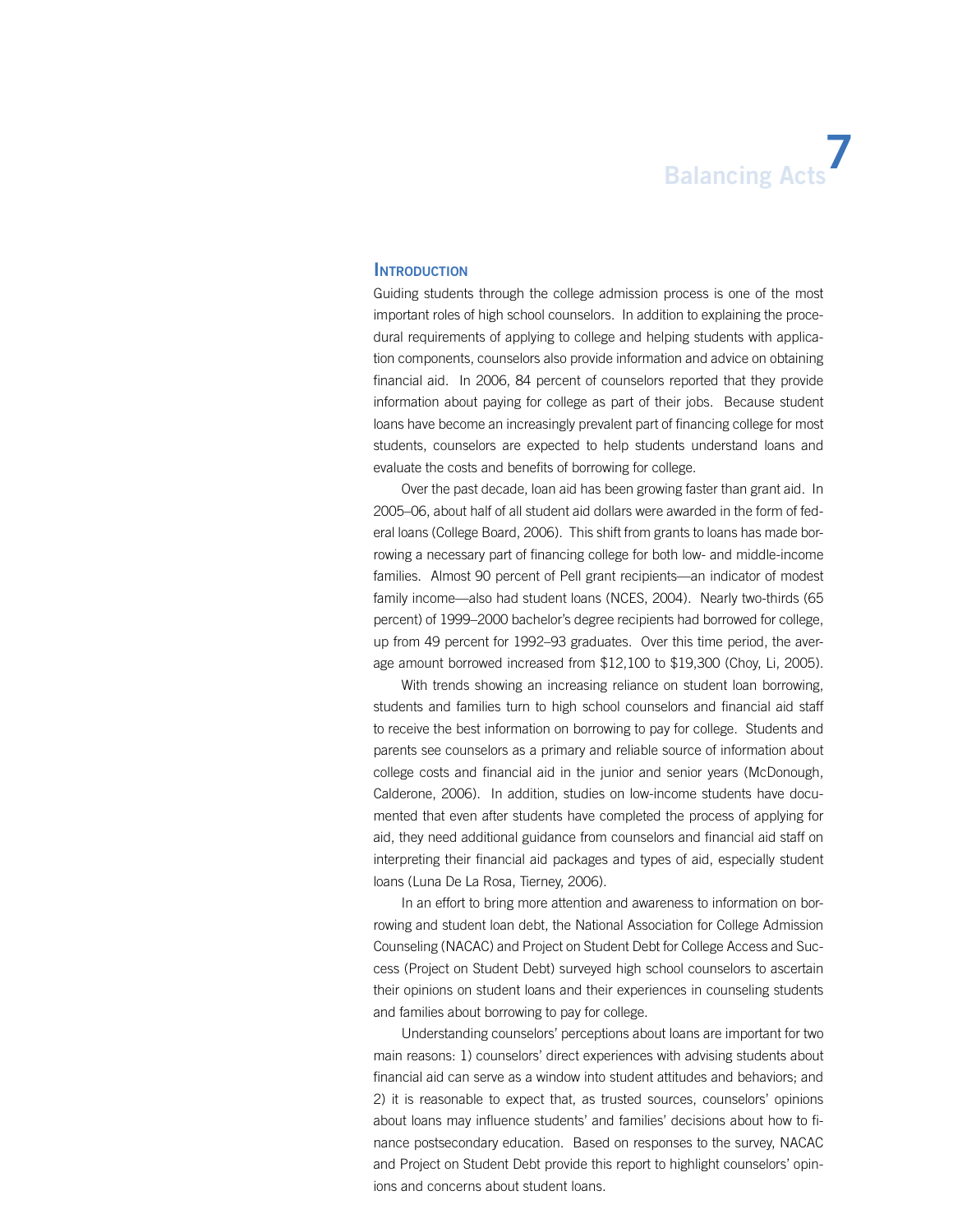

### **Summary of Findings**

#### **Giving Advice on Student Loans**

Giving advice on student loans is viewed as a challenging topic for many high school counselors. Although a large majority (80 percent) of counselors feel at least "somewhat prepared" to discuss loans with students and families, only one-quarter feel "very prepared." Moreover, most counselors (62 percent) reported that it was at least "somewhat easy" to answer questions about whether students and families should take out loans.

However, specific questions about other aspects of borrowing for college proved to be more difficult. For example, counselors find it difficult to advise students and families on how much they can afford to borrow (76 percent), which type of loans are best for them (66 percent), and what happens if students/families cannot pay back their loans (64 percent) (see Table 2).

### **Table 2. Counselors' Assessments of Difficulty Answering Questions about Student Loans**

|                                                       | <b>Very Easy</b> | <b>Somewhat</b> | <b>Somewhat</b> | <b>Very</b> |
|-------------------------------------------------------|------------------|-----------------|-----------------|-------------|
|                                                       |                  | <b>Easy</b>     | Hard            | <b>Hard</b> |
| <b>Should I/We Take Out Loans to Pay for College?</b> | 21.2             | 40.6            | 26.8            | 11.5        |
| <b>How Much Can I/We Afford to Borrow?</b>            | 5.4              | 18.4            | 36.6            | 39.6        |
| Which Kind of Loan is the Best for Me/Us?             | 8.7              | 25.1            | 36.6            | 29.6        |
| What Happens If I/Our Child Doesn't Finish College?   | 18.3             | 34.2            | 28.1            | 19.3        |
| What Happens If I/We Cannot Repay the Loans?          | 12.2             | 23.7            | 35.5            | 28.6        |

Interestingly, counselors at public schools and schools with larger percentages of low-income students (as measured by the percentage of students eligible for free/reduced priced lunch (FRPL)) find it relatively easier to answer most of these questions compared to their counterparts (see Figure 1). This study does not explore why these groups of counselors would find the questions easier to answer. It may be that counselors at public and relatively low-income schools encounter more students who have to borrow to gain access to college, and have therefore accumulated more experience. It also is possible that families at private and wealthier schools have financial options other than traditional student loans that make decisions about paying for college more complicated.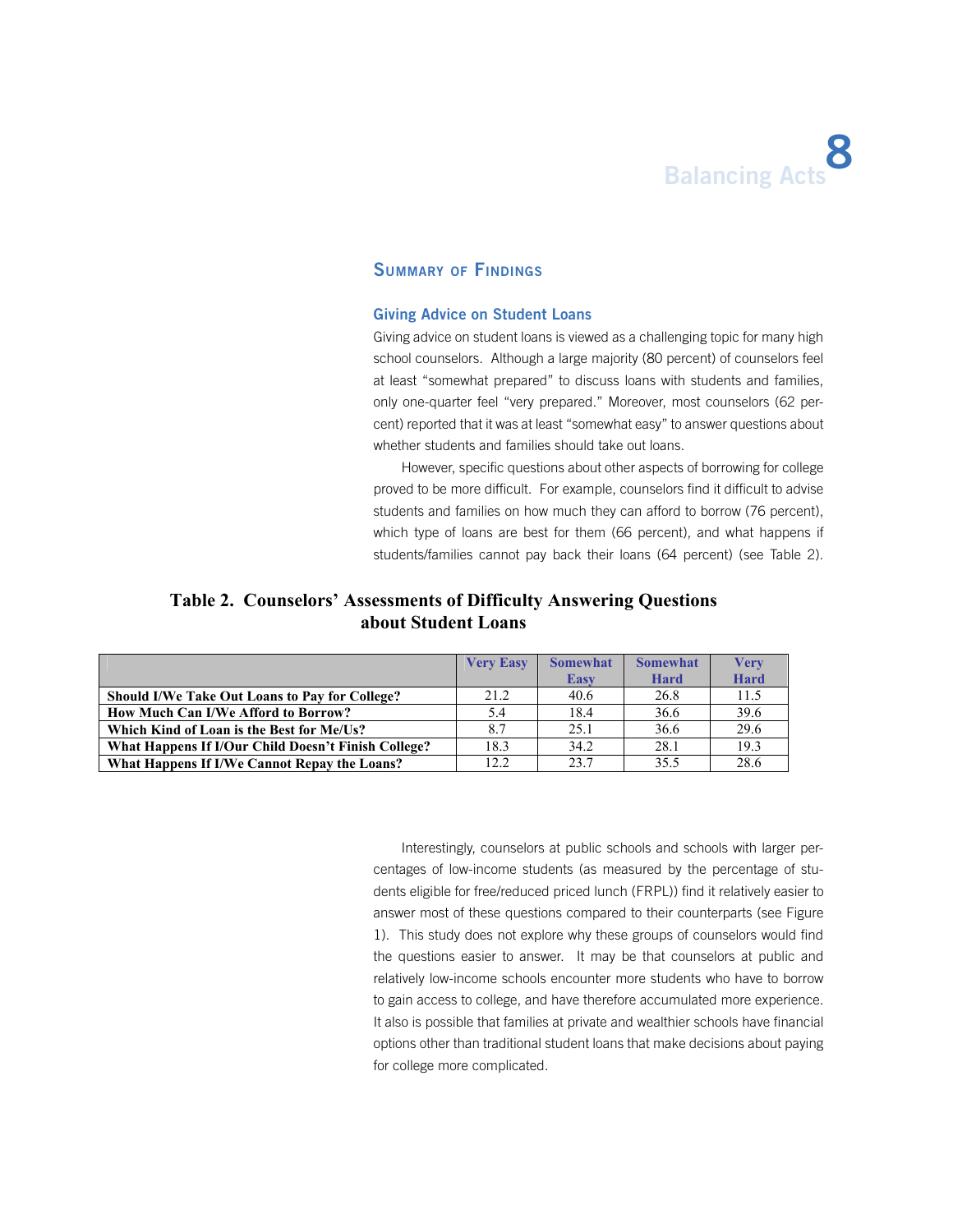



Despite feeling at least somewhat prepared to discuss loans, 93 percent of counselors think that students and families should make the ultimate decision to take out loans for college. However, they also overwhelmingly agree (97 percent) that students and families need a lot of help making student loan decisions. This suggests that counselors believe that students and parents should privately discuss whether borrowing is right for them after seeking guidance from high school counselors and other resources.

#### **View of Student Loans to Pay for College**

Overall, high school counselors view student loans as a necessary form of aid that allows students and families to afford college. However, they also acknowledge that students' individual circumstances influence the risk level involved in taking on student loans. A large majority of counselors (83 percent) agree that student loans are at least a somewhat good investment for a typical student at their schools, but only 37 percent agree that it is a very good investment.

Slightly fewer counselors (69 percent) agree that student loans are a good investment for students at all income levels. Moreover, counselors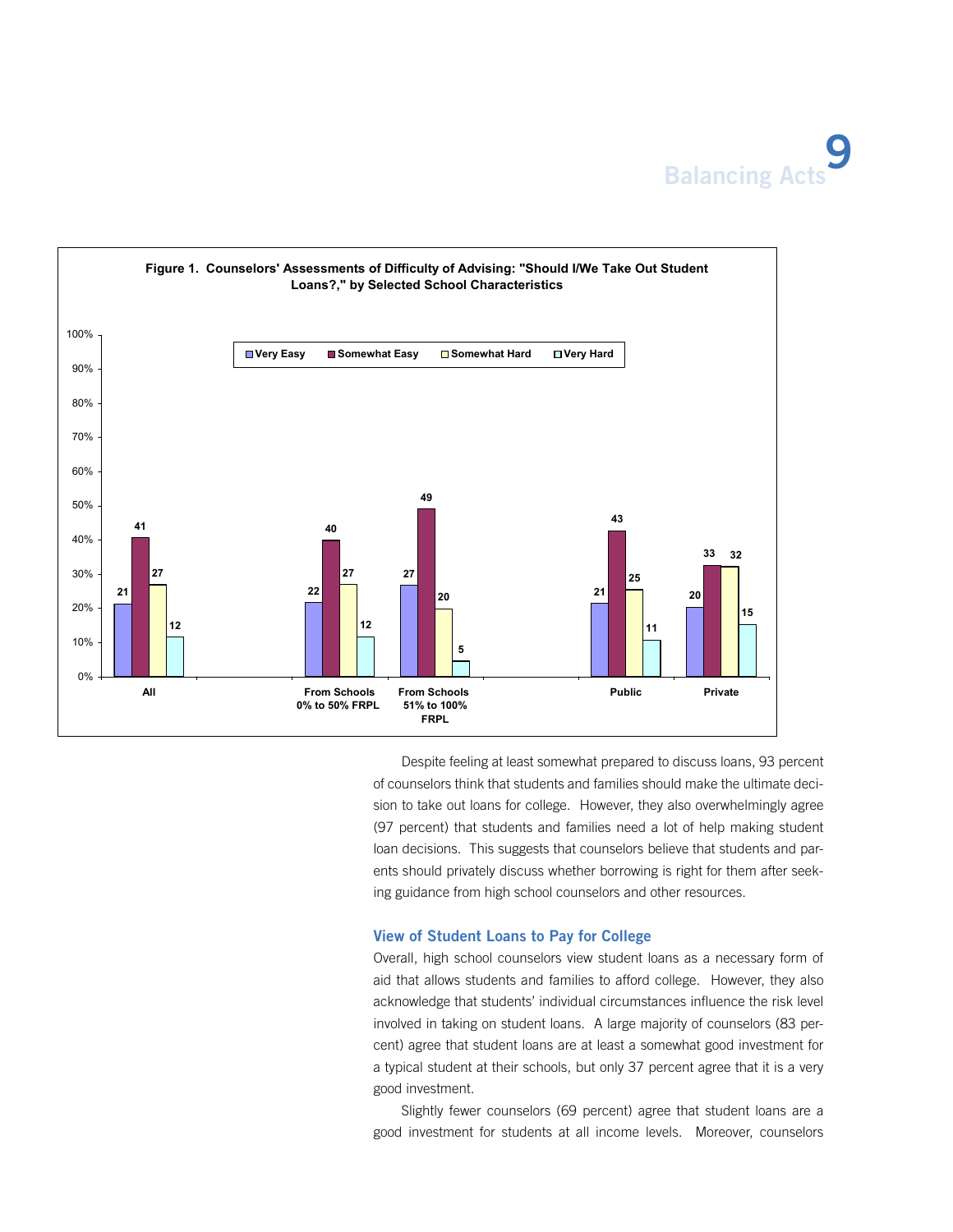at schools with higher percentages of low-income students (more than 50 percent FRPL-eligible) are more likely to see loans as a somewhat risky investment (33 percent) compared to those at schools with fewer low-income students (14 percent). In addition, counselors at schools with higher college attendance rates (more than 50 percent) are much less likely to see loans as a risky investment (14 percent) than those at school where fewer students go to college (30 percent).

As another means of gauging a threshold of risk, respondents were asked how much money in student loans (for each year toward a four-year bachelor's degree) would be a very risky investment for a typical student at their schools. Overall, 30 percent of counselors indicated \$5,000 per year, and 45 percent indicated \$10,000 per year. Perceptions of risk vary depending on student characteristics. Counselors at schools with higher percentages of low-income students and lower college attendance rates were more likely to indicate smaller loans amounts of \$2,500 to \$5,000 as risky (see Figure 2).

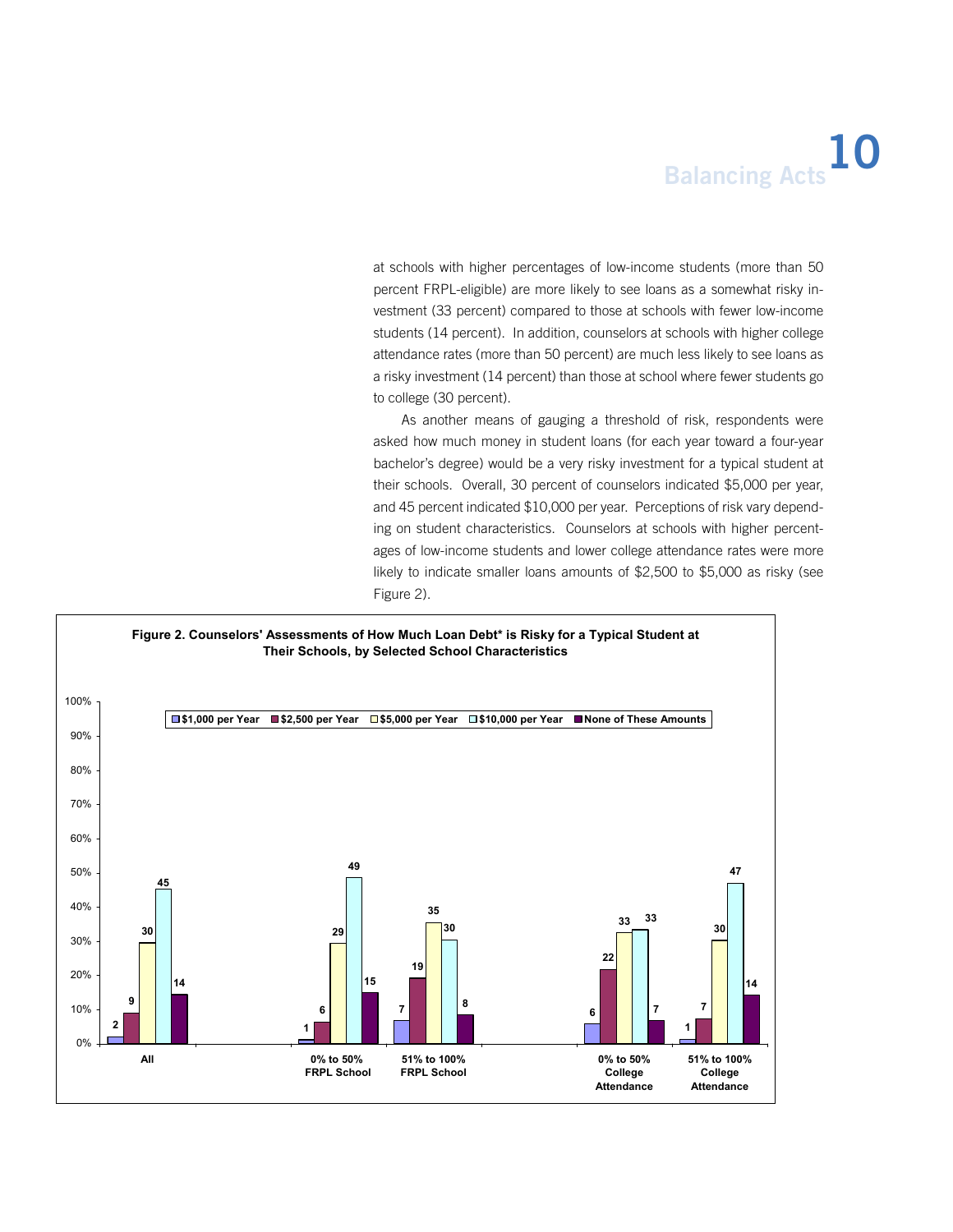## **Balancing Acts**<sup>11</sup>

A large majority of counselors (78 percent) agree that students' and families' concerns about student loan debt influence their decisions about whether and where to attend college. Not surprisingly, the effect of loan debt on college decisions is particularly prevalent at public schools and schools with higher percentages of low-income students (see Figure 3). Moreover, at schools where counselors say debt fear strongly affects college decisions, only 46 percent of students attended a 4-year college, compared to 81 percent of students at schools where counselors said debt fear does not affect their students.



#### **View of Debt Burden**

As a group, counselors are overwhelmingly concerned (86 percent) about the amount of debt students are taking on to pay for college. More specifically, counselors have distinct perspectives of debt burden in relation to college choice and academic preparation.

In terms of college destination, more than three-fourths (77 percent) of counselors at least "somewhat agree" that it is better for students to attend a college that best meets their needs and interests even if it means taking out student loans. Additionally, a slight majority (59 percent) of counselors also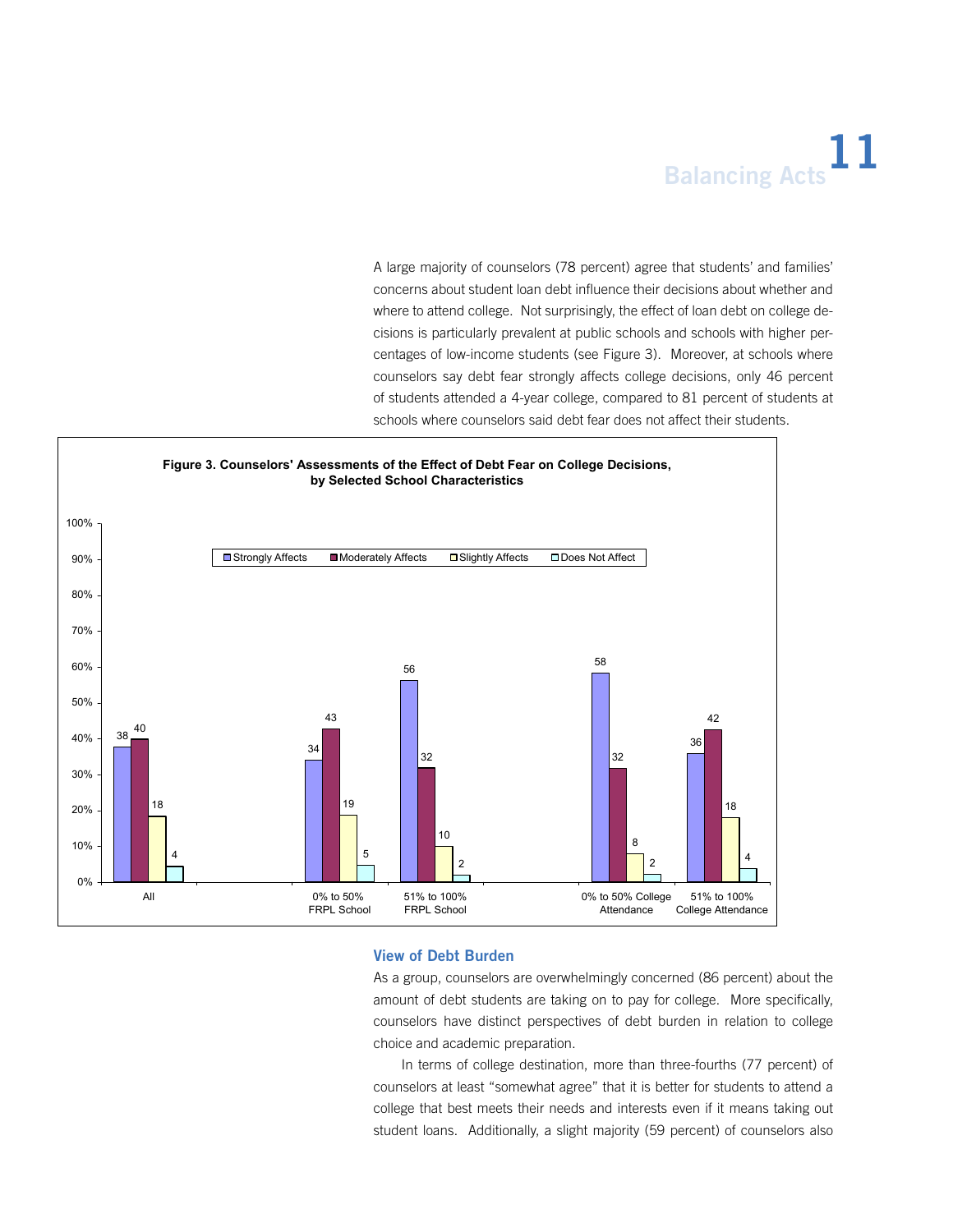## **Balancing Acts**<sup>12</sup>

tend to disagree that it is better for students to attend a community college or enroll part time to avoid student loans. Public school counselors are far more likely to agree with the above statement (47 percent) compared to private school counselors (17 percent). Counselors at schools where more than half of students are low-income (FRPL-eligible) also are more likely to agree (see Figure 4). At schools where counselors strongly disagreed with this statement, 70 percent of students attended a four-year college, compared to only 38 percent of students at schools where counselors strongly agreed. In summary, results show that counselors differ on the worth of borrowing in relationship to choice of college and part-time attendance.



Most counselors do not agree that a student's income background should inhibit his ability to borrow. For example, a large majority of counselors (89 percent) at least "somewhat agree" that student loans help lowincome students attend college when they otherwise could not afford it. In addition, counselors tend to disagree (63 percent) that low-income students should avoid loans because of the consequences of default. However, 14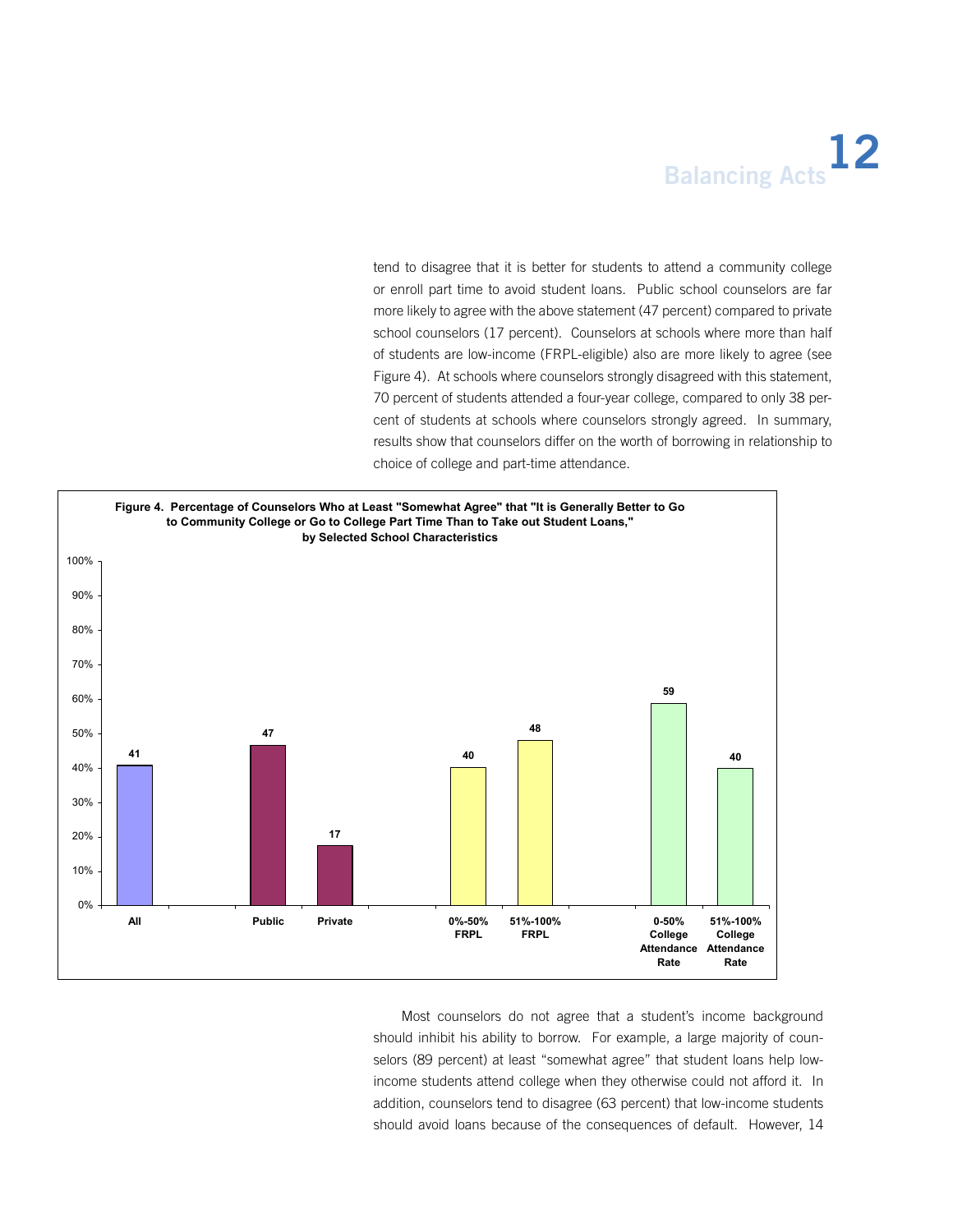percent of counselors at the lowest-income schools (greater than 75 percent FRPL-eligible students) "strongly agree" that low-income students should avoid loans.

Despite general agreement that loans help increase access for low-income students, counselors indicated some concern about students' abilities to pay back loans. Most counselors (85 percent) believe students from their schools who take out student loans to attend college will be able to pay them back. However, only 65 percent of counselors with higher percentages of FRPL-eligible students (more than half) agree with the above statement, compared to 88 percent of counselors with lower percentage of FRPL-eligible students. In addition, at schools where counselors strongly agreed with this statement, 73 percent of students attended at four-year institution, compared to only 32 percent at schools where counselors strongly disagreed.

Findings also show that opinions about the appropriateness of borrowing are dependent on counselors' assessments of academic preparation. Nearly three-quarters of counselors (74 percent) agree that students who are not well-prepared for college should avoid the risk of student loans, while 79 percent think that students who are well-prepared for college can afford student loans. On the other hand, more than one-third (35 percent) of counselors with the highest percentage of low-income students (more than 75 percent) disagree that even well-prepared students can afford borrowing for college, indicating that loans may be a deterrent for some academically prepared, low-income students.

#### **Implications and Recommendations**

Because they are a trusted source of information, high school counselors witness first-hand the process that students and parents go through as they make important decisions about college, and how the prospect of debt can affect students' choices and aspirations. This survey found that counselors feel at least somewhat prepared to discuss loans, but they also find certain important questions difficult to answer. Counselors believe that students and families need a great deal of help to make informed choices about borrowing, but that the ultimate decisions about loans must be made by the borrowers themselves. And while counselors voice near unanimous concern about the amount of debt that students are taking on, most see student loans in a generally favorable light. Still, more than one in three believe that low-income students should avoid loans because of the risks of default, and that it is better to go to community college or enroll part time than to borrow, even though such choices can significantly lower the odds of completing a degree.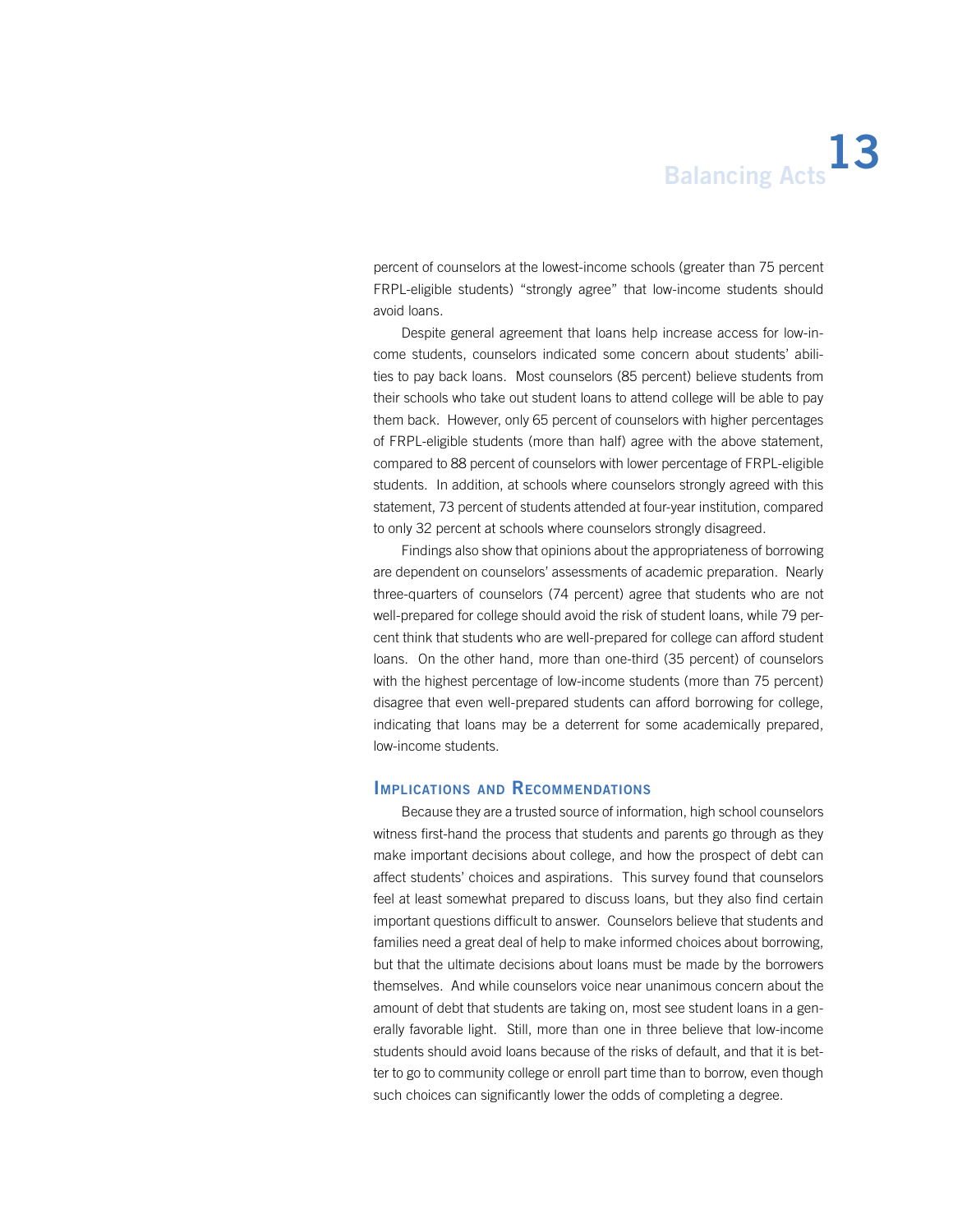### **Balancing Acts**<sup>14</sup>

These results are indicative of the difficult task counselors face in advising students about borrowing for college. Weighing the costs and benefits of student loans is very complex and shaped by factors such as a student's college aspirations, academic preparation, and economic resources, as well as the likely availability of different types of aid. The perspectives portrayed in this report reflect counselors' dual and sometimes conflicting roles of encouraging students to pursue college opportunities, while acknowledging the risks of taking on debt.

Larger federal, state and campus policies also set the context for how counselors perceive and communicate the risks and opportunities of borrowing to pay for college. The tools and options available to counselors are directly affected by the complexity of the financial aid system, the relatively high average levels of unmet student financial need, the emphasis of the student financial aid system on loans, and the criteria used to award financial aid (Perna, 2006).

While helping students identify and reach their higher education goals, counselors are also faced with trying to find clear and effective ways to convey the terms, borrowing limits, and eligibility criteria of the four different types of federal student loans (Perkins, Subsidized Stafford, Unsubsidized Stafford, and PLUS), a growing range of private student loan options, complex and inadequate borrower protections, and the severe consequences of default. This is in addition to explaining a federal financial aid application that is longer than the IRS 1040, various federal and state grant programs, in some cases separate state aid applications and loan programs, and the particular aid policies of individual colleges and universities.

Counselors are uniquely positioned to convey the pros and cons of borrowing to pay for college, and to do so in ways that help students attend and graduate from schools that will best meet their needs. However, our survey found that many do not feel well prepared to address key issues that come up in discussions about student loans. Counselors are also witnesses to the significant fears students and families have about this form of debt, and share the growing public concern about how much students are borrowing to keep up with college costs.

The following brief recommendations address the need for more support and resources related to student loans, and for policy changes to reduce the risks of student debt.

#### **Information Recommendation**

*• The U.S. Department of Education, state education agencies, and school districts should ensure that high school counselors have regular access to*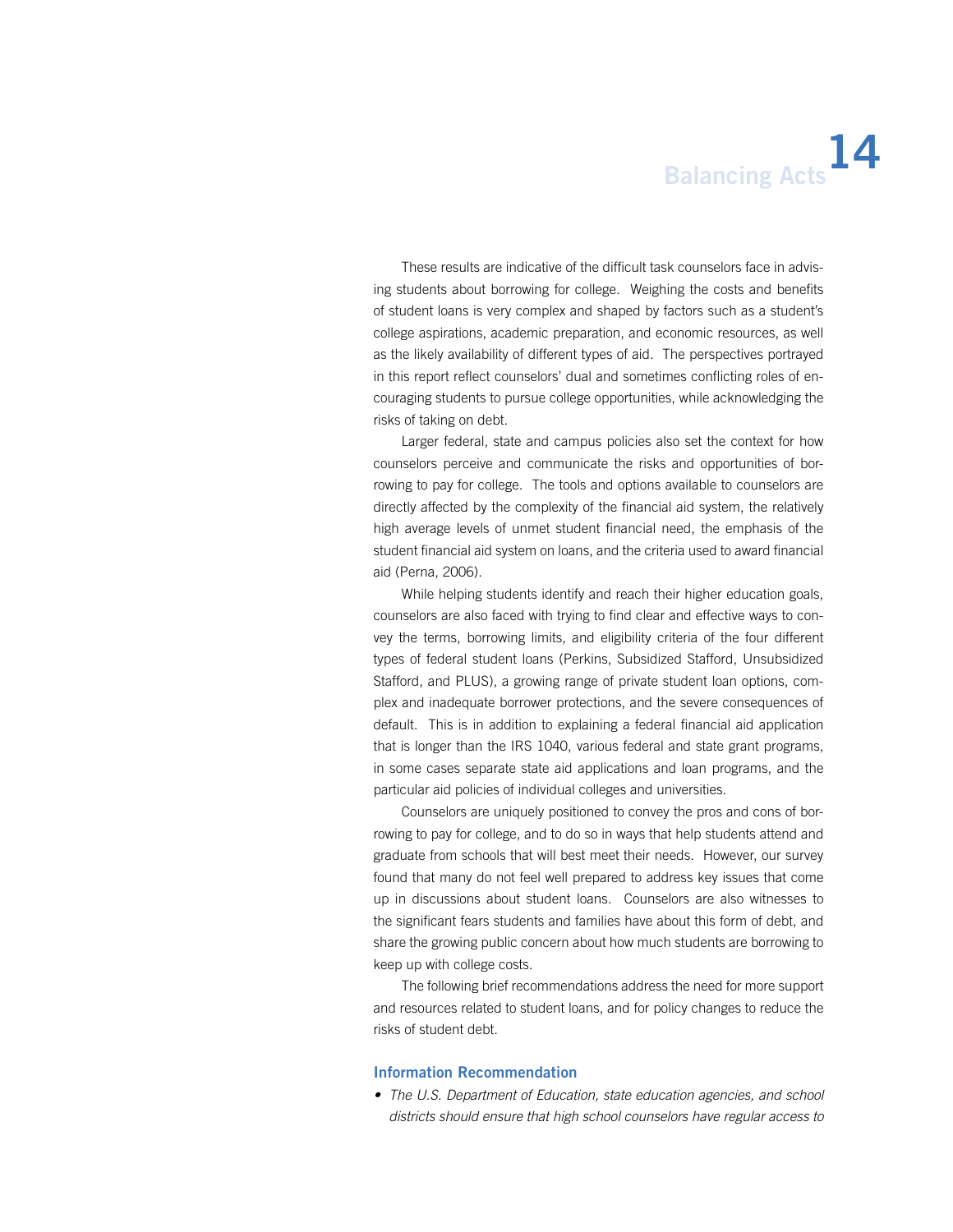*student-loan trainings and materials that are comprehensive, up-to-date, and unbiased.* Clear information about student loans should also be easily available in many different languages to meet the needs of diverse student and parent populations. (A brief listing of currently available online resources is included at the end of this report.)

- o Given the findings of this report, trainings and materials should focus particular attention on:
- The tradeoffs between strategies for avoiding loans (by going to a two-year rather than four-year school, attending part-time instead of full-time, and/ or working long hours) and the likelihood of completing a degree;
- The costs and risks of different types of borrowing for college, including federal and private student loans as well as home equity loans and credit cards;
- The options available to borrowers who encounter difficulty paying back their loans.

#### **Policy Recommendation**

- Make loan payments fair and manageable. Prospective college students and their families, as well as the high school counselors who advise them, have legitimate concerns about the risks of student loans. There are many unpredictable circumstances, from an economic downturn to a family health crisis, that can far too easily send student-loan borrowers into decades of burdensome debt. The current system of borrower protections is inadequate, inconsistent, and hard for even policy experts to understand and explain. That is why the Project on Student Debt, NACAC, and a wide range of organizations (including those representing students, parents, higher education institutions and administrators, the student loan industry, civil rights and education advocates) support the policy goals of the Plan for Fair Loan Payments. These goals are:
	- o Limit student loan payments to a reasonable percentage of income.
	- o Recognize that family size affects how much income is available for loan payments.
	- o Protect borrowers from high interest charges when they face hardship situations.
	- o Cancel remaining debts when borrowers have made regular payments for 20 years.
	- o Provide borrowers in both the Direct Loan and the Federal Family Education Loan programs with easy access to all repayment options and protections.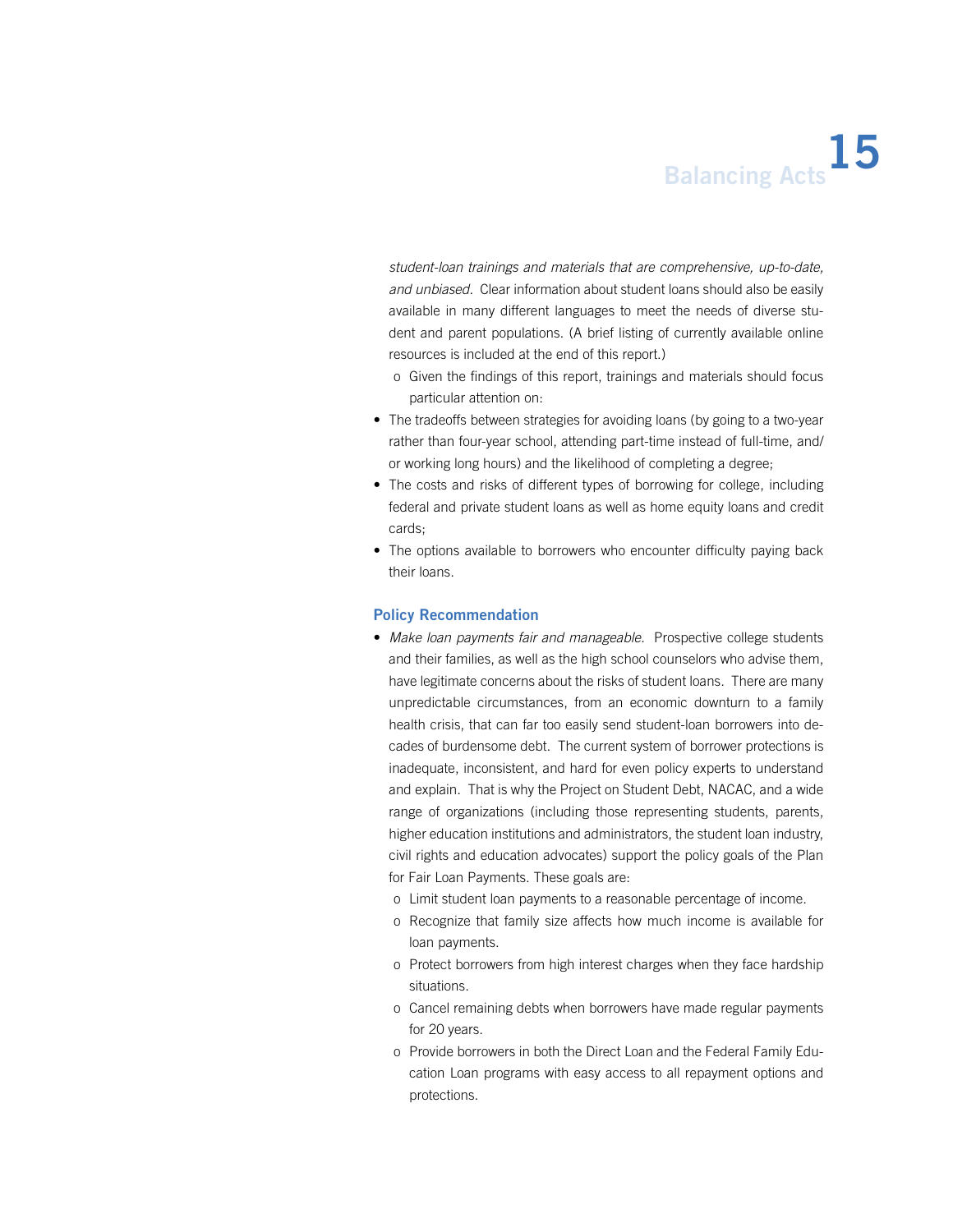Helping counselors communicate about current loan repayment options and protections is an important first step. However, making those options and protections fairer, stronger, and easier to explain in the first place would allow counselors to focus more of their limited time and resources on getting students ready for and into college.

### **References**

- Choy, S.P., and Li, X. (2005). Debt Burden: *A Comparison of 1992–93 and 1999–2000 Bachelor's Degree Recipients a Year After Graduating* (NCES 2005–170). U.S. Department of Education, National Center for Education Statistics. Washington, DC: U.S. Government Printing Office.
- College Board. (2006). *Trends in Student Aid.* http://www.collegeboard. com/prod\_downloads/press/cost06/trends\_aid\_06.pdf.
- Dowd, A. (2006). "A Research Agenda for the Study of the Effects of Borrowing and the Prospects of Indebtedness on Students' College Going Choices." Prepared by the New England Resource Center for Higher Education for The Project on Student Debt: http://www.Project on Student Debt. org/pub.php.
- Luna De La Rosa, M., Tierney, W. G. (2006). "Breaking Through the Barriers to College: Empowering Low-Income Communities, Schools and Families for College Opportunity and Student Financial Aid". University Southern California, Rossier School of Education, Center for Higher Education Policy Analysis: www.usc.edu/dept/chepa.
- McDonough, P., Calderone, S. (2006). "The Meaning of Money: Perceptual Differences Between College Counselors and Low-Income Families About College Costs and Financial Aid." *American Behavioral Scientist*, Vol. 49, No. 12, pp. 1703-1718.
- Perna, L. (2006). "Understanding the Relationship Between Information About College Prices and Financial Aid and Students' College Related Behaviors." American Behavioral Scientist, Vol. 49, No. 12, pp. 1604-1635.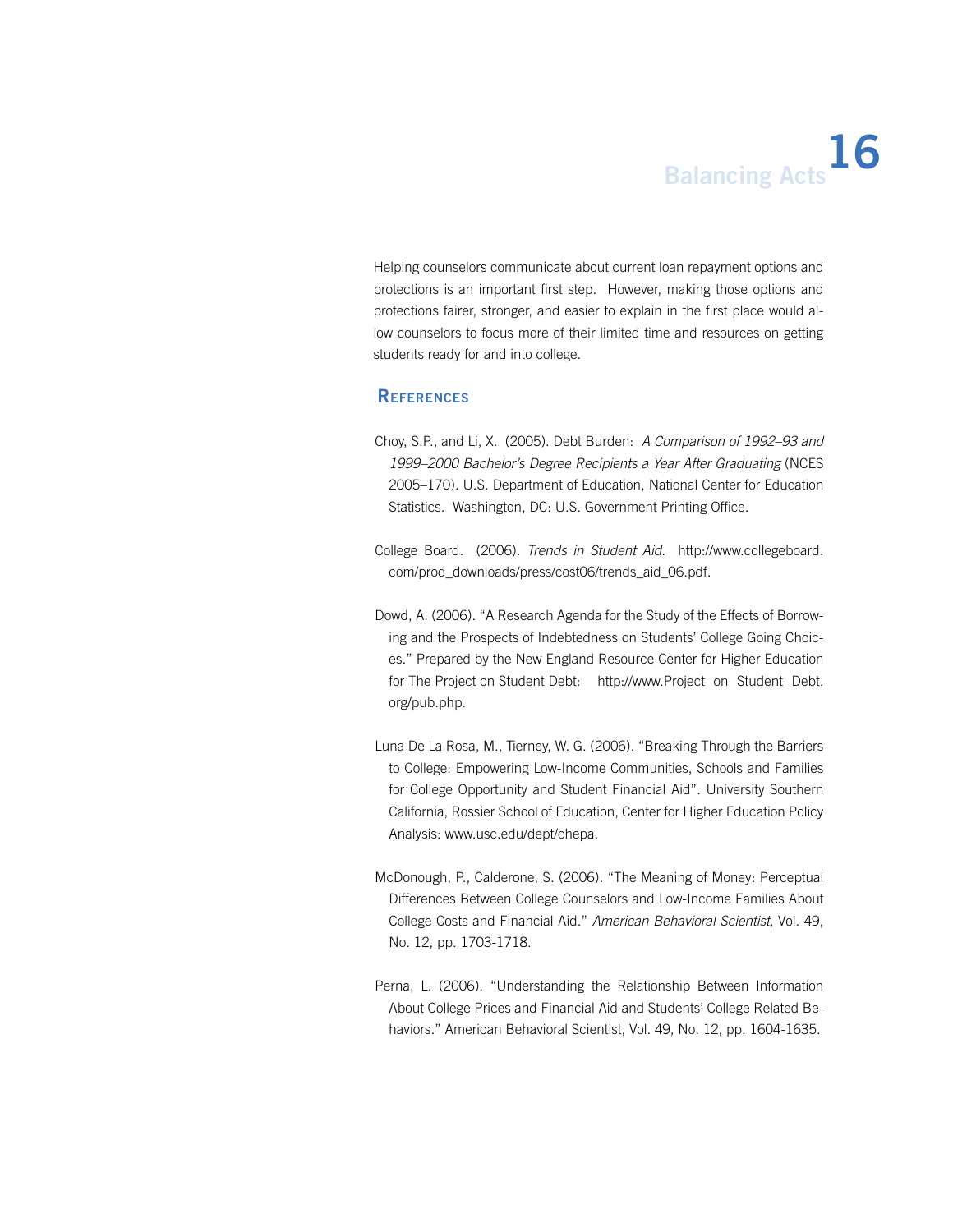# **Balancing Acts**<sup>17</sup>

### **Information Resources on Borrowing for College**

The National Association for College Admission Counseling, where you can learn more about all steps in the college admission process. www.nacacnet.org

The Project on Student Debt, where you can find tips and questions to ask about the process of borrowing for college. www.projectonstudentdebt.org

### **Other Resources**

The U.S. Department of Education provides grants, loans, and work-study opportunities to eligible students attending participating colleges or career schools. Information about student loans from the federal government in English and Spanish.

/www.studentaid.ed.gov

Repaying Your Student Loans is a comprehensive resource (English and Spanish) on how to pay back student loans received from the U.S. Department of Education.

http://studentaid.ed.gov/students/publications/repaying\_loans/index.html

FinAid, the smart guide to financial aid is the most comprehensive annotated collection of information about student financial aid on the web including student loans.

www.finaid.org/loans/

Student loan tips, or what you really need to know about student loans. www.smith.edu/wfi/student\_loans.htm

FinaidFacts.org provides free and accurate financial aid information for students progressing in their education. This site includes understanding college costs and student loans. It is the product of combined efforts of several financial aid counselors.

www.finaidfacts.org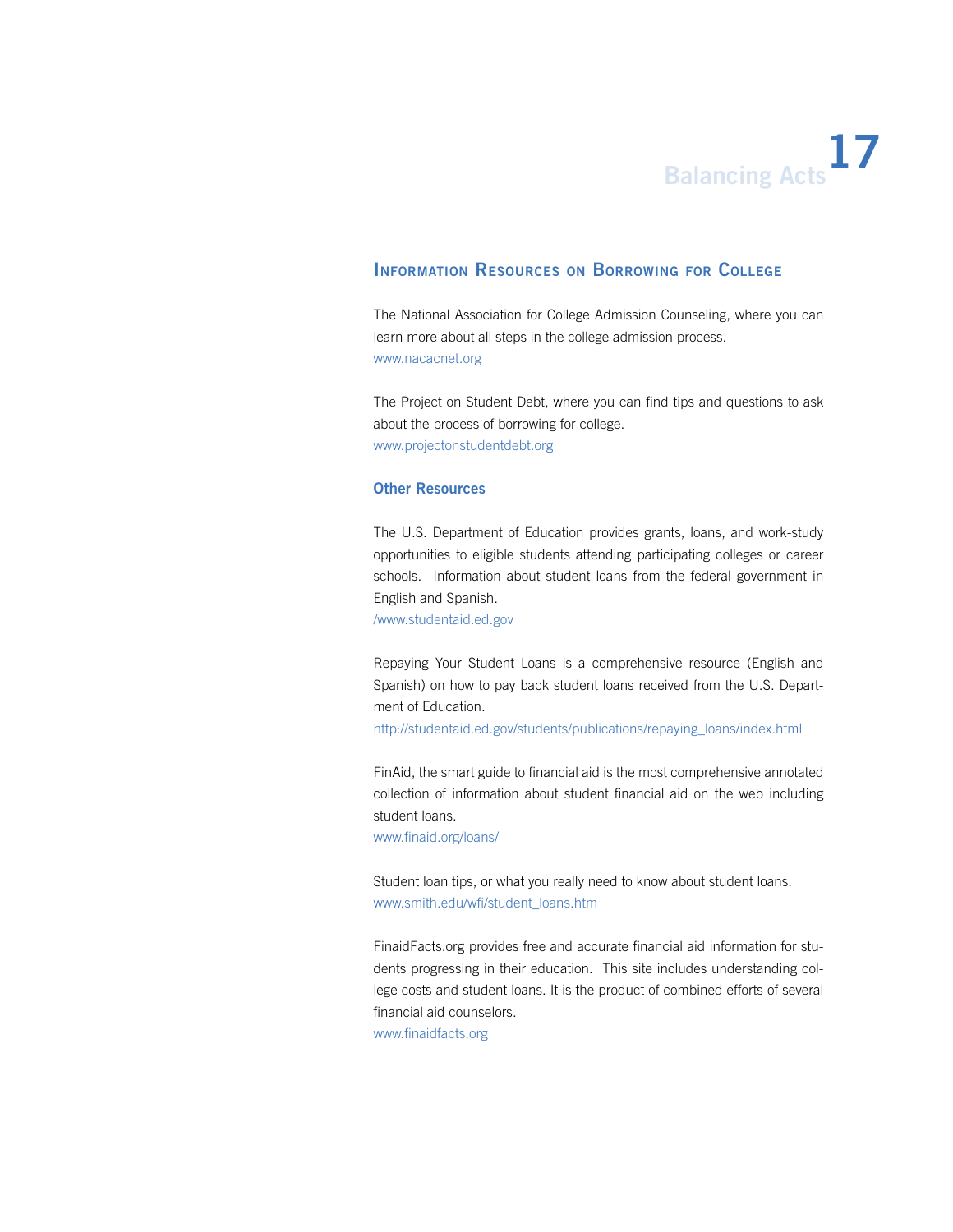

### **Appendix: Complete Results**

### **Table A.1. Counselors' Self Assessments of Their Preparation to Discuss Student Loans, by Selected School Characteristics**

|                                        | <b>Not at All</b> | <b>Not Very</b> | <b>Somewhat</b>   | <b>Very</b>     |
|----------------------------------------|-------------------|-----------------|-------------------|-----------------|
|                                        | <b>Prepared</b>   | <b>Prepared</b> | <b>Prepared</b>   | <b>Prepared</b> |
| <b>All Schools</b>                     | 2.1%              | 17.6%           | 55.7%             | 24.6%           |
| $Control^*$                            |                   |                 |                   |                 |
| Public                                 | 2.2               | 18.0            | 53.7              | 26.1            |
| Private                                | 1.6               | 16.0            | 64.6              | 17.7            |
| Private Non-Parochial                  | 2.0               | 17.3            | 66.0              | 14.7            |
| Private Parochial                      | 1.1               | 14.0            | 62.4              | 22.6            |
| <b>Free and Reduced Price</b><br>Lunch |                   |                 |                   |                 |
| 0 to $25\%$                            | 1.4               | 15.7            | 57.4              | 25.5            |
| 26 to 50%                              | 3.3               | 16.7            | 54.9              | 25.1            |
| 51 to 75%                              | 0.8               | 15.2            | 56.8              | 27.2            |
| 76 to 100%                             | 1.3               | 17.7            | 45.6              | 35.4            |
| <b>Enrollment</b>                      |                   |                 |                   |                 |
| Fewer than 500                         | 2.0               | 17.1            | 60.4              | 20.4            |
| 500 to 999                             | 1.3               | 17.8            | 55.9              | 25.1            |
| 1,000 to 1,499                         | 2.7               | 20.7            | 50.0              | 26.6            |
| 1,500 to 1,999                         | 1.8               | 13.4            | 50.0              | 34.8            |
| $2,000$ or more                        | 3.1               | 16.5            | 48.5              | 32.0            |
| <b>Student-to-Counselor Ratio</b>      |                   |                 |                   |                 |
| Fewer than 100:1                       | 0.0               | 25.4            | 53.7              | 20.9            |
| 100:1 to 199:1                         | 1.8               | 18.3            | 56.3              | 23.7            |
| 200:1 to 299:1                         | 2.3               | 15.2            | 54.4              | 28.1            |
| 300:1 to 399:1                         | 1.2               | 16.1            | 57.1              | 25.5            |
| 400:1 to 499:1                         | 2.7               | 18.7            | $\overline{5}4.7$ | 24.0            |
| $500:1$ to more                        | 3.8               | 21.3            | 57.5              | 17.5            |
| <b>College Attendance Rate</b>         |                   |                 |                   |                 |
| 0 to 25%                               | 0.0               | 17.2            | 58.6              | 24.1            |
| 26 to 50%                              | 2.7               | 20.7            | 54.1              | 22.5            |
| 51 to 75%                              | 1.5               | 18.0            | 55.1              | 25.4            |
| 76 to 100%                             | $\overline{2.1}$  | 17.2            | 55.2              | 25.6            |

\* significant chi-square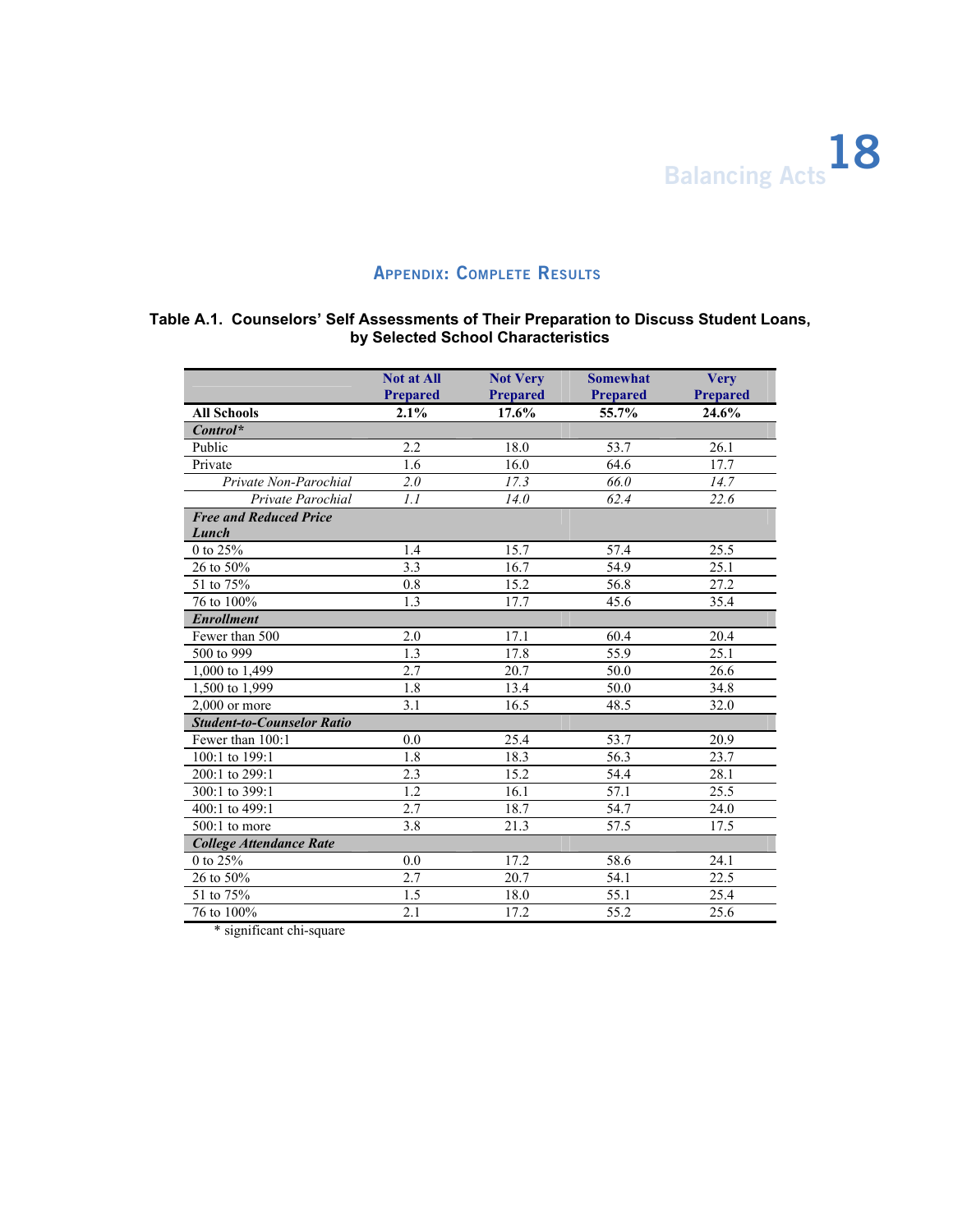

|                                        | <b>Very Easy</b> | <b>Somewhat</b>   | <b>Somewhat</b> | <b>Very Hard</b> |
|----------------------------------------|------------------|-------------------|-----------------|------------------|
|                                        |                  | <b>Easy</b>       | <b>Hard</b>     |                  |
| <b>All Schools</b>                     | 5.4              | 18.4              | 36.6            | 39.6             |
| <b>Control</b>                         |                  |                   |                 |                  |
| Public                                 | 5.8              | 19.3              | 37.1            | 37.8             |
| Private                                | 3.8              | 14.8              | 34.6            | 46.8             |
| Private Non-Parochial                  | 4.1              | 15.9              | 35.2            | 44.8             |
| Private Parochial                      | 3.3              | 13.0              | 33.7            | 50.0             |
| <b>Free and Reduced Price</b><br>Lunch |                  |                   |                 |                  |
| 0 to $25%$                             | 5.1              | 18.0              | 34.4            | 42.5             |
| 26 to 50%                              | 5.7              | 17.9              | 38.7            | 37.7             |
| 51 to 75%                              | 7.3              | 26.6              | 37.9            | 28.2             |
| 76 to 100%                             | 13.2             | 28.9              | 35.5            | 22.4             |
| Enrollment*                            |                  |                   |                 |                  |
| Fewer than 500                         | 5.2              | 22.7              | 36.0            | 36.2             |
| 500 to 999                             | 5.8              | 16.2              | 37.3            | 40.6             |
| 1,000 to 1,499                         | 3.9              | 12.9              | 37.1            | 46.1             |
| 1,500 to 1,999                         | 5.3              | 22.1              | 35.4            | 37.2             |
| $2,000$ or more                        | 8.5              | 9.6               | 38.3            | 43.6             |
| <b>Student-to-Counselor Ratio</b>      |                  |                   |                 |                  |
| Fewer than 100:1                       | 4.6              | 27.7              | 36.9            | 30.8             |
| 100:1 to 199:1                         | 5.0              | 17.4              | 35.2            | 42.5             |
| 200:1 to 299:1                         | 6.2              | $\overline{20.4}$ | 35.8            | 37.6             |
| 300:1 to 399:1                         | 5.1              | 18.2              | 35.8            | 40.9             |
| 400:1 to 499:1                         | 4.1              | 16.9              | 37.2            | 41.9             |
| $500:1$ to more                        | 7.7              | 9.0               | 44.9            | 38.5             |
| <b>College Attendance Rate</b>         |                  |                   |                 |                  |
| 0 to 25%                               | 6.9              | 27.6              | 37.9            | 27.6             |
| 26 to 50%                              | 6.3              | 16.2              | 33.3            | 44.1             |
| 51 to 75%                              | 3.8              | 22.3              | 36.6            | 37.4             |
| 76 to 100%                             | 5.7              | 17.7              | 36.1            | 40.5             |

### **Table A.2b. Counselors' Assessments of Their Difficulty Answering, "How Much Can I/We Afford to Borrow?," by Selected School Characteristics**

\* significant chi-square

correlation with control (public/private) = .079,  $p < .01$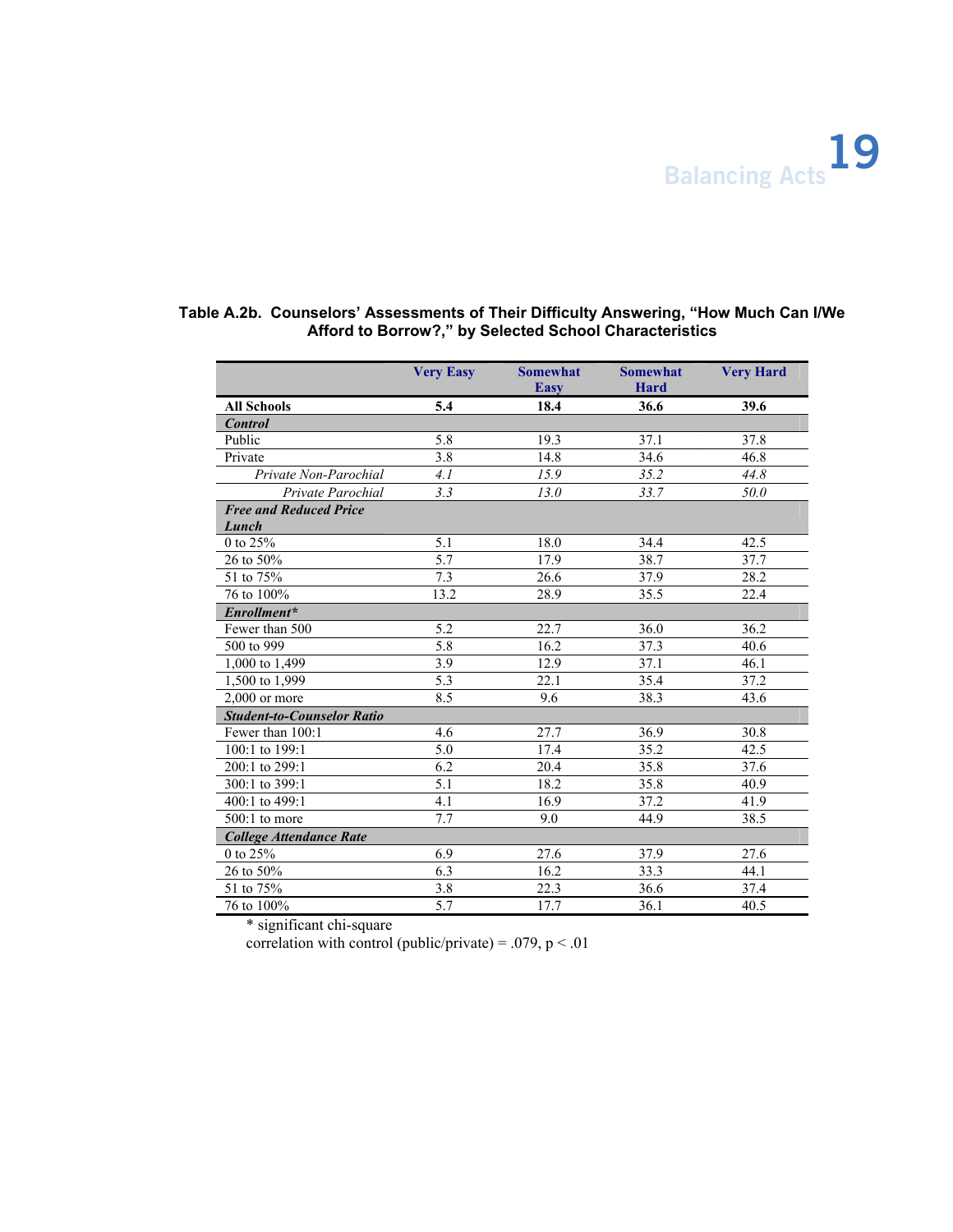

|                                        | <b>Very Easy</b> | <b>Somewhat</b><br><b>Easy</b> | <b>Somewhat</b><br>Hard | <b>Very Hard</b> |
|----------------------------------------|------------------|--------------------------------|-------------------------|------------------|
| <b>All Schools</b>                     | 8.7              | 25.1                           | 36.6                    | 29.6             |
| $Control^*$                            |                  |                                |                         |                  |
| Public                                 | 9.3              | 27.0                           | 35.7                    | 28.0             |
| Private                                | 5.9              | 17.3                           | 40.1                    | 36.7             |
| Private Non-Parochial                  | 7.6              | 15.9                           | 40.0                    | 36.6             |
| Private Parochial                      | 3.3              | 19.6                           | 40.2                    | 37.0             |
| <b>Free and Reduced Price</b><br>Lunch |                  |                                |                         |                  |
| 0 to $25%$                             | 7.8              | 26.5                           | 35.7                    | 30.0             |
| 26 to 50%                              | 8.7              | 26.6                           | 39.1                    | 25.6             |
| 51 to 75%                              | 11.4             | 32.5                           | 34.1                    | 22.0             |
| 76 to 100%                             | 14.5             | 27.6                           | 39.5                    | 18.4             |
| Enrollment*                            |                  |                                |                         |                  |
| Fewer than 500                         | 9.0              | 28.6                           | 37.6                    | 24.8             |
| 500 to 999                             | 9.5              | 22.9                           | 36.6                    | 31.4             |
| $1,000$ to 1,499                       | 7.3              | 19.7                           | 37.6                    | 35.4             |
| 1,500 to 1,999                         | 5.3              | 29.2                           | 34.5                    | 31.0             |
| $2.000$ or more                        | 12.2             | 21.1                           | 33.3                    | 33.3             |
| <b>Student-to-Counselor Ratio</b>      |                  |                                |                         |                  |
| Fewer than 100:1                       | 7.7              | 32.3                           | 36.9                    | 23.1             |
| 100:1 to 199:1                         | 9.6              | 24.8                           | 37.2                    | 28.4             |
| 200:1 to 299:1                         | 9.0              | 26.3                           | 37.1                    | 27.5             |
| 300:1 to 399:1                         | 8.7              | 24.2                           | 35.5                    | 31.6             |
| 400:1 to 499:1                         | 8.2              | 24.7                           | 34.9                    | 32.2             |
| $500:1$ to more                        | 7.7              | 19.2                           | 41.0                    | 32.1             |
| <b>College Attendance Rate</b>         |                  |                                |                         |                  |
| 0 to $25\%$                            | 3.4              | 27.6                           | 41.4                    | 27.6             |
| 26 to 50%                              | 7.1              | 25.9                           | 34.8                    | 32.1             |
| 51 to 75%                              | 9.2              | 28.7                           | 37.2                    | 24.9             |
| 76 to 100%                             | 9.0              | 24.7                           | 35.6                    | 30.7             |

### **Table A.2c. Counselors' Assessments of Their Difficulty Answering, "Which Kind of Loan is Best for Me/Us?," by Selected School Characteristics**

\* significant chi-square

correlation with control (public/private) = .108, p < .01; correlation with FRPL = -.105, p < .01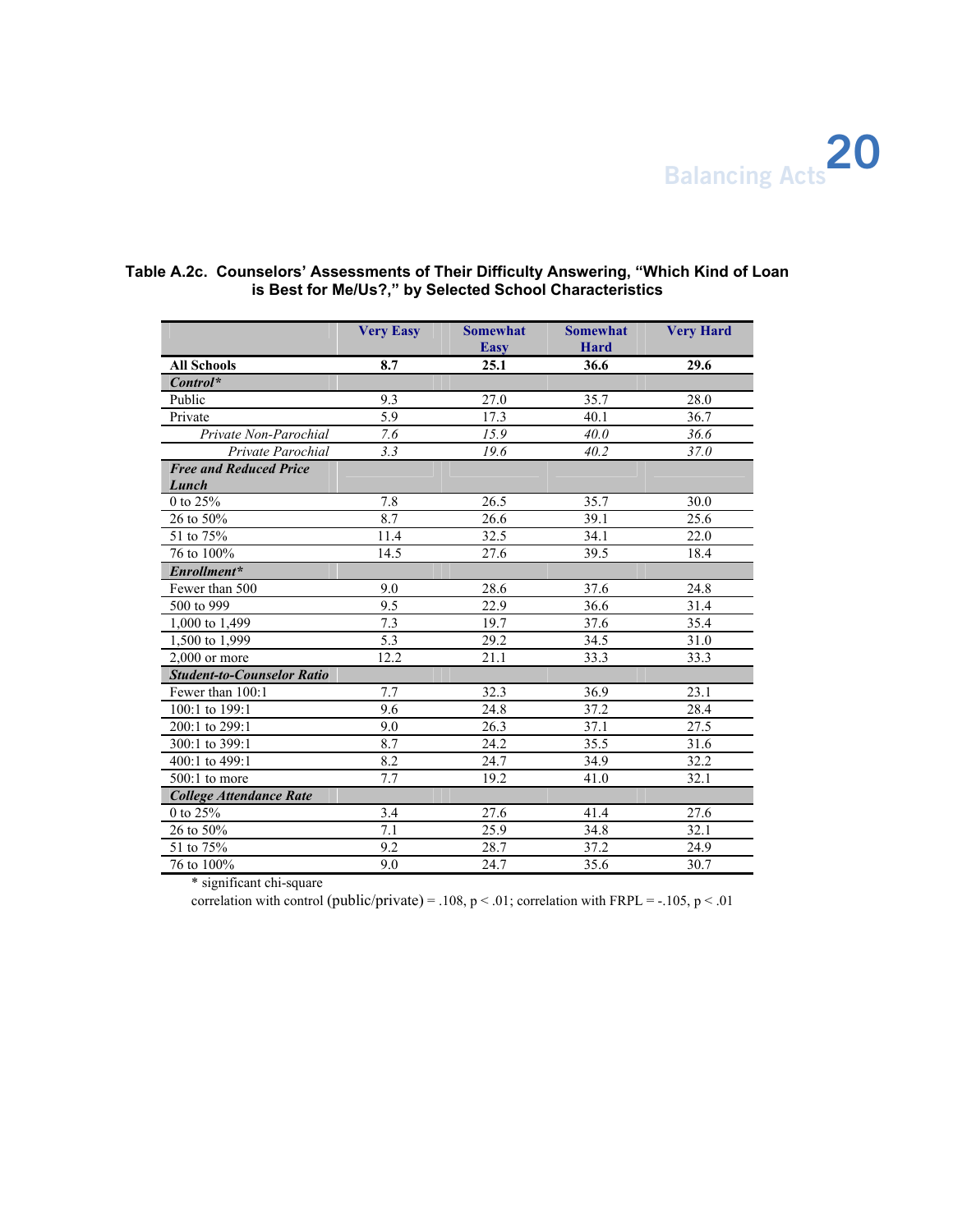| Hard<br><b>Easy</b><br>19.3<br>18.3<br>34.2<br>28.1<br><b>All Schools</b><br>$Control^*$<br>Public<br>19.5<br>34.7<br>29.0<br>16.8<br>Private<br>31.4<br>29.2<br>14.0<br>25.4<br>31.7<br>32.4<br>Private Non-Parochial<br>15.2<br>20.7<br>12.1<br>30.8<br>33.0<br>Private Parochial<br>24.2<br><b>Free and Reduced Price</b><br>Lunch<br>19.2<br>0 to 25%<br>16.8<br>35.4<br>28.6 | <b>Very Easy</b> | <b>Somewhat</b> | <b>Somewhat</b> | <b>Very Hard</b> |
|-----------------------------------------------------------------------------------------------------------------------------------------------------------------------------------------------------------------------------------------------------------------------------------------------------------------------------------------------------------------------------------|------------------|-----------------|-----------------|------------------|
|                                                                                                                                                                                                                                                                                                                                                                                   |                  |                 |                 |                  |
|                                                                                                                                                                                                                                                                                                                                                                                   |                  |                 |                 |                  |
|                                                                                                                                                                                                                                                                                                                                                                                   |                  |                 |                 |                  |
|                                                                                                                                                                                                                                                                                                                                                                                   |                  |                 |                 |                  |
|                                                                                                                                                                                                                                                                                                                                                                                   |                  |                 |                 |                  |
|                                                                                                                                                                                                                                                                                                                                                                                   |                  |                 |                 |                  |
|                                                                                                                                                                                                                                                                                                                                                                                   |                  |                 |                 |                  |
|                                                                                                                                                                                                                                                                                                                                                                                   |                  |                 |                 |                  |
|                                                                                                                                                                                                                                                                                                                                                                                   |                  |                 |                 |                  |
|                                                                                                                                                                                                                                                                                                                                                                                   |                  |                 |                 |                  |
| 36.3<br>26 to 50%<br>21.2<br>27.4<br>15.1                                                                                                                                                                                                                                                                                                                                         |                  |                 |                 |                  |
| 51 to $75\%$<br>21.1<br>43.9<br>25.2<br>9.8                                                                                                                                                                                                                                                                                                                                       |                  |                 |                 |                  |
| 76 to 100%<br>27.6<br>28.9<br>13.2<br>30.3                                                                                                                                                                                                                                                                                                                                        |                  |                 |                 |                  |
| Enrollment*                                                                                                                                                                                                                                                                                                                                                                       |                  |                 |                 |                  |
| 37.0<br>25.2<br>20.6<br>17.3<br>Fewer than 500                                                                                                                                                                                                                                                                                                                                    |                  |                 |                 |                  |
| 36.7<br>500 to 999<br>16.6<br>26.9<br>19.8                                                                                                                                                                                                                                                                                                                                        |                  |                 |                 |                  |
| 15.8<br>26.0<br>36.7<br>21.5<br>1,000 to 1,499                                                                                                                                                                                                                                                                                                                                    |                  |                 |                 |                  |
| 14.4<br>40.5<br>27.0<br>18.0<br>1,500 to 1,999                                                                                                                                                                                                                                                                                                                                    |                  |                 |                 |                  |
| $2.000$ or more<br>24.7<br>20.4<br>30.1<br>24.7                                                                                                                                                                                                                                                                                                                                   |                  |                 |                 |                  |
| <b>Student-to-Counselor Ratio</b>                                                                                                                                                                                                                                                                                                                                                 |                  |                 |                 |                  |
| 15.4<br>36.9<br>23.1<br>Fewer than 100:1<br>24.6                                                                                                                                                                                                                                                                                                                                  |                  |                 |                 |                  |
| 19.4<br>29.2<br>21.3<br>100:1 to 199:1<br>30.1                                                                                                                                                                                                                                                                                                                                    |                  |                 |                 |                  |
| 200:1 to 299:1<br>20.3<br>35.6<br>28.8<br>15.3                                                                                                                                                                                                                                                                                                                                    |                  |                 |                 |                  |
| 37.2<br>300:1 to 399:1<br>18.6<br>19.6<br>24.7                                                                                                                                                                                                                                                                                                                                    |                  |                 |                 |                  |
| 35.8<br>400:1 to 499:1<br>15.5<br>27.7<br>20.9                                                                                                                                                                                                                                                                                                                                    |                  |                 |                 |                  |
| 16.9<br>26.0<br>35.1<br>22.1<br>$500:1$ to more                                                                                                                                                                                                                                                                                                                                   |                  |                 |                 |                  |
| <b>College Attendance Rate</b>                                                                                                                                                                                                                                                                                                                                                    |                  |                 |                 |                  |
| 0 to $2\overline{5\%}$<br>17.2<br>34.5<br>27.6<br>20.7                                                                                                                                                                                                                                                                                                                            |                  |                 |                 |                  |
| 26 to 50%<br>16.2<br>21.6<br>37.8<br>24.3                                                                                                                                                                                                                                                                                                                                         |                  |                 |                 |                  |
| 51 to 75%<br>19.2<br>35.0<br>32.0<br>13.9                                                                                                                                                                                                                                                                                                                                         |                  |                 |                 |                  |
| 76 to 100%<br>17.9<br>33.9<br>27.6<br>20.6                                                                                                                                                                                                                                                                                                                                        |                  |                 |                 |                  |

### **Table A.2d. Counselors' Assessments of Their Difficulty Answering,"What Happens If I/Our Child Doesn't Finish College?," by Selected School Characteristics**

\* significant chi-square

correlation with control (public/private) = .108,  $p < .01$ ; correlation with FRPL = -.109,  $p < .01$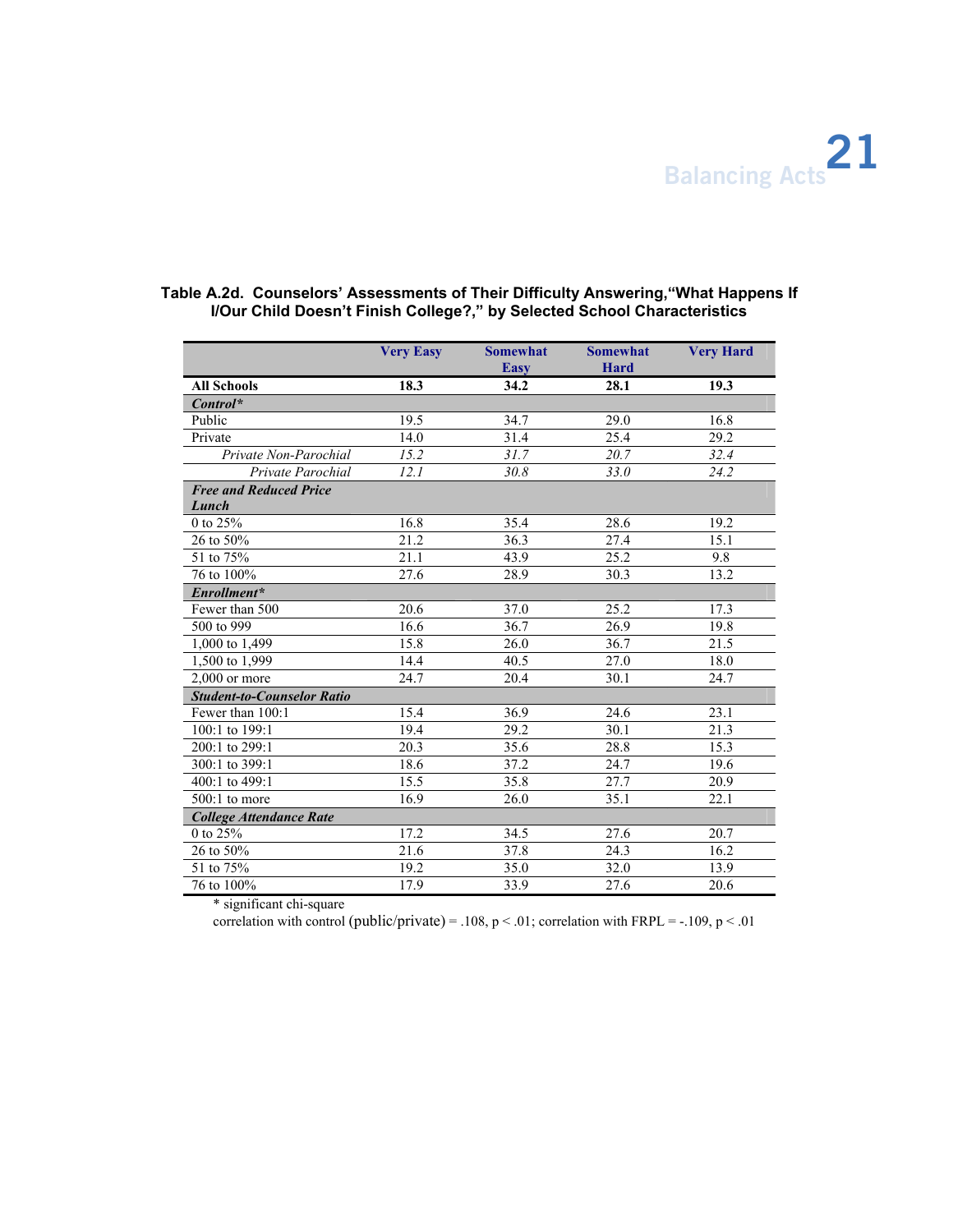

|                                   | <b>Very Easy</b> | <b>Somewhat</b> | <b>Somewhat</b> | <b>Very Hard</b> |
|-----------------------------------|------------------|-----------------|-----------------|------------------|
|                                   |                  | <b>Easy</b>     | <b>Hard</b>     |                  |
| <b>All Schools</b>                | 12.2             | 23.7            | 35.5            | 28.6             |
| $Control^*$                       |                  |                 |                 |                  |
| Public                            | 13.2             | 24.1            | 35.6            | 27.1             |
| Private                           | 8.0              | 21.9            | 35.4            | 34.6             |
| Private Non-Parochial             | 10.3             | 20.0            | 35.2            | 34.5             |
| Private Parochial                 | 4.3              | 25.0            | 35.9            | 34.8             |
| <b>Free and Reduced Price</b>     |                  |                 |                 |                  |
| $Lunch*$                          |                  |                 |                 |                  |
| 0 to 25%                          | 12.3             | 22.6            | 35.6            | 29.5             |
| 26 to 50%                         | 11.7             | 26.3            | 35.7            | 26.3             |
| 51 to 75%                         | 11.5             | 34.4            | 34.4            | 19.7             |
| 76 to 100%                        | 23.7             | 30.3            | 32.9            | 13.2             |
| Enrollment*                       |                  |                 |                 |                  |
| Fewer than 500                    | 12.9             | 28.4            | 33.6            | 25.1             |
| 500 to 999                        | 11.7             | 21.8            | 36.7            | 29.9             |
| 1,000 to 1,499                    | 10.1             | 18.4            | 36.9            | 34.6             |
| 1,500 to 1,999                    | 11.5             | 27.4            | 36.3            | 24.8             |
| $2,000$ or more                   | 16.1             | 12.9            | 35.5            | 35.5             |
| <b>Student-to-Counselor Ratio</b> |                  |                 |                 |                  |
| Fewer than 100:1                  | 7.7              | 32.3            | 32.3            | 27.7             |
| 100:1 to 199:1                    | 13.8             | 20.6            | 34.9            | 30.7             |
| 200:1 to 299:1                    | 14.1             | 25.5            | 36.4            | 24.0             |
| 300:1 to 399:1                    | 10.5             | 24.2            | 35.7            | 29.6             |
| 400:1 to 499:1                    | 11.5             | 22.3            | 33.1            | 33.1             |
| $500:1$ to more                   | 11.7             | 19.5            | 37.7            | 31.2             |
| <b>College Attendance Rate</b>    |                  |                 |                 |                  |
| 0 to 25%                          | 3.4              | 41.4            | 31.0            | 24.1             |
| 26 to 50%                         | 13.4             | 27.7            | 35.7            | 23.2             |
| 51 to 75%                         | 13.5             | 24.4            | 37.6            | 24.4             |
| 76 to 100%                        | 11.9             | 22.4            | 35.0            | 30.7             |

### **Table A.2e. Counselors' Assessments of Their Difficulty Answering, "What Happens If I/We Cannot Repay the Loans?," by Selected School Characteristics**

\* significant chi-square

correlation with college attendance rate = .063,  $p < .05$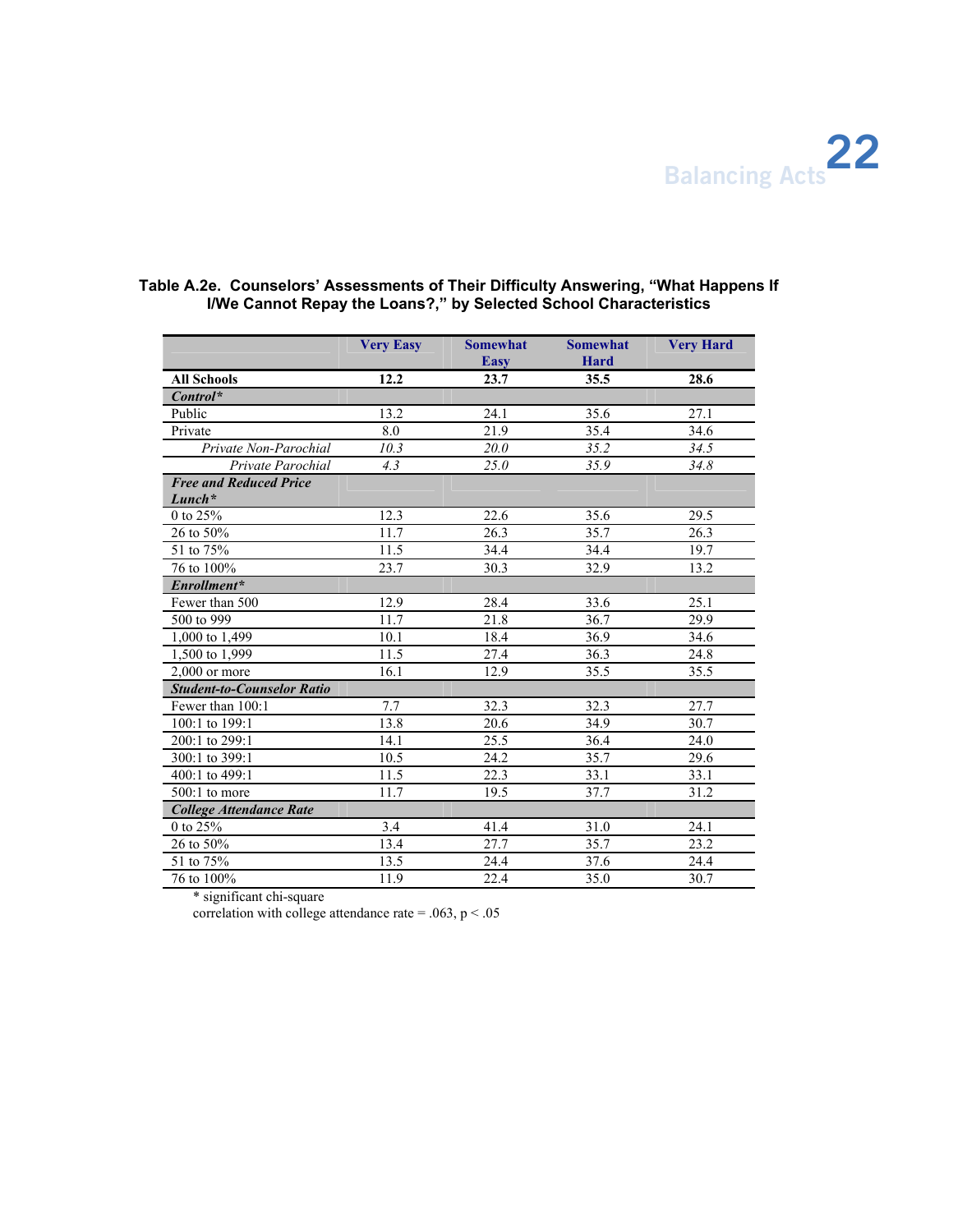

|                                   | <b>Very Good</b>  | <b>Somewhat Good</b> | <b>Somewhat Risky</b> | <b>Very Risky</b> |
|-----------------------------------|-------------------|----------------------|-----------------------|-------------------|
|                                   | <b>Investment</b> | <b>Investment</b>    | <b>Investment</b>     | <b>Investment</b> |
| <b>All Schools</b>                | 37.2              | 46.2                 | 13.9                  | 2.6               |
| $Control^*$                       |                   |                      |                       |                   |
| Public                            | 35.5              | 46.4                 | 15.0                  | 3.2               |
| Private                           | 43.5              | 46.0                 | 10.1                  | 0.4               |
| Private Non-Parochial             | 45.2              | 45.9                 | 8.2                   | 0.7               |
| Private Parochial                 | 40.7              | 46.2                 | 13.2                  | 0.0               |
| <b>Free and Reduced Price</b>     |                   |                      |                       |                   |
| Lunch                             |                   |                      |                       |                   |
| 0 to 25%                          | 41.4              | 47.8                 | 10.1                  | 0.7               |
| 26 to 50%                         | 34.0              | 44.3                 | 16.5                  | 5.2               |
| 51 to 75%                         | 27.2              | 44.0                 | 21.6                  | 7.2               |
| 76 to 100%                        | 29.9              | 29.9                 | 32.5                  | 7.8               |
| <b>Enrollment</b>                 |                   |                      |                       |                   |
| Fewer than 500                    | 36.8              | 45.7                 | 15.0                  | 2.5               |
| 500 to 999                        | 36.7              | 48.1                 | 12.3                  | 2.9               |
| 1,000 to 1,499                    | 41.7              | 43.3                 | 11.7                  | 3.3               |
| 1,500 to 1,999                    | 38.9              | 46.9                 | 12.4                  | 1.8               |
| $2.000$ or more                   | 33.7              | 45.3                 | 18.9                  | 2.1               |
| <b>Student-to-Counselor Ratio</b> |                   |                      |                       |                   |
| Fewer than 100:1                  | 40.0              | 46.2                 | 12.3                  | 1.5               |
| 100:1 to 199:1                    | 40.3              | 44.9                 | 13.4                  | 1.4               |
| 200:1 to 299:1                    | 38.3              | 45.4                 | 13.9                  | 2.4               |
| 300:1 to 399:1                    | 36.4              | 46.7                 | 12.8                  | 4.0               |
| 400:1 to 499:1                    | 36.3              | 44.5                 | 16.4                  | 2.7               |
| $500:1$ to more                   | 30.8              | 50.0                 | 16.7                  | 2.6               |
| College Attendance Rate*          |                   |                      |                       |                   |
| 0 to 25%                          | 24.1              | 41.4                 | 24.1                  | 10.3              |
| 26 to 50%                         | 25.2              | 45.9                 | 22.5                  | 6.3               |
| 51 to 75%                         | 34.0              | 50.2                 | 13.6                  | 2.3               |
| 76 to 100%                        | 39.9              | 46.7                 | 11.6                  | 1.8               |

### **Table A.3a. Counselors' Views about Student Loans as an Option for the Typical Student at Their Schools, by Selected School Characteristics**

\* significant chi-square

correlation with control (public/private) = -.096, p < .01; correlation with FRPL = .236, p < .01;

correlation with college attendance rate =  $-.191$ ,  $p < .01$ ; correlation with student-to-counselor ratio = .068, p  $< 0.05$ 

### **Table A.3b. Mean College Attendance Rates, by Counselors' Views about Student Loans as an Option for the Typical Student at Their Schools**

|                           | <b>Percent Attended</b><br>4-Year<br><b>Institution</b> | <b>Percent Attended</b><br>2-Year<br><b>Institution</b> | <b>Percent Attended</b><br>2- or 4-Year<br><b>Institution</b> |
|---------------------------|---------------------------------------------------------|---------------------------------------------------------|---------------------------------------------------------------|
| <b>Counselors' Views</b>  |                                                         |                                                         |                                                               |
| Very Good Investment      | 60.6                                                    | 24.1                                                    | 80.3                                                          |
| Somewhat Good Investment  | 55.0                                                    | 25.9                                                    | 77 0                                                          |
| Somewhat Risky Investment | 46.9                                                    | 26.8                                                    | 69.9                                                          |
| Very Risky Investment     | 33                                                      | 28.7                                                    | 62.5                                                          |

NOTE: 2-year college attendance rate mean differences are not significant.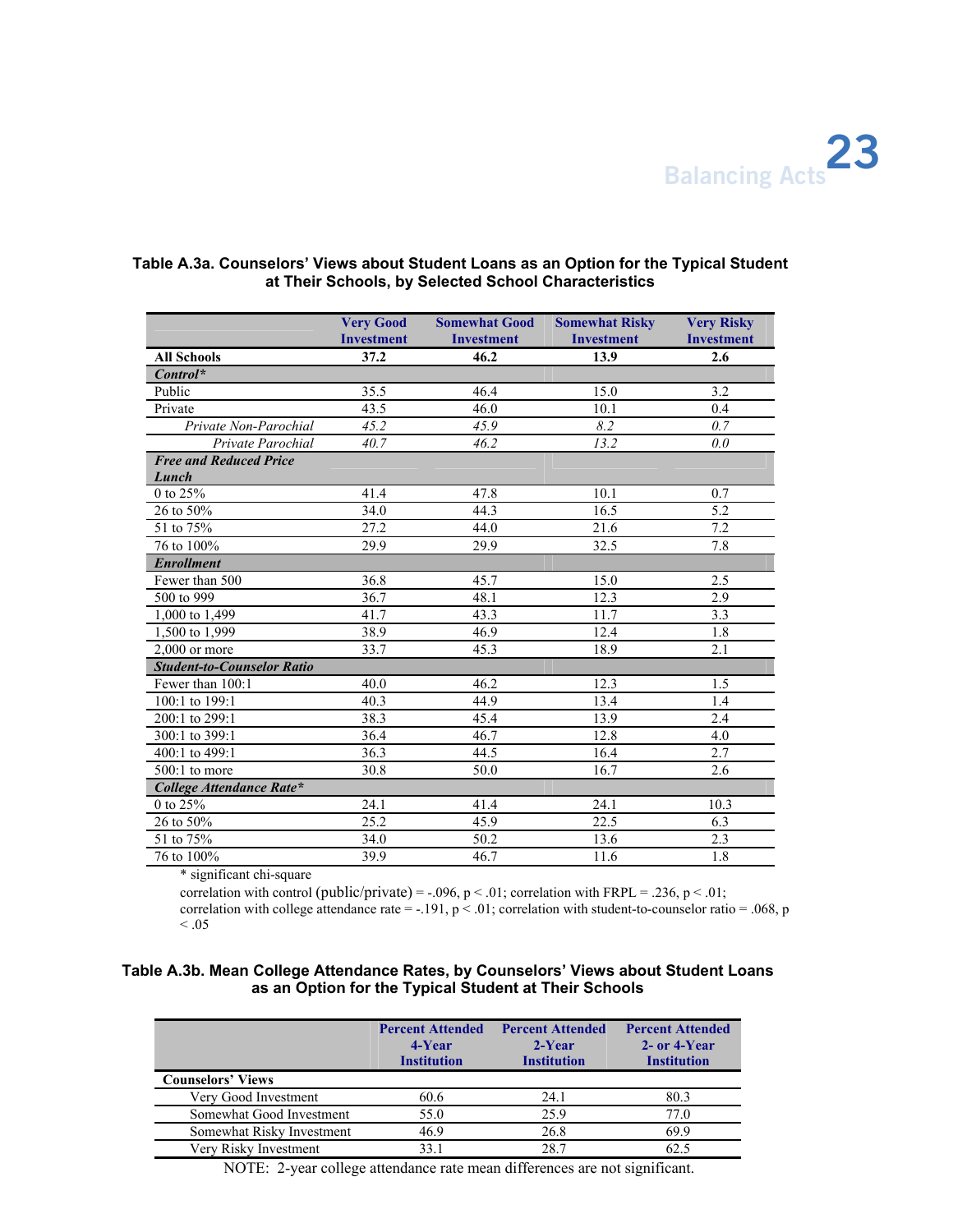Balancing Acts<sup>24</sup>

|                                             | \$1,000  | \$2,500          | \$5,000  | \$10,000 | <b>None of These</b> |
|---------------------------------------------|----------|------------------|----------|----------|----------------------|
|                                             | per year | per year         | per year | per year | <b>Amounts</b>       |
| <b>All Schools</b>                          | 2.0      | 9.0              | 29.5     | 45.3     | 14.3                 |
| $Control^*$                                 |          |                  |          |          |                      |
| Public                                      | 2.5      | 10.6             | 31.5     | 42.8     | 12.6                 |
| Private                                     | 0.0      | 2.0              | 21.4     | 55.6     | 20.9                 |
| Private Non-Parochial                       | 0.0      | 2.4              | 16.3     | 58.5     | 22.8                 |
| Private Parochial                           | 0.0      | 1.4              | 30.1     | 50.7     | 17.8                 |
| <b>Free and Reduced Price</b><br>$Lunch*$   |          |                  |          |          |                      |
| 0 to 25%                                    | 0.4      | 4.5              | 27.1     | 50.5     | 17.5                 |
| 26 to 50%                                   | 2.8      | 11.0             | 34.8     | 43.1     | 8.3                  |
| 51 to 75%                                   | 4.6      | 22.0             | 33.9     | 32.1     | 7.3                  |
| 76 to 100%                                  | 10.1     | 14.5             | 37.7     | 27.5     | 10.1                 |
| Enrollment*                                 |          |                  |          |          |                      |
| Fewer than 500                              | 2.9      | 10.5             | 30.7     | 46.2     | 9.8                  |
| 500 to 999                                  | 2.0      | 9.1              | 33.3     | 40.9     | 14.7                 |
| 1,000 to 1,499                              | 1.3      | 4.6              | 27.8     | 47.0     | 19.2                 |
| 1,500 to 1,999                              | 1.0      | 7.3              | 22.9     | 50.0     | 18.8                 |
| $2.000$ or more                             | 0.0      | 9.6              | 24.7     | 42.5     | 23.3                 |
| <b>Student-to-Counselor</b><br><b>Ratio</b> |          |                  |          |          |                      |
| Fewer than 100:1                            | 1.9      | 11.1             | 22.2     | 42.6     | 22.2                 |
| 100:1 to 199:1                              | 1.6      | 7.7              | 26.2     | 53.6     | 10.9                 |
| 200:1 to 299:1                              | 1.7      | 9.0              | 28.8     | 43.8     | 16.7                 |
| 300:1 to 399:1                              | 2.6      | $\overline{8.1}$ | 35.4     | 39.5     | 14.4                 |
| 400:1 to 499:1                              | 1.6      | 8.1              | 31.5     | 50.8     | 8.1                  |
| $500:1$ or more                             | 3.1      | 13.8             | 24.6     | 40.0     | 18.5                 |
| <b>College Attendance</b><br>Rate*          |          |                  |          |          |                      |
| 0 to $25\%$                                 | 4.3      | 21.7             | 30.4     | 30.4     | 13.0                 |
| 26 to 50%                                   | 6.2      | 21.6             | 33.0     | 34.0     | 5.2                  |
| 51 to 75%                                   | 0.9      | 12.6             | 34.2     | 47.6     | 4.8                  |
| 76 to 100%                                  | 1.6      | 4.9              | 28.5     | 46.6     | 18.5                 |

### **Table A.4a. Counselors' Assessments of How Much Loan Debt is Risky for a Typical Student at Their Schools, by Selected School Characteristics**

\* significant chi-square

correlation with control (public/private) = .189, p < .01; correlation with FRPL = -.320, p < .01; correlation with enrollment = .102,  $p < .01$ ; correlation with college attendance rate = .284,  $p < .01$ 

### **Table A4.b. Mean College Attendance Rates, by Counselors' Assessments of How Much Loan Debt is Risky for a Typical Student at Their Schools**

|                                    | <b>Percent Attended</b><br>4-Year<br><b>Institution</b> | <b>Percent Attended</b><br>2-Year<br><b>Institution</b> | <b>Percent Attended</b><br>2- or 4-Year<br><b>Institution</b> |
|------------------------------------|---------------------------------------------------------|---------------------------------------------------------|---------------------------------------------------------------|
| <b>How Much Loan Debt is Risky</b> |                                                         |                                                         |                                                               |
| $$1,000$ per year                  | 30.3                                                    | 33.7                                                    | 64.1                                                          |
| $$2,500$ per year                  | 37.2                                                    | 29.5                                                    | 63.6                                                          |
| $$5,000$ per year                  | 50.3                                                    | 27.2                                                    | 74.1                                                          |
| $$10,000$ per year                 | 58.8                                                    | 24.2                                                    | 78.7                                                          |
| None of the above                  | 67 3                                                    | 24.8                                                    | 86.2                                                          |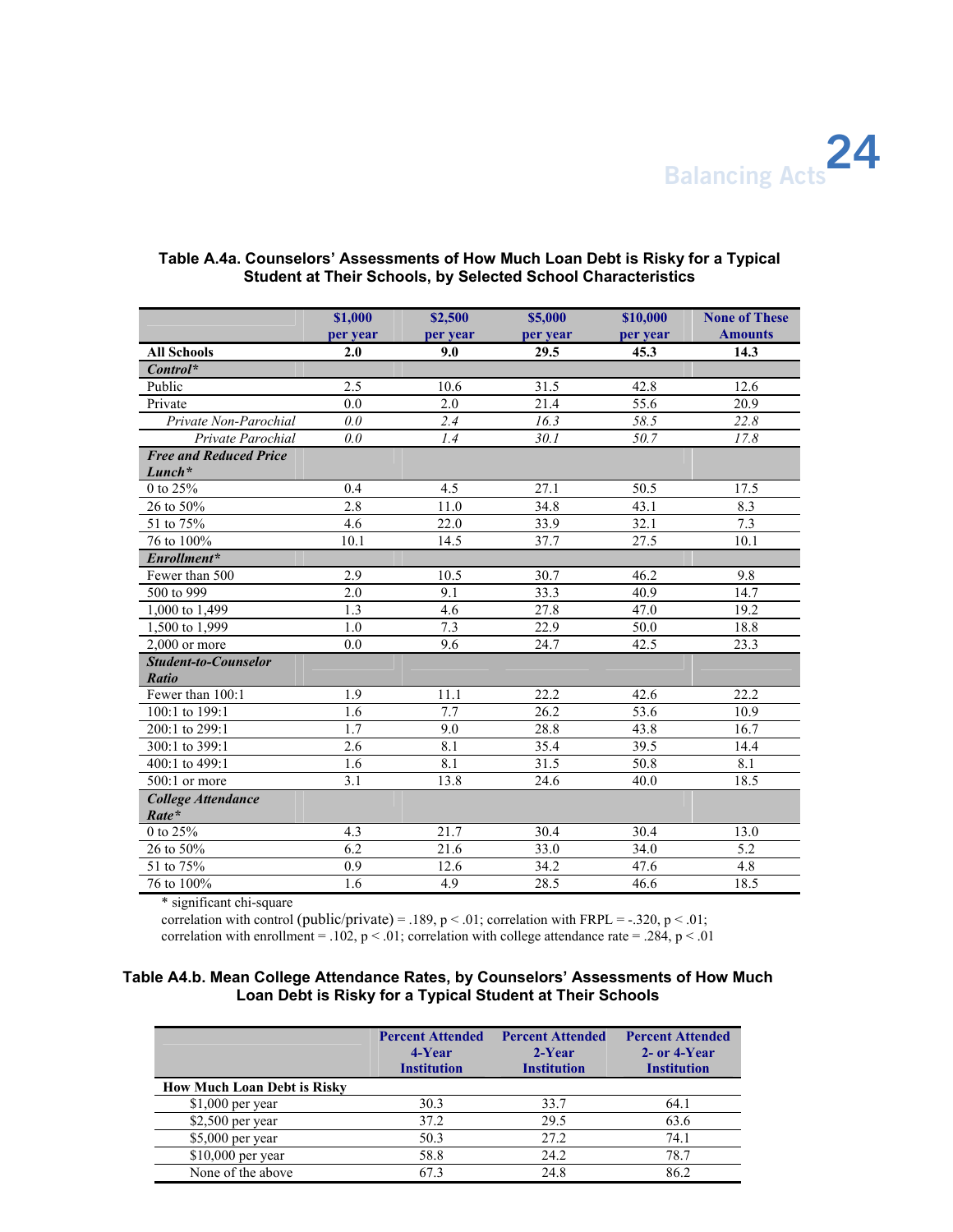Balancing Acts<sup>25</sup>

|                                           | <b>Strongly</b><br><b>Affects</b> | <b>Moderately</b><br><b>Affects</b> | <b>Slightly</b><br><b>Affects</b> | <b>Does Not</b><br><b>Affect</b> |
|-------------------------------------------|-----------------------------------|-------------------------------------|-----------------------------------|----------------------------------|
| <b>All Schools</b>                        | 37.6                              | 39.8                                | 18.3                              | 4.3                              |
| $Control^*$                               |                                   |                                     |                                   |                                  |
| Public                                    | 41.2                              | 41.2                                | 14.7                              | 2.8                              |
| Private                                   | 23.2                              | 34.4                                | 32.4                              | 10.0                             |
| Private Non-Parochial                     | 20.1                              | 30.2                                | 36.2                              | 13.4                             |
| Private Parochial                         | 28.3                              | 41.3                                | 26.1                              | 4.3                              |
| <b>Free and Reduced Price</b><br>$Lunch*$ |                                   |                                     |                                   |                                  |
| 0 to 25%                                  | 30.4                              | 43.4                                | 20.2                              | 6.0                              |
| 26 to 50%                                 | 43.1                              | 41.2                                | 14.4                              | 1.4                              |
| 51 to 75%                                 | 57.3                              | 30.6                                | 11.3                              | 0.8                              |
| 76 to 100%                                | 54.5                              | 33.8                                | 7.8                               | 3.9                              |
| <b>Enrollment</b>                         |                                   |                                     |                                   |                                  |
| Fewer than 500                            | 38.8                              | 38.4                                | 17.9                              | 4.9                              |
| 500 to 999                                | 36.1                              | 39.9                                | 20.1                              | 3.8                              |
| 1,000 to 1,499                            | 35.2                              | 47.3                                | 14.3                              | 3.3                              |
| 1,500 to 1,999                            | 32.7                              | 39.8                                | 23.9                              | 3.5                              |
| $2,000$ or more                           | 44.6                              | 33.7                                | 16.3                              | 5.4                              |
| <b>Student-to-Counselor Ratio</b>         |                                   |                                     |                                   |                                  |
| Fewer than 100:1                          | 34.3                              | 35.8                                | 19.4                              | 10.4                             |
| 100:1 to 199:1                            | 32.6                              | 39.4                                | 23.1                              | 5.0                              |
| 200:1 to 299:1                            | 37.9                              | 42.0                                | 16.3                              | 3.8                              |
| 300:1 to 399:1                            | 37.0                              | 42.1                                | 18.0                              | 2.8                              |
| 400:1 to 499:1                            | 43.2                              | 37.2                                | 16.9                              | 2.7                              |
| 500:1 or more                             | 43.0                              | 31.6                                | 17.7                              | 7.6                              |
| College Attendance Rate*                  |                                   |                                     |                                   |                                  |
| 0 to 25%                                  | 65.5                              | 17.2                                | 17.2                              | 0.0                              |
| 26 to 50%                                 | 56.4                              | 35.5                                | 5.5                               | 2.7                              |
| 51 to 75%                                 | 44.6                              | 43.1                                | 11.6                              | 0.7                              |
| 76 to 100%                                | 32.2                              | 42.1                                | 20.6                              | 5.1                              |

### **Table A.5a. Counselors' Assessments of the Effect of Debt Fear on College Decisions, by Selected School Characteristics**

\* significant chi-square

correlation with control (public/private) = .237, p < .01; correlation with FRPL = -.256, p < .01; correlation with college attendance rate = .235,  $p < .01$ ; correlation with student-to-counselor ratio = -.080,  $p < .01$ 

### **Table A.5b. Mean College Attendance Rates, by Counselors' Assessments of the Effect of Debt Fear on College Decisions**

|                                | <b>Percent Attended</b><br>4-Year<br><b>Institution</b> | <b>Percent Attended</b><br>2-Year<br><b>Institution</b> | <b>Percent Attended</b><br>$2$ - or 4-Year<br><b>Institution</b> |
|--------------------------------|---------------------------------------------------------|---------------------------------------------------------|------------------------------------------------------------------|
| <b>Counselors' Assessments</b> |                                                         |                                                         |                                                                  |
| <b>Strongly Affects</b>        | 459                                                     | 28.6                                                    | 717                                                              |
| Moderately Affects             | 56.4                                                    | 24.8                                                    | 78.0                                                             |
| <b>Slightly Affects</b>        | 67.5                                                    | 22.7                                                    | 83.3                                                             |
| Does Not Affect                | 80.5                                                    | 13.5                                                    | 89.0                                                             |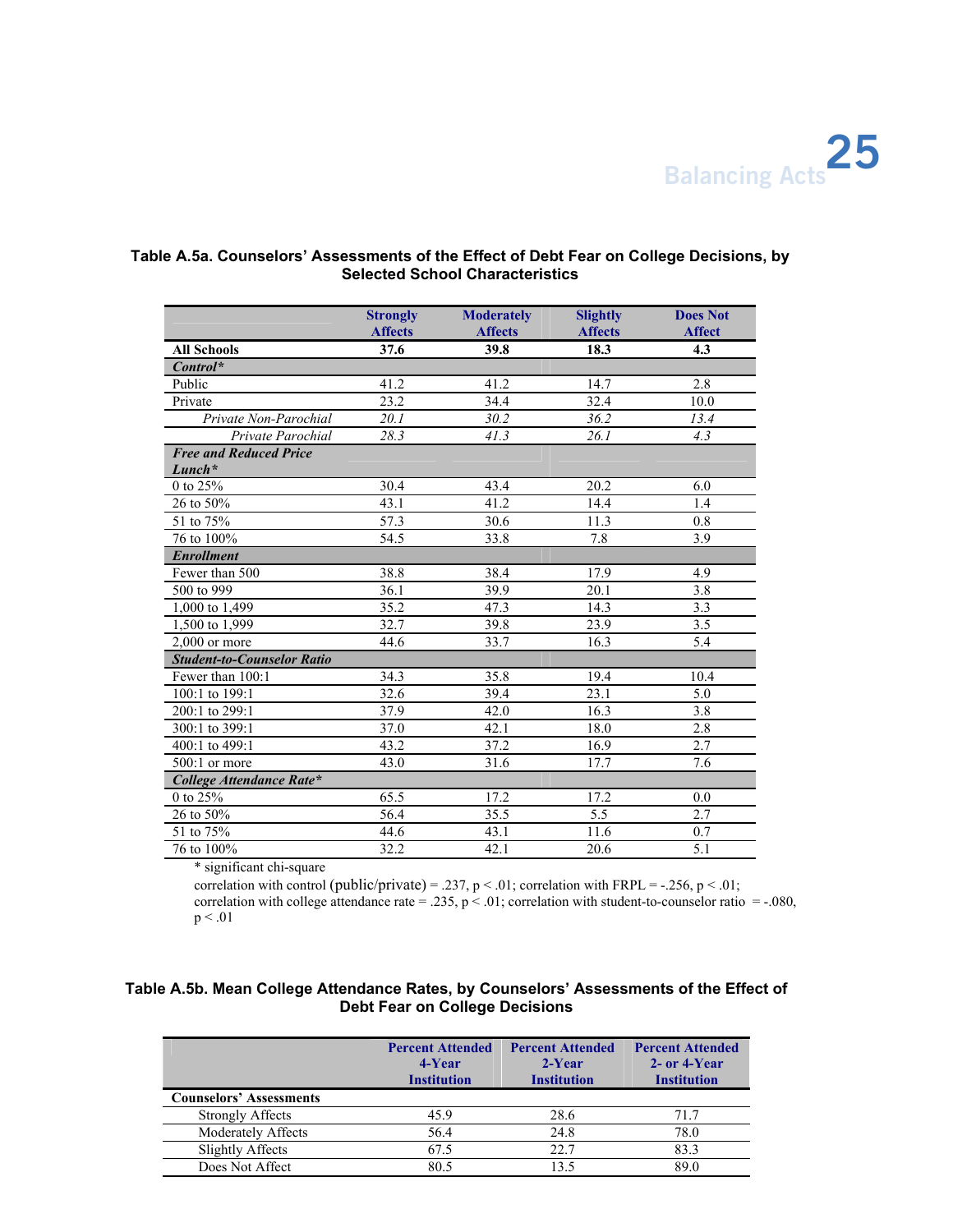

|                                   | Not at all              | <b>Not Very</b>          | <b>Somewhat</b>          | <b>Very</b>              |
|-----------------------------------|-------------------------|--------------------------|--------------------------|--------------------------|
| <b>All Schools</b>                | <b>Concerned</b><br>2.2 | <b>Concerned</b><br>11.8 | <b>Concerned</b><br>44.0 | <b>Concerned</b><br>42.0 |
| <b>Control</b>                    |                         |                          |                          |                          |
| Public                            | 2.1                     | 11.1                     | 43.9                     | 42.9                     |
| Private                           |                         |                          |                          |                          |
| Private Non-Parochial             | 2.7                     | 14.9                     | 46.6                     | 35.8                     |
| Private Parochial                 | $\overline{2.2}$        | 15.2                     | 42.4                     | 40.2                     |
| <b>Free and Reduced Price</b>     |                         |                          |                          |                          |
| Lunch                             |                         |                          |                          |                          |
| 0 to 25%                          | 1.8                     | 12.0                     | 44.1                     | 42.1                     |
| 26 to 50%                         | 2.8                     | 8.8                      | 50.7                     | 37.7                     |
| 51 to 75%                         | 1.6                     | 12.9                     | 37.9                     | 47.6                     |
| 76 to 100%                        | 0.0                     | 6.5                      | 42.9                     | 50.6                     |
| <b>Enrollment</b>                 |                         |                          |                          |                          |
| Fewer than 500                    | 1.0                     | 13.4                     | 41.0                     | 44.5                     |
| 500 to 999                        | 3.8                     | 9.3                      | 43.6                     | 43.3                     |
| 1,000 to 1,499                    | 1.1                     | 12.1                     | 50.0                     | 36.8                     |
| $1,500$ to 1,999                  | 1.8                     | 14.0                     | 45.6                     | 38.6                     |
| $2,000$ or more                   | 5.3                     | 9.5                      | 45.3                     | 40.0                     |
| <b>Student-to-Counselor Ratio</b> |                         |                          |                          |                          |
| Fewer than 100:1                  | 1.5                     | 20.9                     | 37.3                     | 40.3                     |
| 100:1 to 199:1                    | 3.2                     | 9.0                      | 43.4                     | 44.3                     |
| 200:1 to 299:1                    | 2.3                     | 12.0                     | 39.3                     | 46.3                     |
| 300:1 to 399:1                    | 1.6                     | 11.3                     | 48.0                     | 39.2                     |
| 400:1 to 499:1                    | 2.0                     | 12.0                     | 50.0                     | 36.0                     |
| $500:1$ or more                   | 2.6                     | 13.0                     | 44.2                     | 40.3                     |
| <b>College Attendance Rate</b>    |                         |                          |                          |                          |
| 0 to 25%                          | 0.0                     | 21.4                     | 25.0                     | 53.6                     |
| 26 to 50%                         | 2.7                     | 11.8                     | 45.5                     | 40.0                     |
| 51 to 75%                         | 1.1                     | 10.5                     | 44.7                     | 43.6                     |
| 76 to 100%                        | 2.4                     | 11.8                     | 44.4                     | 41.4                     |

### **Table A.6. Counselors' Level of Concern About the Amount of Debt Students in General are Taking on to Pay for College, by Selected School Characteristics**

correlation with FRPL = .064,  $p < .05$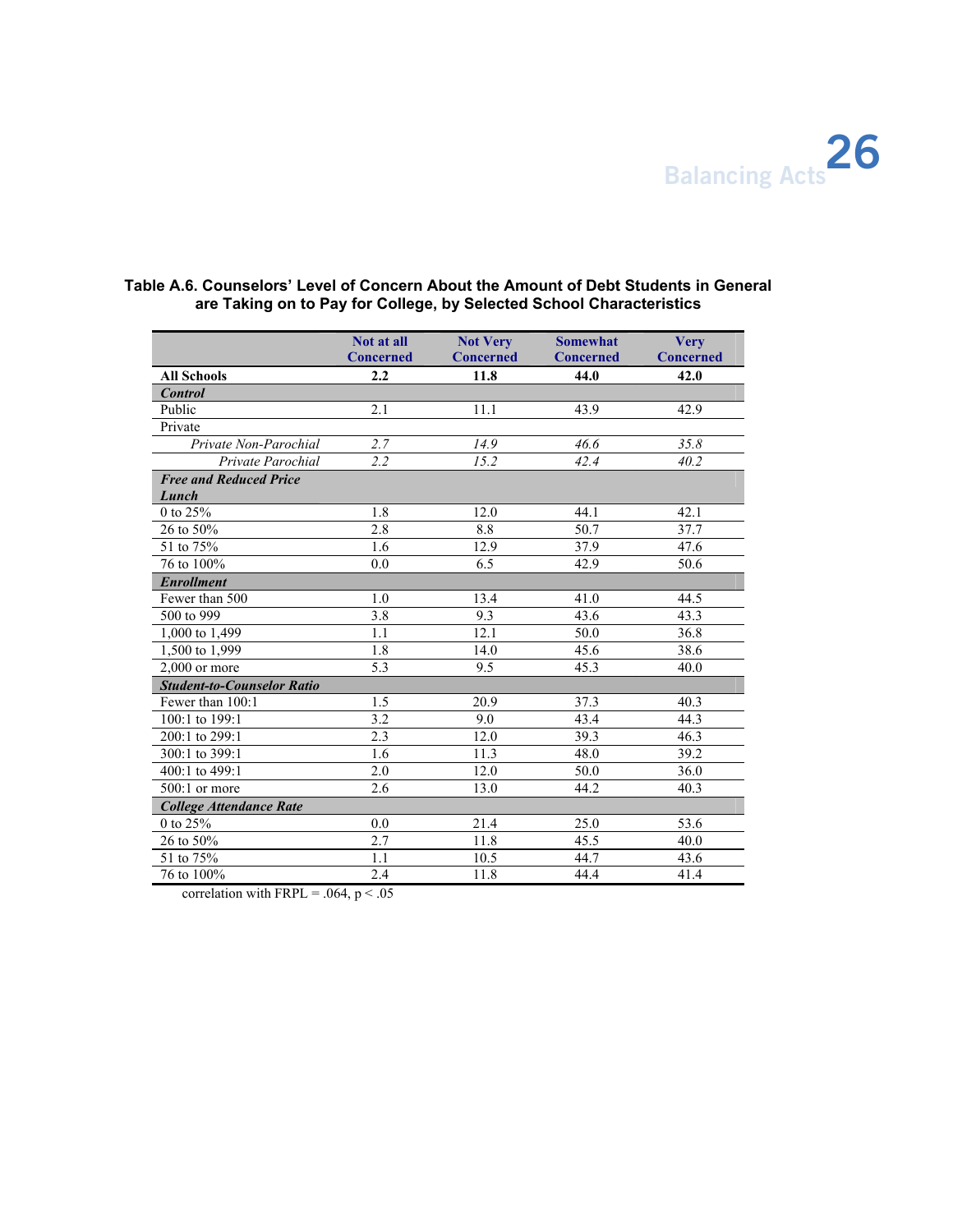

|                                        | <b>Strongly</b><br><b>Agree</b> | <b>Somewhat</b><br>Agree | <b>Somewhat</b><br><b>Disagree</b> | <b>Strongly</b><br><b>Disagree</b> |
|----------------------------------------|---------------------------------|--------------------------|------------------------------------|------------------------------------|
| <b>All Schools</b>                     | 18.4                            | 50.9                     | 23.0                               | 7.7                                |
| <b>Control</b>                         |                                 |                          |                                    |                                    |
| Public                                 | 18.7                            | 51.5                     | 22.2                               | 7.7                                |
| Private                                | 17.0                            | 48.5                     | 26.4                               | 8.1                                |
| Private Non-Parochial                  | 15.1                            | 52.1                     | 26.7                               | 6.2                                |
| Private Parochial                      | 20.2                            | 42.7                     | 25.8                               | 11.2                               |
| <b>Free and Reduced Price</b><br>Lunch |                                 |                          |                                    |                                    |
| 0 to 25%                               | 19.2                            | 51.6                     | 22.2                               | 7.0                                |
| 26 to 50%                              | 18.5                            | 52.6                     | 21.3                               | 7.6                                |
| 51 to 75%                              | 15.3                            | 48.4                     | 22.6                               | 13.7                               |
| 76 to 100%                             | 17.9                            | 39.7                     | 35.9                               | 6.4                                |
| <b>Enrollment</b>                      |                                 |                          |                                    |                                    |
| Fewer than 500                         | 16.9                            | 51.4                     | 23.5                               | 8.2                                |
| 500 to 999                             | $\overline{20.3}$               | 48.5                     | 22.6                               | 8.5                                |
| 1,000 to 1,499                         | 17.8                            | 54.4                     | 22.2                               | 5.6                                |
| 1,500 to 1,999                         | 19.5                            | 49.6                     | 23.9                               | 7.1                                |
| $2.000$ or more                        | 20.7                            | 50.0                     | 23.9                               | 5.4                                |
| <b>Student-to-Counselor Ratio</b>      |                                 |                          |                                    |                                    |
| Fewer than 100:1                       | 18.2                            | 47.0                     | 27.3                               | 7.6                                |
| 100:1 to 199:1                         | 21.7                            | 47.9                     | 23.5                               | 6.9                                |
| 200:1 to 299:1                         | 15.7                            | 52.4                     | 23.4                               | 8.6                                |
| 300:1 to 399:1                         | 21.5                            | 50.3                     | 22.2                               | 6.0                                |
| 400:1 to 499:1                         | 14.9                            | 58.1                     | 15.5                               | 11.5                               |
| $500:1$ or more                        | 14.1                            | 46.2                     | 34.6                               | 5.1                                |
| <b>College Attendance Rate</b>         |                                 |                          |                                    |                                    |
| 0 to 25%                               | 13.8                            | 48.3                     | 17.2                               | 20.7                               |
| 26 to 50%                              | 15.5                            | 50.9                     | 22.7                               | 10.9                               |
| 51 to 75%                              | 16.7                            | 53.0                     | 22.3                               | 8.0                                |
| 76 to 100%                             | $\overline{20.5}$               | 49.6                     | 22.8                               | 7.1                                |
| 14.588<br>$\sim$                       |                                 | $\mathbf{r}$             |                                    | 0 <sub>0</sub>                     |

### **Table A.7a. Counselors' Level of Agreement with: "Student Loans are a Good Investment for Students at All Income Levels," by Selected School Characteristics**

correlation with FRPL = .064,  $p < .05$ ; correlation with college attendance rate = -.069,  $p < .05$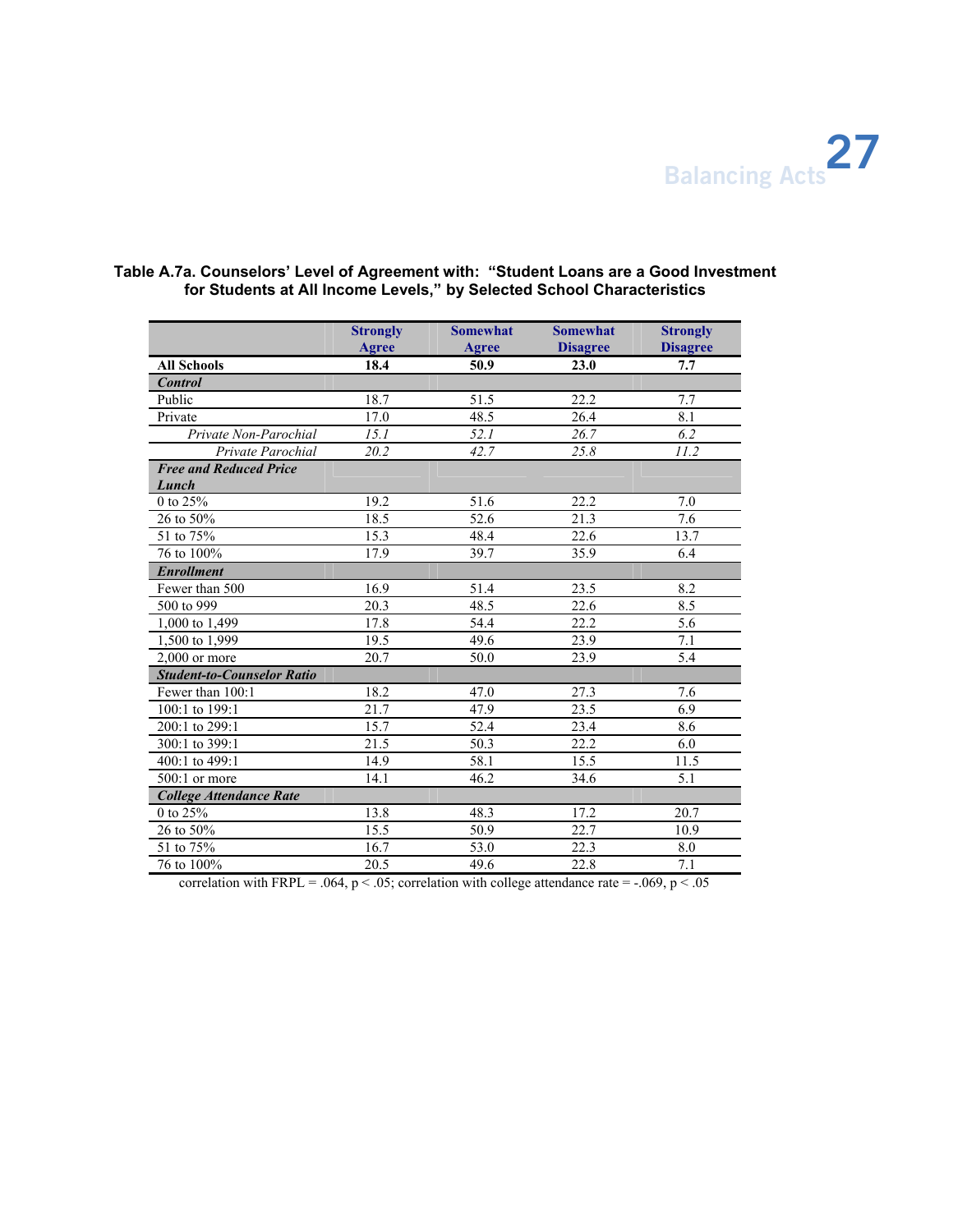

### **Table A.7b. Counselors' Level of Agreement with: "Students From Lower-Income Families Should Avoid Student Loans Because the Consequences of Default are So Severe," by Selected School Characteristics**

|                                           | <b>Strongly</b><br><b>Agree</b> | <b>Somewhat</b><br><b>Agree</b> | <b>Somewhat</b><br><b>Disagree</b> | <b>Strongly</b><br><b>Disagree</b> |
|-------------------------------------------|---------------------------------|---------------------------------|------------------------------------|------------------------------------|
| <b>All Schools</b>                        | 5.1                             | 31.5                            | 47.8                               | 15.6                               |
| <b>Control</b>                            |                                 |                                 |                                    |                                    |
| Public                                    | 5.3                             | 30.5                            | 48.3                               | 15.9                               |
| Private                                   | 4.3                             | 35.0                            | 46.2                               | 14.5                               |
| Private Non-Parochial                     | 2.8                             | 33.6                            | 49.7                               | 14.0                               |
| Private Parochial                         | 6.6                             | 37.4                            | 40.7                               | 15.4                               |
| <b>Free and Reduced Price</b><br>$Lunch*$ |                                 |                                 |                                    |                                    |
| 0 to 25%                                  | 3.5                             | 31.6                            | 48.4                               | 16.5                               |
| 26 to 50%                                 | 5.7                             | 31.8                            | 47.2                               | 15.2                               |
| 51 to 75%                                 | 7.4                             | 34.4                            | 41.0                               | 17.2                               |
| 76 to 100%                                | 14.3                            | 32.5                            | 33.8                               | 19.5                               |
| <b>Enrollment</b>                         |                                 |                                 |                                    |                                    |
| Fewer than 500                            | 5.6                             | 31.1                            | 47.5                               | 15.8                               |
| 500 to 999                                | 4.6                             | 31.8                            | 47.2                               | 16.4                               |
| 1,000 to 1,499                            | 4.4                             | 33.3                            | 52.2                               | 10.0                               |
| 1,500 to 1,999                            | 4.5                             | 28.6                            | 47.3                               | 19.6                               |
| $2,000$ or more                           | 4.3                             | 32.6                            | 42.4                               | 20.7                               |
| <b>Student-to-Counselor Ratio</b>         |                                 |                                 |                                    |                                    |
| Fewer than 100:1                          | 12.1                            | 24.2                            | 45.5                               | 18.2                               |
| 100:1 to 199:1                            | 5.1                             | 31.2                            | 49.8                               | 14.0                               |
| 200:1 to 299:1                            | $\overline{5.1}$                | 33.3                            | 44.6                               | 17.0                               |
| 300:1 to 399:1                            | 3.8                             | 31.0                            | 48.4                               | 16.8                               |
| 400:1 to 499:1                            | 5.4                             | 32.4                            | 48.6                               | 13.5                               |
| $500:1$ or more                           | 2.6                             | 32.5                            | 48.1                               | 16.9                               |
| <b>College Attendance Rate</b>            |                                 |                                 |                                    |                                    |
| 0 to 25%                                  | 6.9                             | 44.8                            | 31.0                               | 17.2                               |
| 26 to 50%                                 | 7.4                             | 30.6                            | 46.3                               | 15.7                               |
| 51 to 75%                                 | 4.9                             | 33.1                            | 47.5                               | 14.4                               |
| 76 to 100%                                | 3.9                             | 30.3                            | 48.5                               | 17.3                               |

\* significant chi-square

correlation with FRPL =  $-.076$ , p < .05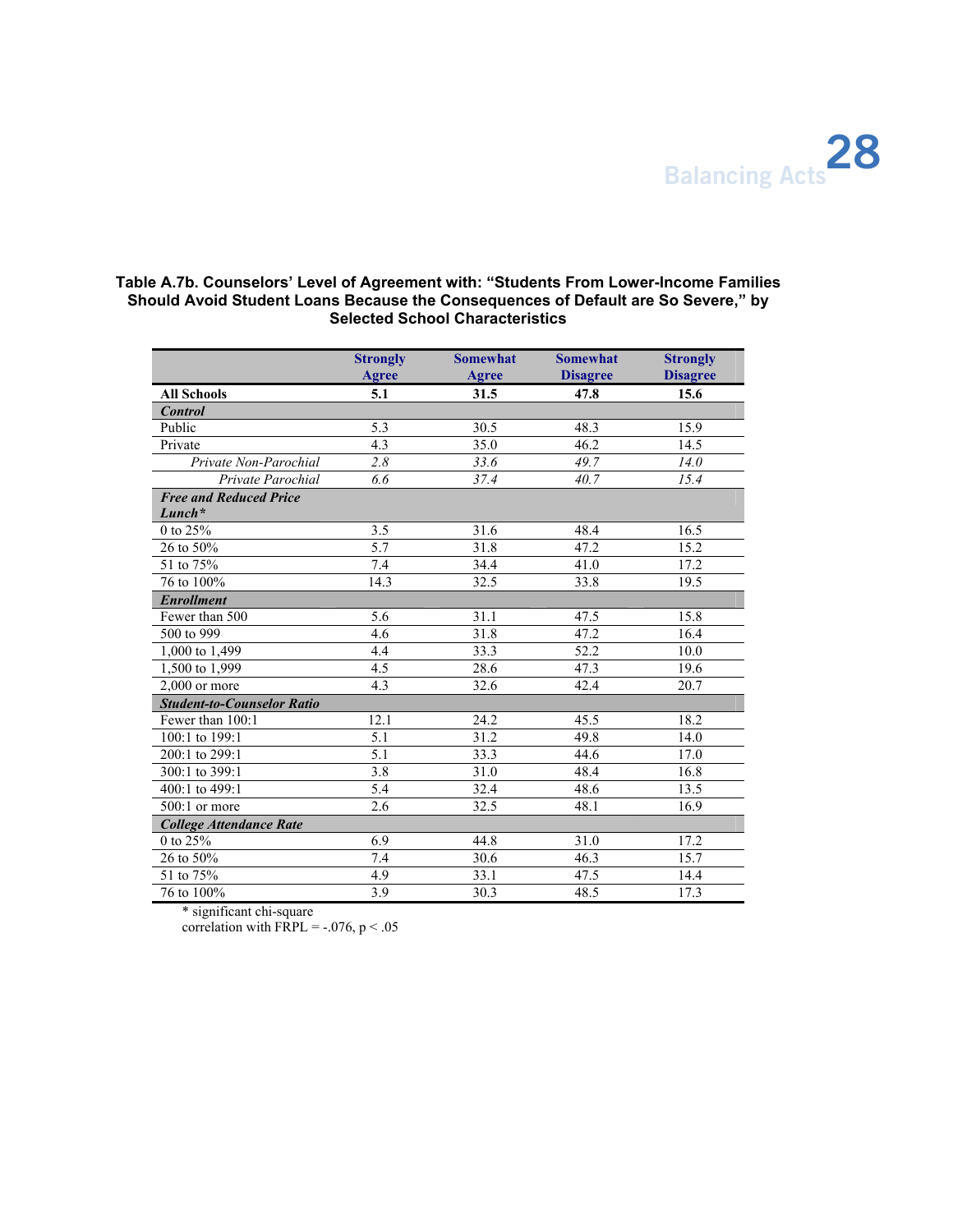

### **Table A.7c. Counselors' Level of Agreement with: "It is Important to Go to the School That Best Fits Your Needs and Interests Even if That Means Taking Out Student Loans," by Selected School Characteristics**

|                                        | <b>Strongly</b><br>Agree | <b>Somewhat</b><br>Agree | <b>Somewhat</b><br><b>Disagree</b> | <b>Strongly</b><br><b>Disagree</b> |
|----------------------------------------|--------------------------|--------------------------|------------------------------------|------------------------------------|
| <b>All Schools</b>                     | 26.2                     | 51.0                     | 18.7                               | 4.0                                |
| <b>Control</b>                         |                          |                          |                                    |                                    |
| Public                                 | 26.3                     | 51.3                     | 18.6                               | 3.9                                |
| Private                                | 25.7                     | 50.6                     | 19.0                               | 4.6                                |
| Private Non-Parochial                  | 25.3                     | 50.0                     | 21.2                               | 3.4                                |
| Private Parochial                      | 26.4                     | 51.6                     | 15.4                               | 6.6                                |
| <b>Free and Reduced Price</b><br>Lunch |                          |                          |                                    |                                    |
| 0 to 25%                               | 26.1                     | 51.2                     | 18.7                               | 4.0                                |
| 26 to 50%                              | 24.9                     | 50.7                     | 18.3                               | 6.1                                |
| 51 to 75%                              | 23.6                     | 53.7                     | 19.5                               | 3.3                                |
| 76 to 100%                             | 32.1                     | 46.2                     | 19.2                               | 2.6                                |
| <b>Enrollment</b>                      |                          |                          |                                    |                                    |
| Fewer than 500                         | 26.4                     | 51.8                     | 18.6                               | 3.3                                |
| 500 to 999                             | 29.6                     | 48.5                     | 16.9                               | 4.9                                |
| 1,000 to 1,499                         | 22.1                     | 50.8                     | 23.2                               | 3.9                                |
| 1,500 to 1,999                         | 28.3                     | 49.6                     | 16.8                               | 5.3                                |
| $2,000$ or more                        | 21.7                     | 57.6                     | 16.3                               | 4.3                                |
| <b>Student-to-Counselor</b><br>Ratio*  |                          |                          |                                    |                                    |
| Fewer than 100:1                       | 40.3                     | 38.8                     | 11.9                               | 9.0                                |
| 100:1 to 199:1                         | 28.6                     | 49.8                     | 19.4                               | 2.3                                |
| 200:1 to 299:1                         | 22.8                     | 50.9                     | 22.5                               | $\overline{3.8}$                   |
| 300:1 to 399:1                         | 28.4                     | 50.5                     | 17.0                               | 4.1                                |
| 400:1 to 499:1                         | 18.2                     | 62.2                     | 14.9                               | 4.7                                |
| $500:1$ to more                        | 30.8                     | 46.2                     | 17.9                               | 5.1                                |
| <b>College Attendance Rate</b>         |                          |                          |                                    |                                    |
| 0 to 25%                               | 31.0                     | 55.2                     | 13.8                               | 0.0                                |
| 26 to 50%                              | 31.2                     | $\overline{53.2}$        | 13.8                               | 1.8                                |
| 51 to 75%                              | 23.1                     | 55.3                     | 17.8                               | 3.8                                |
| 76 to 100%                             | 26.6                     | 49.4                     | 19.8                               | 4.2                                |

\* significant chi-square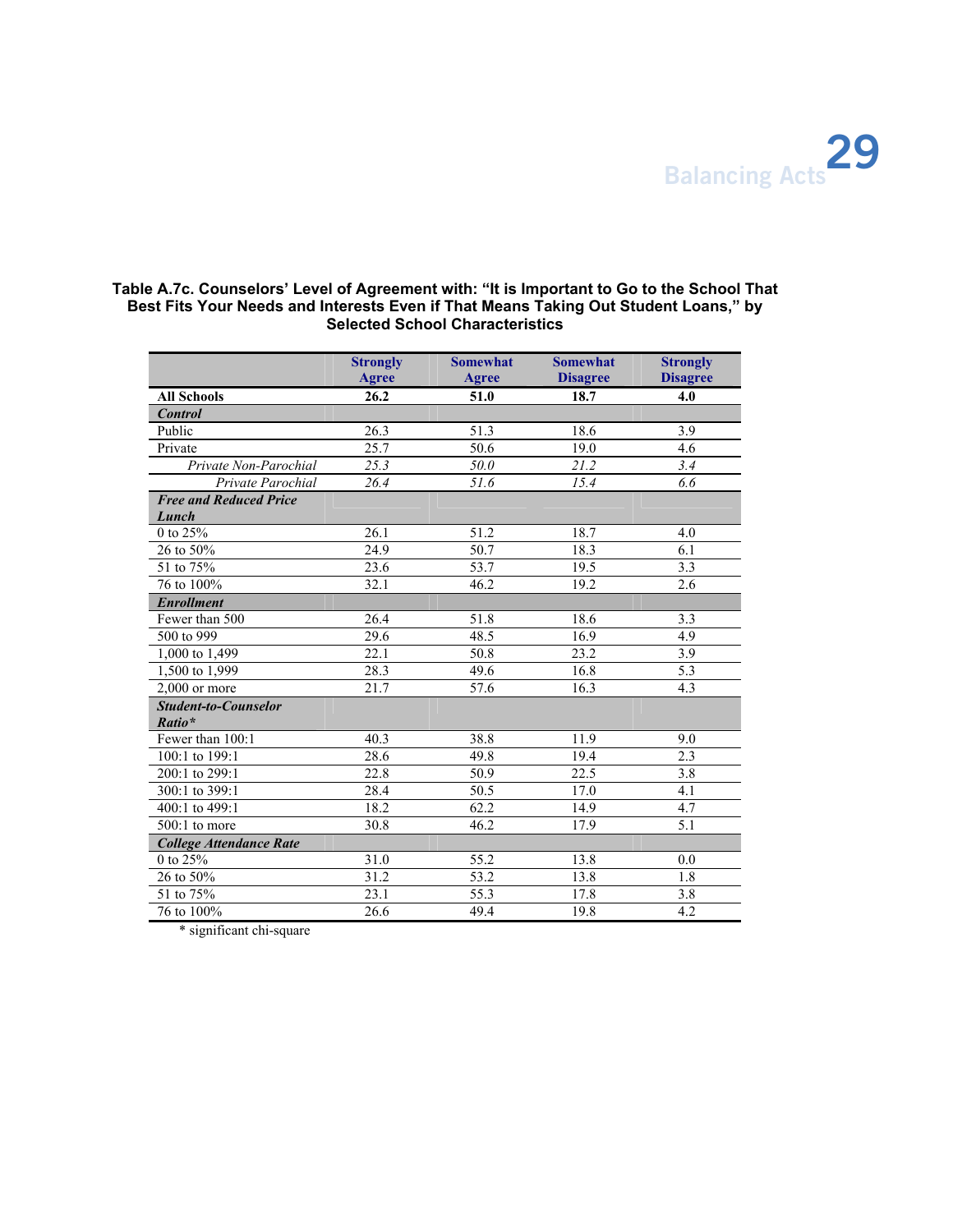### **Table A.7d. Counselors' Level of Agreement with: "It is Generally Better to Go to Community College or Go to College Part Time Than to Take Out Student Loans," by Selected School Characteristics**

|                                           | <b>Strongly</b><br>Agree | <b>Somewhat</b><br>Agree | <b>Somewhat</b><br><b>Disagree</b> | <b>Strongly</b><br><b>Disagree</b> |
|-------------------------------------------|--------------------------|--------------------------|------------------------------------|------------------------------------|
| <b>All Schools</b>                        | 8.0                      | 32.7                     | 42.3                               | 17.1                               |
| $Control^*$                               |                          |                          |                                    |                                    |
| Public                                    | 9.5                      | 37.1                     | 41.5                               | 11.9                               |
| Private                                   | 2.1                      | 15.3                     | 45.5                               | 37.0                               |
| Private Non-Parochial                     | 1.4                      | 13.6                     | 42.9                               | 42.2                               |
| Private Parochial                         | 3.4                      | 18.2                     | 50.0                               | 28.4                               |
| <b>Free and Reduced Price</b><br>$Lunch*$ |                          |                          |                                    |                                    |
| 0 to 25%                                  | 7.4                      | 29.1                     | 43.3                               | 20.2                               |
| 26 to 50%                                 | 7.1                      | 42.5                     | 39.2                               | 11.3                               |
| 51 to 75%                                 | 13.1                     | 36.9                     | 34.4                               | 15.6                               |
| 76 to 100%                                | 12.8                     | 32.1                     | 42.3                               | 12.8                               |
| <b>Enrollment</b>                         |                          |                          |                                    |                                    |
| Fewer than 500                            | 8.5                      | 32.7                     | 40.8                               | 18.0                               |
| 500 to 999                                | 5.2                      | 33.4                     | 42.3                               | 19.0                               |
| 1,000 to 1,499                            | 7.9                      | 34.5                     | 41.8                               | 15.8                               |
| 1,500 to 1,999                            | 12.6                     | 27.0                     | 48.6                               | 11.7                               |
| $2.000$ or more                           | 5.4                      | 34.8                     | 43.5                               | 16.3                               |
| <b>Student-to-Counselor</b><br>Ratio*     |                          |                          |                                    |                                    |
| Fewer than 100:1                          | 7.6                      | 31.8                     | 39.4                               | 21.2                               |
| 100:1 to 199:1                            | 4.1                      | 23.4                     | 42.7                               | 29.8                               |
| 200:1 to 299:1                            | 9.8                      | 32.6                     | 42.4                               | 15.1                               |
| 300:1 to 399:1                            | 8.0                      | 35.6                     | 42.6                               | 13.8                               |
| 400:1 to 499:1                            | 5.5                      | 39.0                     | 44.5                               | 11.0                               |
| $500:1$ to more                           | 11.8                     | 36.8                     | 38.2                               | 13.2                               |
| College Attendance Rate*                  |                          |                          |                                    |                                    |
| $0$ to $25\%$                             | 13.8                     | 48.3                     | 27.6                               | 10.3                               |
| 26 to 50%                                 | 11.9                     | 45.9                     | 30.3                               | 11.9                               |
| 51 to 75%                                 | 9.6                      | 39.1                     | 40.6                               | 10.7                               |
| 76 to 100%                                | $\overline{7.1}$         | 28.9                     | 45.6                               | 18.3                               |

\* significant chi-square

correlation with control (public/private) = .291, p < .01; correlation with FRPL = -.139, p < .01 correlation with student-to-counselor ratio = -.123,  $p < .01$ ; correlation with college attendance rate = .214,  $p < .01$ 

### **Table A.7e. Mean College Attendance Rates, by Counselors' Level of Agreement with: "It is Generally Better to Go to Community College or Go to College Part Time Than to Take Out Student Loans," by Selected School Characteristics**

|                          | <b>Percent Attended</b><br>4-Year<br><b>Institution</b> | <b>Percent Attended</b><br>$2-Year$<br><b>Institution</b> | <b>Percent Attended</b><br>2- or 4-Year<br><b>Institution</b> |
|--------------------------|---------------------------------------------------------|-----------------------------------------------------------|---------------------------------------------------------------|
| <b>Counselor's Views</b> |                                                         |                                                           |                                                               |
| <b>Strongly Agree</b>    | 38.4                                                    | 32.2                                                      | 69.6                                                          |
| Somewhat Agree           | 47.4                                                    | 27.3                                                      | 72.7                                                          |
| Somewhat Disagree        | 59.2                                                    | 24.8                                                      | 79.3                                                          |
| <b>Strongly Disagree</b> | 69.8                                                    | 20.4                                                      | 83.5                                                          |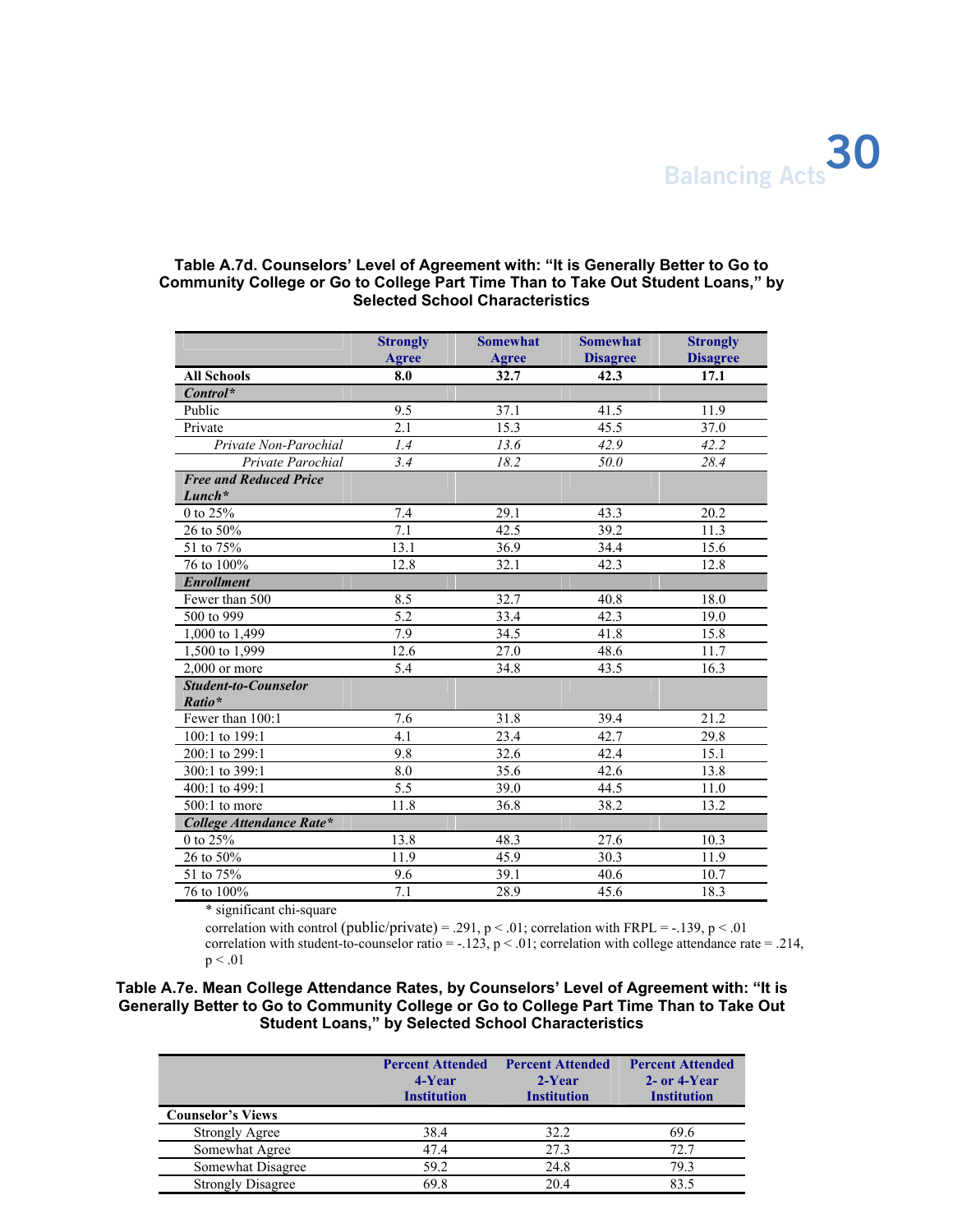

### **Table A.7f. Counselors' Level of Agreement with: "Student Loans Help Lower-Income Students Go To College When They Otherwise Could Not Afford To," by Selected School Characteristics**

|                                        | <b>Strongly</b><br>Agree | <b>Somewhat</b><br>Agree | <b>Somewhat</b><br><b>Disagree</b> | <b>Strongly</b><br><b>Disagree</b> |
|----------------------------------------|--------------------------|--------------------------|------------------------------------|------------------------------------|
| <b>All Schools</b>                     | 33.2                     | 55.4                     | 9.1                                | 2.4                                |
| <b>Control</b>                         |                          |                          |                                    |                                    |
| Public                                 | 33.1                     | 55.4                     | 8.8                                | 2.7                                |
| Private                                | 33.8                     | 55.3                     | 9.7                                | 1.3                                |
| Private Non-Parochial                  | 35.1                     | 54.7                     | 8.8                                | 1.4                                |
| Private Parochial                      | 31.5                     | 56.2                     | 11.2                               | 1.1                                |
| <b>Free and Reduced Price</b><br>Lunch |                          |                          |                                    |                                    |
| 0 to 25%                               | 34.7                     | 54.6                     | 8.6                                | 2.0                                |
| 26 to 50%                              | 33.5                     | 53.1                     | 9.1                                | 4.3                                |
| 51 to 75%                              | 28.5                     | 56.1                     | 13.0                               | 2.4                                |
| 76 to 100%                             | 24.4                     | 55.1                     | 15.4                               | 5.1                                |
| <b>Enrollment</b>                      |                          |                          |                                    |                                    |
| Fewer than 500                         | 33.5                     | 55.7                     | 8.5                                | 2.3                                |
| 500 to 999                             | 31.1                     | 55.4                     | 11.1                               | 2.3                                |
| 1,000 to 1,499                         | 33.5                     | 57.0                     | 6.7                                | 2.8                                |
| 1,500 to 1,999                         | 38.9                     | 47.8                     | 10.6                               | 2.7                                |
| $2.000$ or more                        | 30.8                     | 61.5                     | 5.5                                | 2.2                                |
| <b>Student-to-Counselor Ratio</b>      |                          |                          |                                    |                                    |
| Fewer than 100:1                       | 35.8                     | 52.2                     | 10.4                               | 1.5                                |
| 100:1 to 199:1                         | 36.1                     | 52.5                     | 8.2                                | 3.2                                |
| 200:1 to 299:1                         | 33.1                     | 57.3                     | 8.1                                | 1.5                                |
| 300:1 to 399:1                         | 31.7                     | 56.1                     | 9.9                                | 2.2                                |
| 400:1 to 499:1                         | 38.4                     | 49.3                     | 9.6                                | 2.7                                |
| $500:1$ to more                        | 22.1                     | 64.9                     | 7.8                                | 5.2                                |
| <b>College Attendance Rate</b>         |                          |                          |                                    |                                    |
| 0 to 25%                               | 27.6                     | 51.7                     | 10.3                               | 10.3                               |
| 26 to 50%                              | 36.1                     | 52.8                     | 9.3                                | 1.9                                |
| 51 to 75%                              | 33.5                     | 55.8                     | 8.5                                | 2.3                                |
| 76 to 100%                             | 33.4                     | 55.6                     | 8.7                                | 2.3                                |

correlation with FRPL = .083,  $p < .05$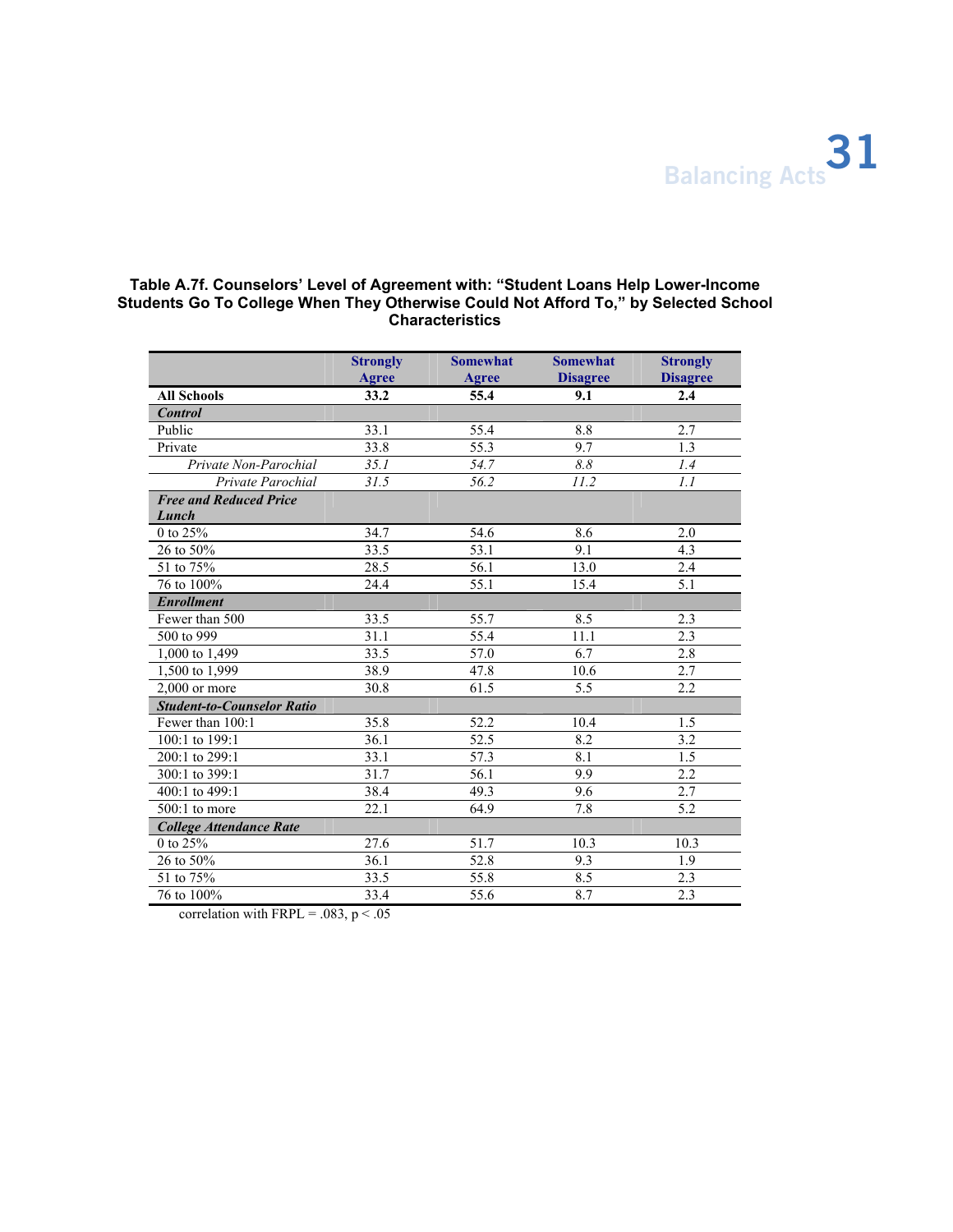

### **Table A.7g. Counselors' Level of Agreement with: "Students Who Are Not Well Prepared For College Should Not Risk Taking On Student Loans," by Selected School Characteristics**

|                                        | <b>Strongly</b><br>Agree | <b>Somewhat</b><br>Agree | <b>Somewhat</b><br><b>Disagree</b> | <b>Strongly</b><br><b>Disagree</b> |
|----------------------------------------|--------------------------|--------------------------|------------------------------------|------------------------------------|
| <b>All Schools</b>                     | 21.9                     | 51.7                     | 24.3                               | 2.0                                |
| <b>Control</b>                         |                          |                          |                                    |                                    |
| Public                                 | 22.5                     | 52.5                     | 23.0                               | 1.9                                |
| Private                                | 19.7                     | 48.9                     | 28.8                               | 2.6                                |
| Private Non-Parochial                  | 19.3                     | 44.1                     | 33.8                               | 2.8                                |
| Private Parochial                      | 20.5                     | 56.8                     | 20.5                               | 2.3                                |
| <b>Free and Reduced Price</b><br>Lunch |                          |                          |                                    |                                    |
| 0 to 25%                               | 21.8                     | 50.7                     | 25.5                               | 2.0                                |
| 26 to 50%                              | 26.2                     | 51.9                     | 20.0                               | 1.9                                |
| 51 to 75%                              | 23.8                     | 52.5                     | 23.8                               | 0.0                                |
| 76 to 100%                             | 23.1                     | 44.9                     | 26.9                               | 5.1                                |
| <b>Enrollment</b>                      |                          |                          |                                    |                                    |
| Fewer than 500                         | 19.9                     | 52.7                     | 24.7                               | 2.7                                |
| 500 to 999                             | 21.5                     | 49.3                     | 26.2                               | 3.0                                |
| 1,000 to 1,499                         | 25.4                     | 50.3                     | 24.3                               | 0.0                                |
| 1,500 to 1,999                         | 26.1                     | 55.5                     | 17.1                               | 1.8                                |
| $2,000$ or more                        | 22.8                     | 52.2                     | 25.0                               | 0.0                                |
| <b>Student-to-Counselor Ratio</b>      |                          |                          |                                    |                                    |
| Fewer than 100:1                       | 18.2                     | 59.1                     | 22.7                               | 0.0                                |
| 100:1 to 199:1                         | 22.1                     | 46.5                     | 27.6                               | 3.7                                |
| 200:1 to 299:1                         | 20.8                     | 53.3                     | 24.7                               | 1.2                                |
| 300:1 to 399:1                         | 21.7                     | 54.3                     | 22.7                               | 1.3                                |
| 400:1 to 499:1                         | 24.3                     | 51.4                     | 21.6                               | 2.7                                |
| $500:1$ to more                        | 24.0                     | 44.0                     | 26.7                               | 5.3                                |
| <b>College Attendance Rate</b>         |                          |                          |                                    |                                    |
| 0 to 25%                               | 20.7                     | 44.8                     | 31.0                               | 3.4                                |
| 26 to 50%                              | 25.5                     | 53.6                     | 20.0                               | 0.9                                |
| 51 to 75%                              | 23.2                     | 53.6                     | 22.4                               | 0.8                                |
| 76 to 100%                             | 19.7                     | 53.2                     | 24.9                               | 2.3                                |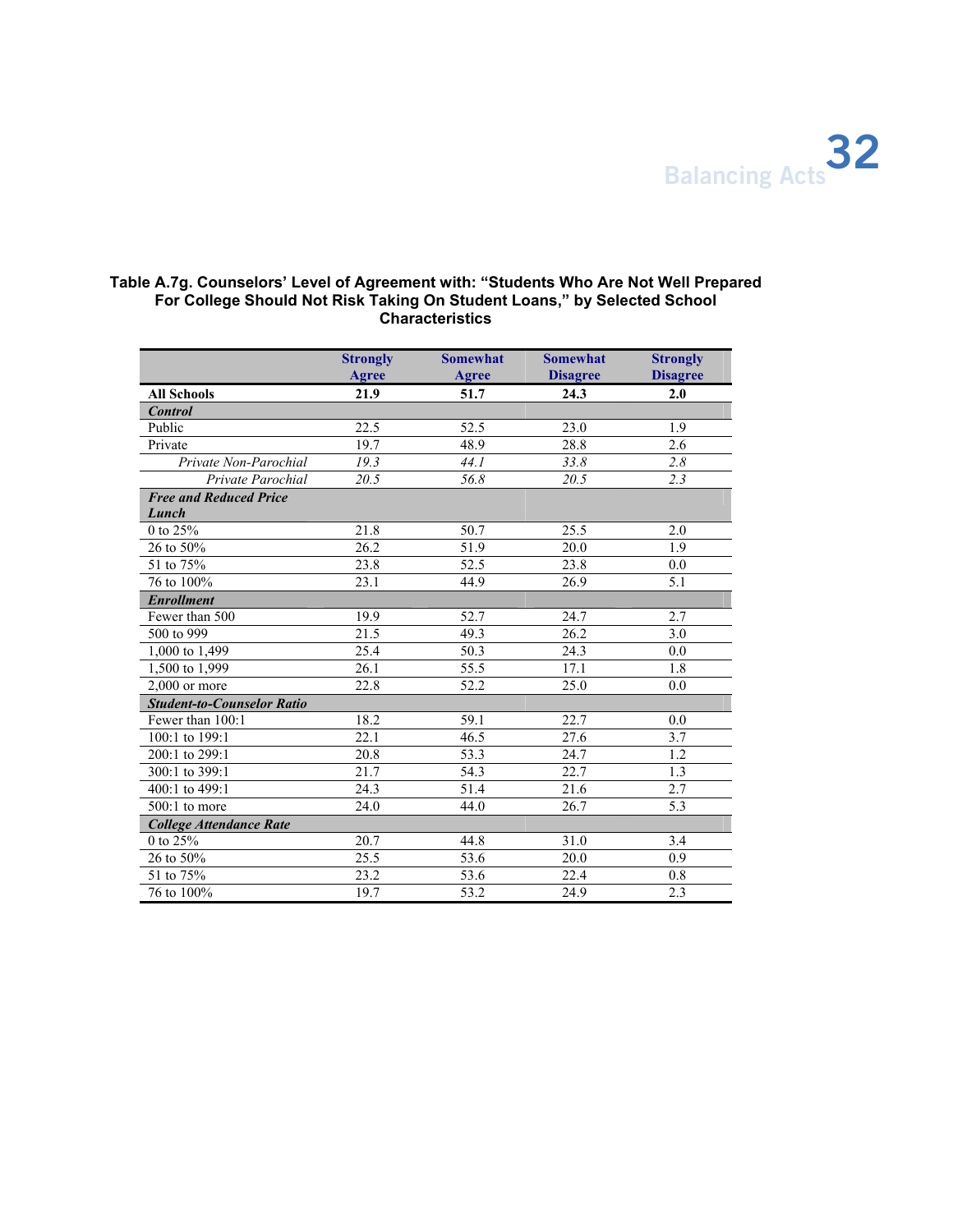

|                                           | <b>Strongly</b> | <b>Somewhat</b> | <b>Somewhat</b> | <b>Strongly</b>  |
|-------------------------------------------|-----------------|-----------------|-----------------|------------------|
|                                           | Agree           | Agree           | <b>Disagree</b> | <b>Disagree</b>  |
| <b>All Schools</b>                        | 20.2            | 59.2            | 18.2            | 2.5              |
| <b>Control</b>                            |                 |                 |                 |                  |
| Public                                    | 20.5            | 58.2            | 18.9            | 2.5              |
| Private                                   | 18.6            | 64.0            | 14.8            | 2.5              |
| Private Non-Parochial                     | 18.2            | 65.5            | 14.2            | $\overline{2.0}$ |
| Private Parochial                         | 19.3            | 61.4            | 15.9            | 3.4              |
| <b>Free and Reduced Price</b><br>$Lunch*$ |                 |                 |                 |                  |
| 0 to 25%                                  | 19.8            | 63.7            | 14.6            | 1.9              |
| 26 to 50%                                 | 21.2            | 55.7            | 19.3            | 3.8              |
| 51 to 75%                                 | 20.3            | 53.7            | 25.2            | 0.8              |
| 76 to 100%                                | 17.9            | 47.4            | 30.8            | 3.8              |
| Enrollment*                               |                 |                 |                 |                  |
| Fewer than 500                            | 19.7            | 60.0            | 18.3            | 2.1              |
| 500 to 999                                | 24.4            | 55.8            | 18.2            | 1.7              |
| 1,000 to 1,499                            | 16.3            | 66.9            | 13.5            | 3.4              |
| 1,500 to 1,999                            | 17.0            | 61.6            | 16.1            | 5.4              |
| $2.000$ or more                           | 18.5            | 51.1            | 28.3            | 2.2              |
| <b>Student-to-Counselor</b><br>Ratio*     |                 |                 |                 |                  |
| Fewer than 100:1                          | 19.7            | 60.6            | 16.7            | 3.0              |
| 100:1 to 199:1                            | 23.5            | 61.8            | 12.4            | 2.3              |
| 200:1 to 299:1                            | 15.8            | 61.3            | 20.2            | 2.7              |
| 300:1 to 399:1                            | 21.3            | 60.5            | 16.2            | 1.9              |
| 400:1 to 499:1                            | 20.7            | 58.6            | 18.6            | 2.1              |
| $500:1$ to more                           | 22.4            | 40.8            | 31.6            | 5.3              |
| <b>College Attendance Rate</b>            |                 |                 |                 |                  |
| $0$ to $25\%$                             | 24.1            | 48.3            | 24.1            | 3.4              |
| 26 to 50%                                 | 18.2            | 59.1            | 20.9            | 1.8              |
| 51 to 75%                                 | 22.7            | 56.5            | 18.5            | 2.3              |
| 76 to 100%                                | 20.4            | 60.5            | 16.5            | 2.6              |

### **Table A.7h. Counselors' Level of Agreement with: "Students Who Are Well Prepared For College Can Afford to Take on Student Loans," by Selected School Characteristics**

\* significant chi-square

correlation with FRPL = .089, p < .01; correlation with enrollment = .062, p < .05 correlation with student-to-counselor ratio = .059,  $p < .05$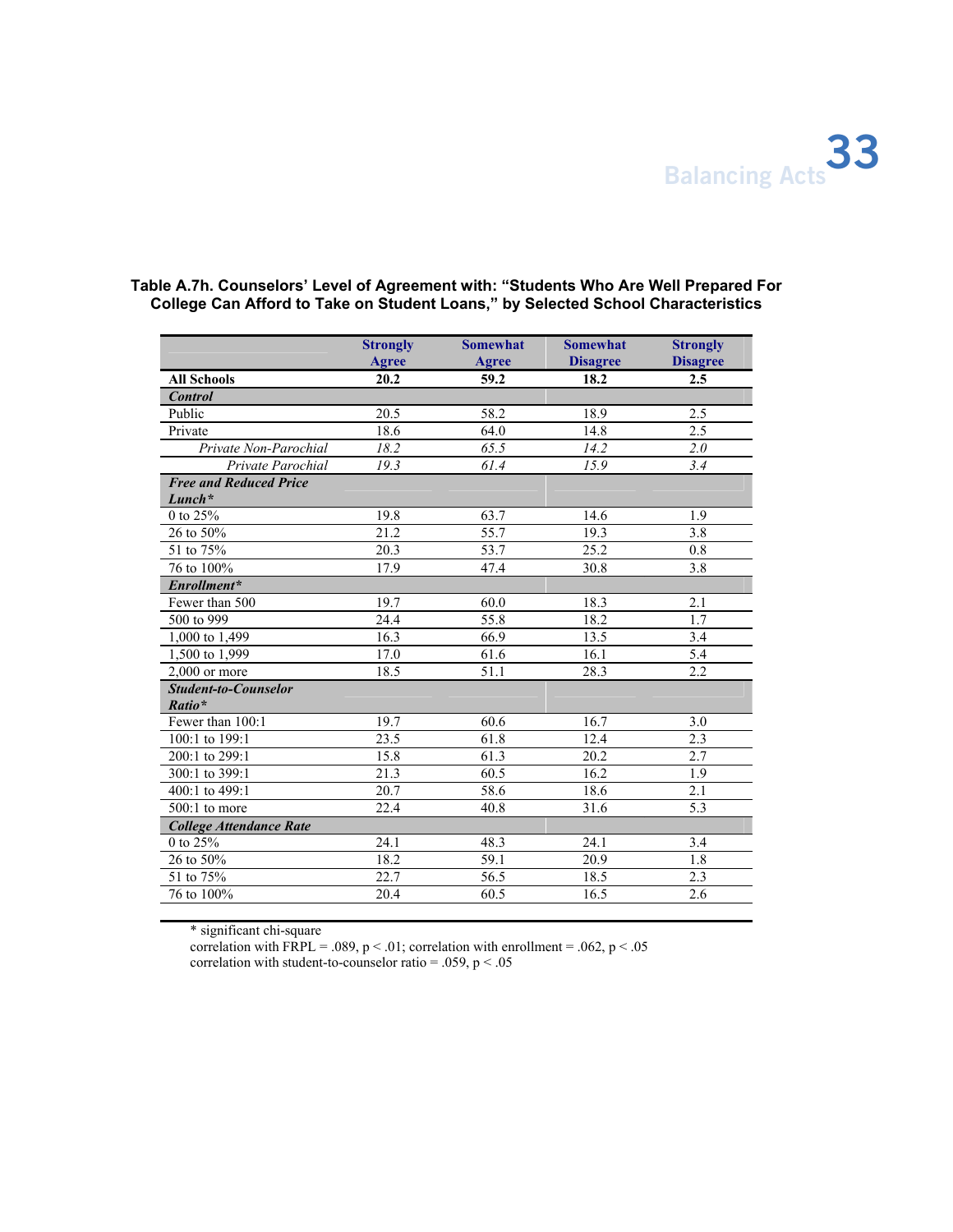

### **Table A.7i. Counselors' Level of Agreement with: "Decisions About Whether to Take Out Student Loans Are Best Left to Students and Their Families," by Selected School Characteristics**

|                                           | <b>Strongly</b><br>Agree | <b>Somewhat</b><br>Agree | <b>Somewhat</b><br><b>Disagree</b> | <b>Strongly</b><br><b>Disagree</b> |
|-------------------------------------------|--------------------------|--------------------------|------------------------------------|------------------------------------|
| <b>All Schools</b>                        | 61.5                     | 31.2                     | 6.5                                | 0.8                                |
| <b>Control</b>                            |                          |                          |                                    |                                    |
| Public                                    | 61.9                     | 30.5                     | 6.8                                | 0.8                                |
| Private                                   | 60.3                     | 34.2                     | 5.1                                | 0.4                                |
| Private Non-Parochial                     | 59.2                     | 34.0                     | 6.8                                | 0.0                                |
| Private Parochial                         | 62.2                     | 34.4                     | 2.2                                | 1.1                                |
| <b>Free and Reduced Price</b><br>$Lunch*$ |                          |                          |                                    |                                    |
| 0 to 25%                                  | 62.6                     | 31.3                     | 5.1                                | 0.9                                |
| 26 to 50%                                 | 58.0                     | 34.4                     | 7.5                                | 0.0                                |
| 51 to 75%                                 | 59.7                     | 26.6                     | 10.5                               | 3.2                                |
| 76 to 100%                                | 48.7                     | 41.0                     | 9.0                                | 1.3                                |
| <b>Enrollment</b>                         |                          |                          |                                    |                                    |
| Fewer than 500                            | 57.5                     | 34.6                     | 7.0                                | 0.8                                |
| 500 to 999                                | 65.0                     | 28.1                     | 5.6                                | 1.3                                |
| 1,000 to 1,499                            | 66.3                     | 28.2                     | 5.0                                | 0.6                                |
| 1,500 to 1,999                            | 67.3                     | 23.0                     | 8.8                                | 0.9                                |
| $2.000$ or more                           | 55.4                     | 38.0                     | 6.5                                | 0.0                                |
| <b>Student-to-Counselor Ratio</b>         |                          |                          |                                    |                                    |
| Fewer than 100:1                          | 55.2                     | 34.3                     | 9.0                                | 1.5                                |
| 100:1 to 199:1                            | 57.3                     | 35.3                     | 6.9                                | 0.5                                |
| 200:1 to 299:1                            | 65.3                     | 28.2                     | 5.6                                | 0.9                                |
| 300:1 to 399:1                            | 66.2                     | 27.4                     | 6.0                                | 0.3                                |
| 400:1 to 499:1                            | 58.1                     | 34.5                     | 6.8                                | 0.7                                |
| 500:1 to more                             | 50.6                     | 37.7                     | 7.8                                | 3.9                                |
| <b>College Attendance Rate</b>            |                          |                          |                                    |                                    |
| 0 to 25%                                  | 55.2                     | 24.1                     | 17.2                               | 3.4                                |
| 26 to 50%                                 | 64.5                     | 29.1                     | 4.5                                | 1.8                                |
| 51 to 75%                                 | 62.2                     | 30.5                     | 6.9                                | 0.4                                |
| 76 to 100%                                | 62.4                     | 30.4                     | 6.4                                | 0.8                                |

\* significant chi-square

correlation with FRPL = .106,  $p < .01$ ; correlation with student-to-counselor ratio = .063,  $p < .05$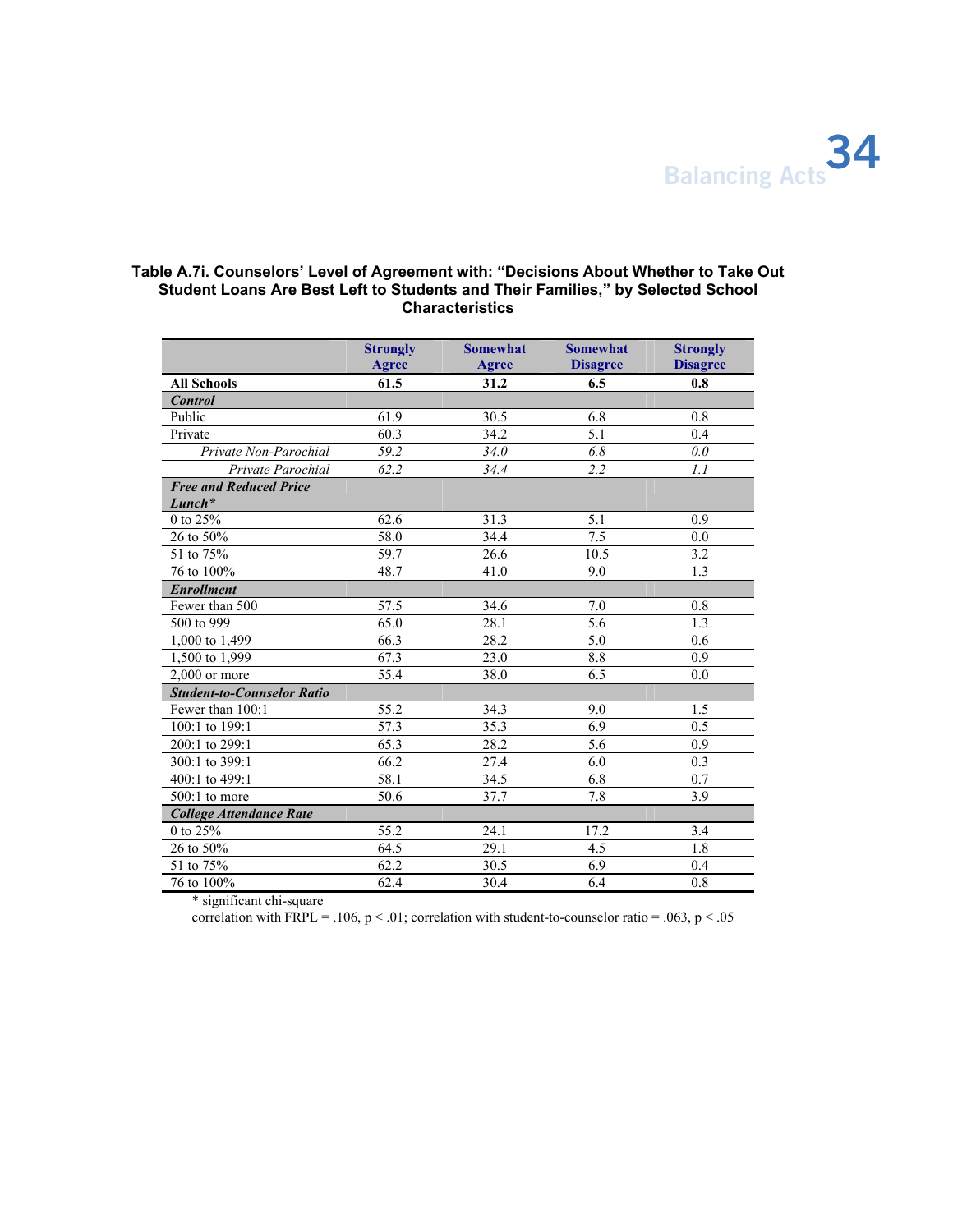

### **Table A.7j. Counselors' Level of Agreement with: "Students and Families Need Lots of Help and Information to Make Good Choices About Student Loans," by Selected School Characteristics**

|                                   | <b>Strongly</b><br>Agree | <b>Somewhat</b><br>Agree | <b>Somewhat</b><br><b>Disagree</b> | <b>Strongly</b><br><b>Disagree</b> |
|-----------------------------------|--------------------------|--------------------------|------------------------------------|------------------------------------|
| <b>All Schools</b>                | 67.6                     | 29.8                     | 2.4                                | 0.2                                |
| <b>Control</b>                    |                          |                          |                                    |                                    |
| Public                            | 69.2                     | 28.3                     | 2.2                                | 0.2                                |
| Private                           |                          |                          |                                    |                                    |
| Private Non-Parochial             | 61.9                     | 33.3                     | 4.8                                | 0.0                                |
| Private Parochial                 | 60.7                     | 38.2                     | 1.1                                | 0.0                                |
| <b>Free and Reduced Price</b>     |                          |                          |                                    |                                    |
| Lunch                             |                          |                          |                                    |                                    |
| 0 to 25%                          | 66.2                     | 30.8                     | 2.8                                | 0.2                                |
| 26 to 50%                         | 68.4                     | 27.8                     | 3.8                                | 0.0                                |
| 51 to 75%                         | 74.8                     | 23.6                     | 0.8                                | 0.8                                |
| 76 to 100%                        | 69.2                     | 28.2                     | 2.6                                | 0.0                                |
| <b>Enrollment</b>                 |                          |                          |                                    |                                    |
| Fewer than 500                    | 66.0                     | 31.5                     | 2.3                                | 0.2                                |
| 500 to 999                        | 70.1                     | 27.3                     | 2.6                                | 0.0                                |
| 1,000 to 1,499                    | 67.2                     | 28.8                     | 4.0                                | 0.0                                |
| 1,500 to 1,999                    | 63.7                     | 34.5                     | 0.9                                | 0.9                                |
| $2.000$ or more                   | 71.4                     | 26.4                     | 2.2                                | 0.0                                |
| <b>Student-to-Counselor Ratio</b> |                          |                          |                                    |                                    |
| Fewer than 100:1                  | 56.7                     | 40.3                     | 3.0                                | 0.0                                |
| 100:1 to 199:1                    | 63.6                     | 33.2                     | 2.8                                | 0.5                                |
| 200:1 to 299:1                    | 70.7                     | 27.8                     | 1.5                                | 0.0                                |
| 300:1 to 399:1                    | 70.3                     | 27.5                     | 2.2                                | 0.0                                |
| 400:1 to 499:1                    | 64.6                     | 32.0                     | 3.4                                | 0.0                                |
| $500:1$ to more                   | 67.1                     | 26.3                     | 5.3                                | $\overline{1.3}$                   |
| College Attendance Rate*          |                          |                          |                                    |                                    |
| 0 to 25%                          | 75.9                     | 20.7                     | 3.4                                | 0.0                                |
| 26 to 50%                         | 76.9                     | 18.5                     | 2.8                                | 1.9                                |
| 51 to 75%                         | 68.3                     | 29.0                     | 2.7                                | 0.0                                |
| 76 to 100%                        | 66.7                     | 31.1                     | 2.3                                | 0.0                                |

\* significant chi-square

correlation with control (public/private) = .064,  $p < .05$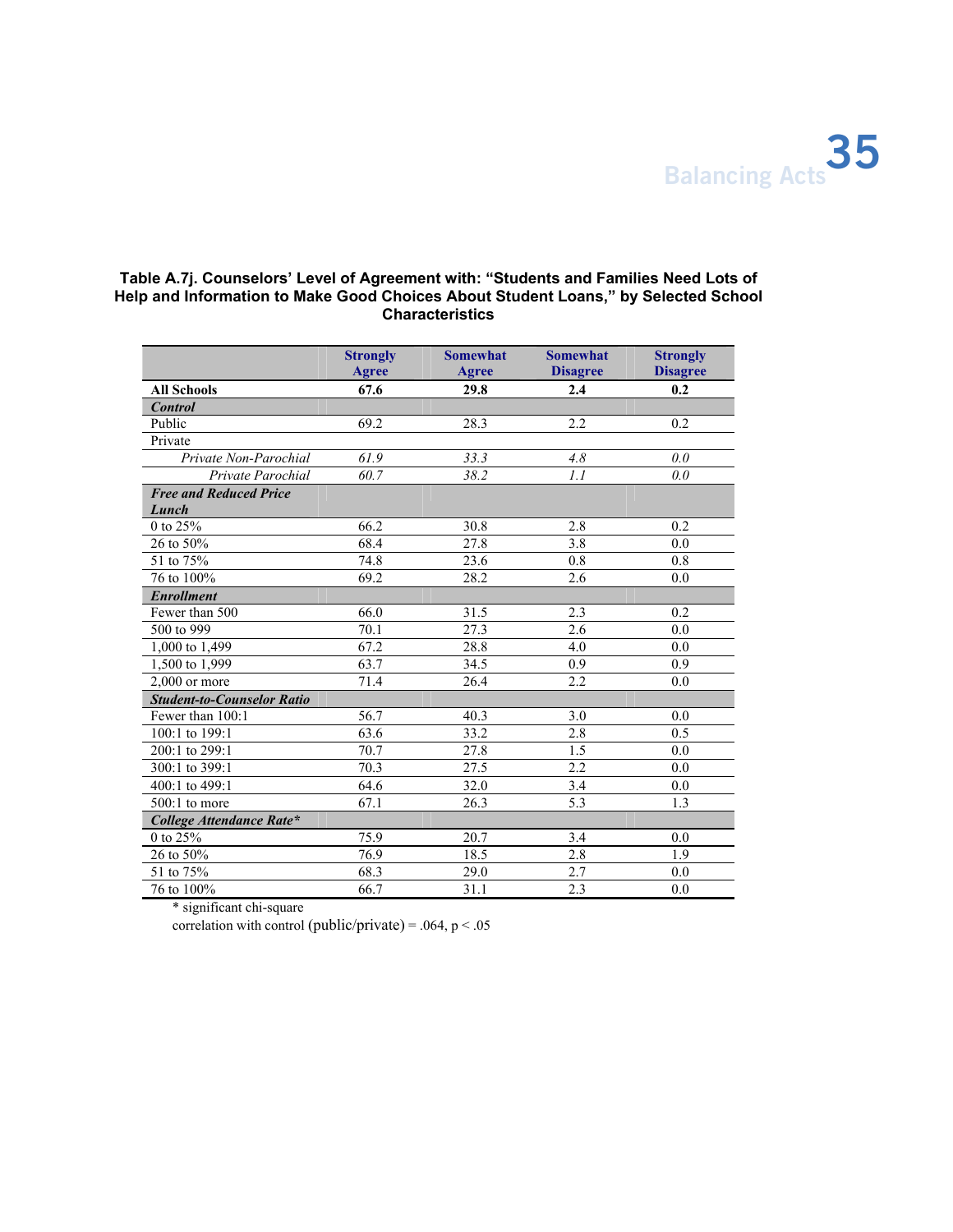

### **Table A.7k. Counselors' Level of Agreement with: "Students From My School Who Go to College Will Be Able to Pay Back the Loans They Take Out," by Selected School Characteristics**

|                                           | <b>Strongly</b><br>Agree | <b>Somewhat</b><br>Agree | <b>Somewhat</b><br><b>Disagree</b> | <b>Strongly</b><br><b>Disagree</b> |
|-------------------------------------------|--------------------------|--------------------------|------------------------------------|------------------------------------|
| <b>All Schools</b>                        | 22.3                     | 62.3                     | 13.4                               | 1.9                                |
| $Control^*$                               |                          |                          |                                    |                                    |
| Public                                    | 16.6                     | 65.0                     | 16.1                               | 2.2                                |
| Private                                   | 44.1                     | 52.4                     | 2.6                                | 0.9                                |
| Private Non-Parochial                     | 48.3                     | 48.3                     | 2.8                                | 0.7                                |
| Private Parochial                         | 37.2                     | 59.3                     | 2.3                                | $\overline{1.2}$                   |
| <b>Free and Reduced Price</b><br>$Lunch*$ |                          |                          |                                    |                                    |
| 0 to $25\%$                               | 29.8                     | 61.2                     | 7.8                                | 1.1                                |
| 26 to 50%                                 | 12.8                     | 68.0                     | 18.2                               | 1.0                                |
| 51 to 75%                                 | 8.3                      | 61.7                     | 25.8                               | 4.2                                |
| 76 to 100%                                | 4.1                      | 52.7                     | 31.1                               | 12.2                               |
| <b>Enrollment</b>                         |                          |                          |                                    |                                    |
| Fewer than 500                            | 20.8                     | 64.5                     | 12.3                               | 2.4                                |
| 500 to 999                                | 24.0                     | 62.5                     | 11.8                               | 1.7                                |
| 1,000 to 1,499                            | 23.1                     | 60.7                     | 15.0                               | 1.2                                |
| 1,500 to 1,999                            | 23.4                     | 59.5                     | 14.4                               | 2.7                                |
| $2.000$ or more                           | 23.0                     | 57.5                     | 18.4                               | 1.1                                |
| <b>Student-to-Counselor</b><br>Ratio*     |                          |                          |                                    |                                    |
| Fewer than $100:1$                        | 32.3                     | 58.5                     | 9.2                                | 0.0                                |
| 100:1 to 199:1                            | 29.5                     | 57.6                     | 10.0                               | 2.9                                |
| 200:1 to 299:1                            | 21.1                     | 61.5                     | 14.7                               | 2.8                                |
| 300:1 to 399:1                            | 21.7                     | 65.0                     | 12.3                               | 1.0                                |
| 400:1 to 499:1                            | 18.9                     | 64.3                     | 16.1                               | 0.7                                |
| $500:1$ to more                           | 8.3                      | 69.4                     | 18.1                               | 4.2                                |
| College Attendance Rate*                  |                          |                          |                                    |                                    |
| 0 to 25%                                  | 0.0                      | 58.6                     | 27.6                               | 13.8                               |
| 26 to 50%                                 | 11.5                     | 60.6                     | 25.0                               | 2.9                                |
| 51 to 75%                                 | 12.9                     | 65.1                     | 20.1                               | 2.0                                |
| 76 to 100%                                | 27.1                     | 62.2                     | 9.7                                | 1.0                                |

\* significant chi-square

correlation with control (public/private) = -.267, p < .01; correlation with FRPL = .387, p < .01 correlation with student-to-counselor ratio = .144,  $p < .01$ ; correlation with college attendance rate =  $-.325$ ,  $p < .01$